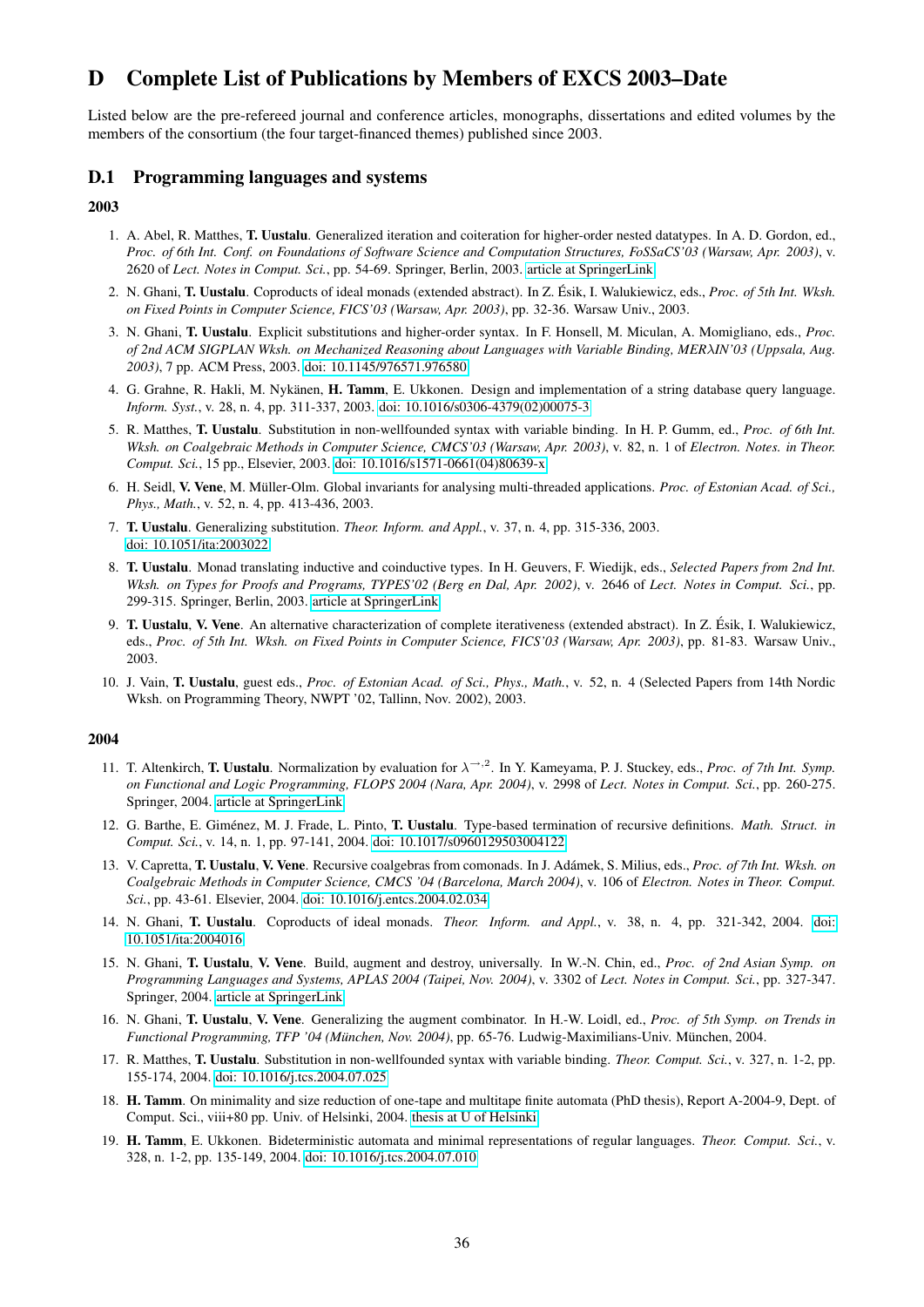- 20. A. Abel, R. Matthes, T. Uustalu. Iteration schemes for higher-order and nested datatypes. *Theor. Comput. Sci.*, v. 333, n. 1-2, pp. 3-66, 2005. [doi: 10.1016/j.tcs.2004.10.017](http://dx.doi.org/10.1016/j.tcs.2004.10.017)
- 21. G. Barthe, T. Rezk, A. Saabas. Proof obligations preserving compilation. In T. Dimitrakos, F. Martinelli, P. Ryan, S. Schneider, eds., *Proc. of 3rd Int. Wksh. on Formal Aspects in Security and Trust, FAST '05 (Newcastle upon Tyne, July 2005)*, Techn. report IIT TR-13/2005, pp. 109-124. Ist. di Informatica e Telematica, Consiglio Nazionale delle Ricerche, 2005.
- 22. N. Ghani, P. Johann, T. Uustalu, V. Vene. Monadic augment and generalised short cut fusion. In *Proc. of 10th ACM SIGPLAN Int. Conf. on Functional Programming, ICFP'05 (Tallinn, Sept. 2005)*, pp. 294-305. ACM Press, 2005. [doi:](http://dx.doi.org/10.1145/1086365.1086403) [10.1145/1086365.1086403](http://dx.doi.org/10.1145/1086365.1086403)
- 23. N. Ghani, P. Johann, T. Uustalu, V. Vene. Monadic augment and generalised short cut fusion. *ACM SIGPLAN Notices*, v. 40, n. 9, pp. 294-305, 2005. [doi: 10.1145/1090189.1086403](http://dx.doi.org/10.1145/1090189.1086403)
- 24. P. Laud, T. Uustalu, V. Vene. Type systems equivalent to dataflow analyses for imperative languages. In M. Hofmann, H.-W. Loidl, eds., *Proc. of 3rd APPSEM II Wksh., APPSEM '05 (Frauenchiemsee, Sept. 2005)*, 12 pp. Ludwig-Maximilians-Univ. München, 2005.
- 25. P. Laud, V. Vene. A type system for computationally secure information flow. In M. Liskiewicz, R. Reischuk, eds., *Proc. of 15th Int. Symp. on Fundamentals of Computation Theory, FCT 2005 (Lübeck, Aug. 2005), v. 3623 of Lect. Notes in Comput. Sci.*, pp. 365-377. Springer, 2005. [doi: 10.1007/11537311](http://dx.doi.org/10.1007/11537311_32) 32
- 26. H. Nestra. Transfinite corecursion. *Nordic J. of Computing*, v. 12, n. 2, pp. 133-156, 2005.
- 27. H. Nestra. Transfinite semantics in program slicing. In V. Vene, M. Meriste, eds., *Proc. of 9th Symp. on Programming Languages and Software Tools, SPLST 2005 (Tartu, Aug. 2005)*, pp. 126-140. Univ. of Tartu, 2005.
- 28. H. Nestra. Transfinite semantics in program slicing. *Proc. of Estonian Acad. of Sci., Engineering*, v. 11, n. 4, pp. 313-328, 2005.
- 29. O. Shkaravska. Amortized heap-space analysis for first-order functional programs. In M. van Eekelen, ed., *Proc. of 6th Symp. on Trends in Functional Programming, TFP '05 (Tallinn, Sept. 2005)*, pp. 281-296. Inst. of Cybern., 2005.
- 30. O. Shkaravska. Types with semantics: soundness proof assistant. In A. Momigliano, R. Pollack, eds., *Proc. of 3rd ACM SIGPLAN Wksh. on Mechanized Reasoning about Languages with Variable Binding, MER*λ*IN '05 (Tallinn, Sept. 2005)*, pp. 50-57. ACM Press, 2005. [doi: 10.1145/1088454.1088461](http://dx.doi.org/10.1145/1088454.1088461)
- 31. T. Uustalu, V. Vene. Comonadic functional attribute evaluation. In M. van Eekelen, ed., *Proc. of 6th Symp. on Trends in Functional Programming, TFP '05 (Tallinn, Sept. 2005)*, pp. 33-43. Inst. of Cybern., 2005.
- 32. T. Uustalu, V. Vene. Signals and comonads. In M. A. Musicante, R. M. F. Lima, eds., *Proc. of 9th Brazilian Symp. on Programming Languages, SBLP'05 (Recife, PE, May 2005)*, pp. 215-228. Univ. de Pernambuco, Recife, 2005.
- 33. T. Uustalu, V. Vene. Signals and comonads. *J. of Univ. Comput. Sci.*, v. 11, n. 7, pp. 1310-1326, 2005. [article at publisher's](http://www.jucs.org/jucs_11_7/signals_and_comonads/) [website](http://www.jucs.org/jucs_11_7/signals_and_comonads/)
- 34. T. Uustalu, V. Vene. The essence of dataflow programming (short version). In K. Yi, ed., *Proc. of 3rd Asian Symp. on Programming Languages and Systems, APLAS 2005 (Tsukuba, Nov. 2005)*, v. 3780 of *Lect. Notes in Comput. Sci.*, pp. 2-18. Springer, 2005. [doi: 10.1007/11575467](http://dx.doi.org/10.1007/11575467_2) 2
- 35. V. Vene, M. Meriste, eds., *Proc. of 9th Symp. on Programming Languages and Software Tools, SPLST 2005 (Tartu, Sept. 2005)*, 234 pp. Univ. of Tartu, 2005.
- 36. V. Vene, T. Uustalu, eds. *Revised Lectures from 5th Int. School on Advanced Functional Programming, AFP 2004 (Tartu, Aug. 2004)*, v. 3622 of *Lect. Notes in Comput. Sci.*, x+357 pp. Springer, 2005. [doi: 10.1007/11546382](http://dx.doi.org/10.1007/11546382)

- 37. G. Barthe, T. Rezk, A. Saabas. Proof obligations preserving compilation. In T. Dimitrakos, F. Martinelli, P. Y. A. Ryan, S. Schneider, eds., *Revised Selected Papers from 3rd Int. Wksh. on Formal Aspects in Security and Trust, FAST 2005 (Newcastle upon Tyne, July 2005)*, v. 3866 of *Lect. Notes in Comput. Sci.*, pp. 112-126. Springer, 2006. [doi: 10.1007/11679219](http://dx.doi.org/10.1007/11679219_9) 9
- 38. V. Capretta, T. Uustalu, V. Vene. Recursive coalgebras from comonads. *Inform. and Comput.*, v. 204, n. 4, pp. 437-468, 2006. [doi: 10.1016/j.ic.2005.08.005](http://dx.doi.org/10.1016/j.ic.2005.08.005)
- 39. N. Ghani, M. Hamana, T. Uustalu, V. Vene. Representing cyclic structures as nested datatypes. In H. Nilsson, ed., *Proc. of 7th Symp. on Trends in Functional Programming, TFP 2006 (Nottingham, Apr. 2006)*, pp. 173-188. Univ. of Nottingham, 2006.
- 40. N. Ghani, T. Uustalu, M. Hamana. Explicit substitutions and higher-order syntax. *Higher-Order and Symbolic Comput.*, v. 19, n. 2-3, pp. 263-282, 2006. [doi: 10.1007/s10990-006-8748-4](http://dx.doi.org/10.1007/s10990-006-8748-4)
- 41. N. Ghani, T. Uustalu, V. Vene. Generalizing the augment combinator. In H.-W. Loidl, ed., *Trends in Functional Programming 5*, pp. 65-78. Intellect, 2006.
- 42. S. Gilmore, O. Shkaravska. Estimating the cost of native method calls for resource-bounded functional programming languages. In N. Thomas, ed., *Proc. of 2nd Int. Wksh. on Practical Applications of Stochastic Modelling, PASM '05 (Newcastle upon Tyne, July 2005)*, v. 151, n. 3 of *Electron. Notes in Theor. Comput. Sci.*. Elsevier, 2006. [doi: 10.1016/j.entcs.2006.03.010](http://dx.doi.org/10.1016/j.entcs.2006.03.010)
- 43. M. Hamana, N. Ghani, T. Uustalu, V. Vene. Representing cyclic structures as nested datatypes. In A. Takana, ed., *Proc. of 23th Conf. of Japan Society for Software Science and Technology, JSSST 06 (Tokyo, Sept. 2006)*, 8 pp. Univ. of Tokyo, 2006.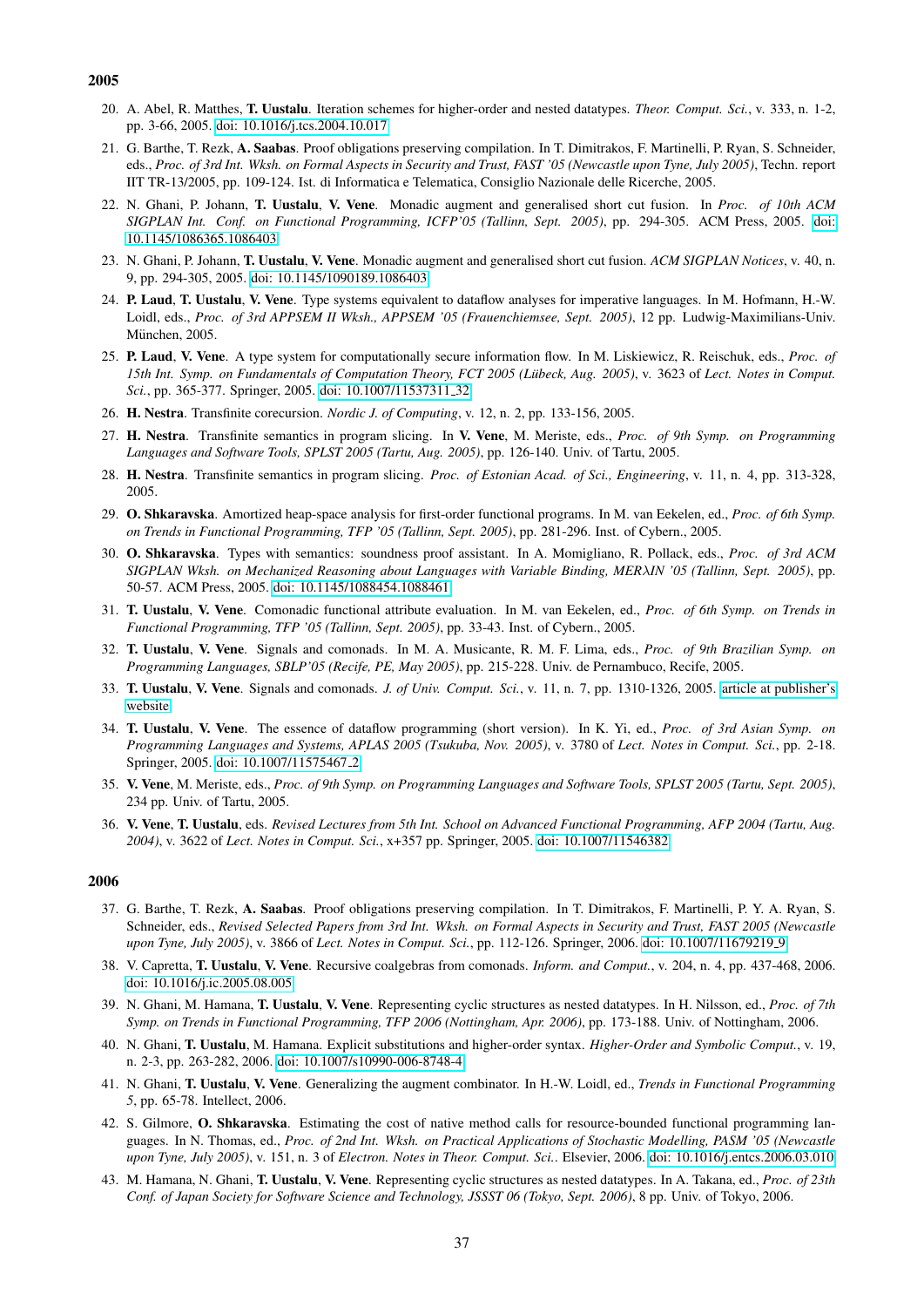- 44. M. Johnson, V. Vene, eds., *Proc. of 11th Int. Conf. on Algebraic Methodology and Software Technology, AMAST 2006 (Kuressaare, July 2006)*, v. 4019 of *Lect. Notes in Comput. Sci.*, xi+389 pp. Springer, 2006. [doi: 10.1007/11784180](http://dx.doi.org/10.1007/11784180)
- 45. J.Kabanov, V. Vene. Recursion schemes for dynamic programming. In T. Uustalu, ed., *Proc. of 8th Int. Conf. on Mathematics of Program Construction, MPC 2006 (Kuressaare, July 2006)*, v. 4014 of *Lect. Notes in Comput. Sci.*, pp. 235-252. Springer, 2006. [doi: 10.1007/11783596](http://dx.doi.org/10.1007/11783596_15) 15
- 46. P. Laud, T. Uustalu, V. Vene. Type systems equivalent to data-flow analyses for imperative languages. *Theor. Comput. Sci.*, v. 364, n. 3, pp. 292-310, 2006. [doi: 10.1016/j.tcs.2006.08.013](http://dx.doi.org/10.1016/j.tcs.2006.08.013)
- 47. C. McBride, T. Uustalu, eds. *Proc. of Wksh. on Mathematically Structured Functional Programming, MSFP 2006 (Kuressaare, July 2006)*, *Electron. Wkshs. in Computing*. British Comput. Soc., 2006. [volume at publisher's website](http://ewic.bcs.org/conferences/2006/msfp/)
- 48. O. Mürk, **J.Kabanov**. Aranea: web framework construction and integration kit. In *Proc. of 4th Int. Conf. on Principles and Practice of Programming in Java, PPPJ 2006 (Mannheim, Aug./Sept. 2006)*, v. 178 of *ACM Int. Conf. Proc. Series*, pp. 163-172. ACM Press, 2006. [doi: 10.1145/1168054.1168077](http://dx.doi.org/10.1145/1168054.1168077)
- 49. H. Nestra. Fractional semantics. In M. Johnson, V. Vene, eds., *Proc. of 11th Int. Conf. on Algebraic Methodology and Software Technology, AMAST 2006 (Kuressaare, July 2006)*, v. 4019 of *Lect. Notes in Comput. Sci.*, pp. 278-292. Springer, 2006. [doi:](http://dx.doi.org/10.1007/11784180_22) [10.1007/11784180](http://dx.doi.org/10.1007/11784180_22) 22
- 50. H. Nestra. Iteratively defined transfinite trace semantics and program slicing with respect to them. V. 49 of *Diss. Math. Univ. Tartuensis*. Univ. of Tartu, 2006. [handle: 10062/1109](http://hdl.handle.net/10062/1109)
- 51. J. Peetre, J. Penjam, eds. *Semigroups and Automata: Selecta Uno Kaljulaid (1941-1999)*, xxiv+472 pp. IOS Press, 2006. [book](http://www.booksonline.iospress.nl/Content/View.aspx?piid=78) [at IOS Press BooksOnline](http://www.booksonline.iospress.nl/Content/View.aspx?piid=78)
- 52. A. Saabas, T. Uustalu. A compositional natural semantics and Hoare logic for low-level languages. In P. D. Mosses, I. Ulidowski, eds., *Proc. of 2nd Wksh. on Structured Operational Semantics, SOS 2005 (Lisbon, July 2005)*, v. 156, n. 1 of *Electron. Notes in Theor. Comput. Sci.*, pp. 151-168. Elsevier, 2006. [doi: 10.1016/j.entcs.2005.09.031](http://dx.doi.org/10.1016/j.entcs.2005.09.031)
- 53. A. Saabas, T. Uustalu. Compositional type systems for stack-based low-level languages. In B. Jay, J. Gudmundsson, eds., *Proc. of 12th Computing, Australasian Theory Symp., CATS 2006 (Hobart, Jan. 2006)*, v. 51 of *Confs. in Research and Practice in Inform. Techn.*, pp. 27-39. Australian Comput. Soc., 2006. [article at ACM DL](http://portal.acm.org/citation.cfm?id=1151790)
- 54. H. Tamm, M. Nykänen, E. Ukkonen. Size reduction of multitape automata. In J. Farré, I. Litovsky, S. Schmitz, eds., Revised *Selected Papers from 10th Int. Conf. on Implementation and Application of Automata, CIAA 2005 (Sophia Antipolis, June 2005)*, v. 3845 of *Lect. Notes in Comput. Sci.*, pp. 307-318. Springer, 2006. [doi: 10.1007/11605157](http://dx.doi.org/10.1007/11605157_26) 26
- 55. H. Tamm, M. Nykänen, E. Ukkonen. On size reduction techniques for multitape automata. *Theor. Comput. Sci.*, v. 363, n. 2, pp. 234-246, 2006. [doi: 10.1016/j.tcs.2006.07.027](http://dx.doi.org/10.1016/j.tcs.2006.07.027)
- 56. T. Uustalu, ed. *Proc. of 8th Int. Conf. on Mathematics of Program Construction, MPC 2006 (Kuressaare, July 2006)*, v. 4014 of *Lect. Notes in Comput. Sci.*, x+455 pp. Springer, 2006. [doi: 10.1007/11783596](http://dx.doi.org/10.1007/11783596)
- 57. T. Uustalu, V. Vene. The essence of dataflow programming (full version). In Z. Horvath, ed., ´ *Revised Selected Lectures from 1st Central-European Functional Programming School, CEFP 2005 (Budapest, July 2005)*, v. 4164 of *Lect. Notes in Comput. Sci.*, pp. 135-167. Springer, 2006. [doi: 10.1007/11894100](http://dx.doi.org/10.1007/11894100_5)\_5

- 58. M. J. Frade, A. Saabas, T. Uustalu. Foundational certification of data-flow analyses. In *Proc. of 1st Joint IEEE/IFIP Symp. on Theor. Aspects of Software Engineering, TASE 2007 (Shanghai, June 2007)*, pp. 107-116. IEEE CS Press, 2007. [doi:](http://dx.doi.org/10.1109/tase.2007.27) [10.1109/tase.2007.27](http://dx.doi.org/10.1109/tase.2007.27)
- 59. I. Hasuo, B. Jacobs, T. Uustalu. Categorical views on computations on trees. In L. Arge, C. Cachin, T. Jurdzinski, A. Tarlecki, eds., *Proc. of 34th Int. Coll. on Automata, Languages and Programming, ICALP 2007 (Wroclaw, July 2007)*, v. 4596 of *Lect. Notes in Comput. Sci.*, pp. 619-630. Springer, 2007. [doi: 10.1007/978-3-540-73420-8](http://dx.doi.org/10.1007/978-3-540-73420-8_54) 54
- 60. B. Jacobs, T. Uustalu. Semantics of grammars and attributes via initiality. In E. Barendsen, V. Capretta, H. Geuvers, M. Niqui, eds., *Reflections on Type Theory, Lambda-Calculus, and the Mind: Essays Dedicated to Henk Barendregt on the Occasion of His 60th Birthday*, pp. 181-196. Radboud Univ. Nijmegen, 2007.
- 61. C. McBride, T. Uustalu, guest eds. *J. of Funct. Program.* (Selected Papers from Wksh. on Mathematically Structured Functional Programming, MSFP 2006, Kuressaare, July 2006), to appear.
- 62. A. Saabas, T. Uustalu. A compositional natural semantics and Hoare logic for low-level languages. *Theor. Comput. Sci.*, v. 373, n. 3, pp. 273-302, 2007. [doi: 10.1016/j.tcs.2006.12.020](http://dx.doi.org/10.1016/j.tcs.2006.12.020)
- 63. A. Saabas, T. Uustalu. Type systems for optimizing stack-based code. In M. Huisman, F. Spoto, eds., *Proc. of 2nd Wksh. on Bytecode Semantics, Verification, Analysis and Transformation, Bytecode 2007 (Braga, March 2007)*, v. 190, n. 1 of *Electron. Notes in Theor. Comput. Sci.*, pp. 103-119. Elsevier, 2007. [doi: 10.1016/j.entcs.2007.02.063](http://dx.doi.org/10.1016/j.entcs.2007.02.063)
- 64. A. Saabas, T. Uustalu. Program and proof optimizations with type systems. *J. of Logic and Algebraic Program.*, to appear.
- 65. A. Saabas, T. Uustalu. Proof optimization for partial redundancy elimination. In *Proc. of 2008 ACM SIGPLAN Wksh. on Partial Evaluation and Semantics-Based Program Manipulation, PEPM 2008 (San Francisco, CA, Jan. 2008)*, pp. 91-101. ACM Press, 2008. [doi: 10.1145/1328408.1328422](http://dx.doi.org/10.1145/1328408.1328422)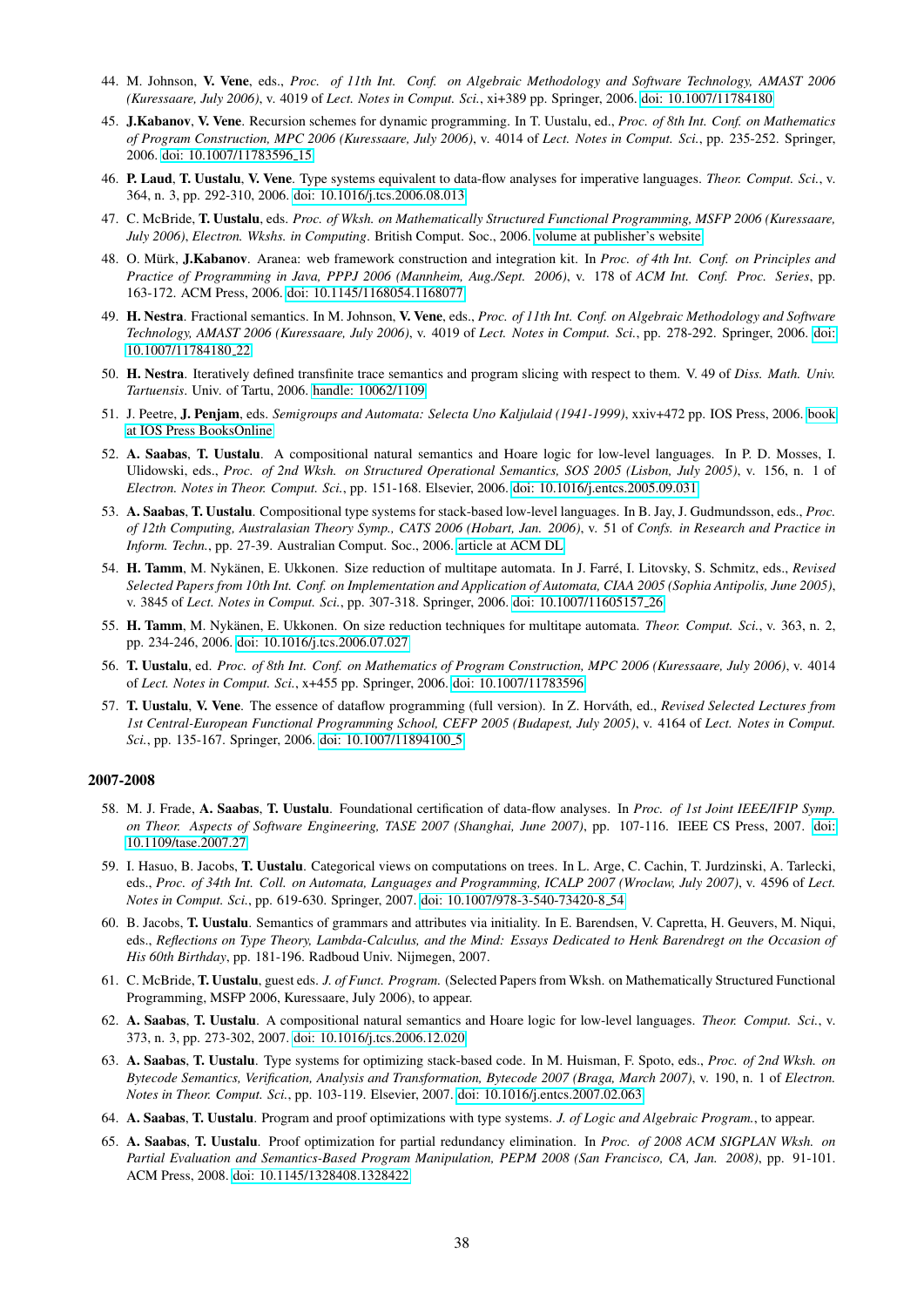- 66. H. Tamm. On transition minimality of bideterministic automata. In T. Harju, J. Karhumäki, A. Lepistö, eds., *Proc. of 11th Int. Conf. on Developments in Language Theory, DLT 2007 (Turku, July 2007)*, v. 4588 of *Lect. Notes of Comput. Sci.*, pp. 411-421. Springer, 2007. [doi: 10.1007/978-3-540-73208-2](http://dx.doi.org/10.1007/978-3-540-73208-2_38) 38
- 67. H. Tamm. On transition minimality of bideterministic automata. *Int. J. of Found. of Comput. Sci.*, to appear.
- 68. A. Toom, T. Näks, M. Pantel, M. Gandriau, I. Wati. GeneAuto: an automatic code generator for a safe subset of SimuLink/StateFlow and Scicos. In *Proc. of 4th Europ. Conf. on Embedded Real-Time Software, ERTS 2008 (Toulouse, Jan./Feb 2008)*, to appear.
- 69. T. Uustalu, guest ed. *Sci. of Comput. Program.* (Selected Papers from 8th Int. Conf. on Mathematics of Program Construction, MPC 2006, Kuressaare, July 2006), to appear.
- 70. T. Uustalu, V. Vene. Comonadic functional attribute evaluation. In M. van Eekelen, ed., *Trends in Functional Programming 6*, pp. 145-162. Intellect, 2007.
- 71. V. Vojdani, V. Vene. Goblint: path-sensitive data race analysis. In Z. Horváth, L. Kozma, V. Zsók, eds., *Proc. of 10th Symp. on* Programming Languages and Software Tools, SPLST 2007 (Dobogókö, June 2007), pp. 130-141. Eötvös Loránd Univ., 2007.

# D.2 Information security

# 2003

- 72. A. Ansper, A. Buldas, M. Freudenthal, J. Willemson. Scalable and efficient PKI for inter-organizational communication. In *Proc. of 19th Ann. Computer Security Applications Conf., ACSAC 2003 (Las Vegas, NV, Dec. 2003)*, pp. 308-318. IEEE CS Press, 2003. [doi: 10.1109/csac.2003.1254335](http://dx.doi.org/10.1109/csac.2003.1254335)
- 73. A. Buldas, M. Saarepera. Electronic signature system with small number of private keys. In *Pre-Proc. of 2nd Ann. PKI Research Wksh. 2003 (Gaithersburg, MD, Apr. 2003)*, pp. 96-108. 2003.
- 74. P. Laud. Handling encryption in an analysis for secure information flow. In P. Degano, ed., *Proc. of 12th Europ. Symp. on Programming, ESOP 2003 (Warsaw, Apr. 2003)*, v. 2618 of *Lect. Notes in Comput. Sci.*, pp. 159-173. Springer, Berlin, 2003. [article at SpringerLink](http://www.springerlink.com/content/4glwx2xta2t95gm4)
- 75. P. Laud, R. Corin. Sound computational interpretation of formal encryption with composed keys. In *Pre-Proc. of 6th Int. Conf. on Information Security and Cryptology, ICISC 2003 (Seoul, Nov. 2003)*. 2003.
- 76. H. Lipmaa. On diophantine complexity and statistical zero-knowledge arguments. In C. S. Laih, ed., *Proc. of 9th Int. Conf. on the Theory and Application of Cryptology and Information Security, ASIACRYPT 2003 (Taipei, Nov./Dec. 2003)*, v. 2894 of *Lect. Notes in Comput. Sci.*, pp. 398–415. Springer, 2003. [article at SpringerLink](http://www.springerlink.com/content/0tj2dbbnw89n0kaf)
- 77. H. Lipmaa. Verifiable homomorphic oblivious transfer and private equality test. In C. S. Laih, ed., *Proc. of 9th Int. Conf. on the Theory and Application of Cryptology and Information Security, ASIACRYPT 2003 (Taipei, Nov./Dec. 2003)*, v. 2894 of *Lect. Notes in Comput. Sci.*, pp. 416–433, Taipei, Taiwan, November 30–December 4, 2003. Springer-Verlag. Springer, 2003. [article at SpringerLink](http://www.springerlink.com/content/vutk4nr5rw1xj6am)
- 78. M. Roos, P. Laud, J. Willemson. Improving the Gnutella protocol against poisoning. In S. J. Knapskog, ed., *Proc. of 8th Nordic Wksh. on Secure IT Systems: Encouraging Cooperation, NordSec 2003 (Gjøvik, Oct. 2003)*, pp. 185-194. NTNU, Trondheim, 2003.
- 79. J. Zaitseva, J. Willemson, J. Pöial. Tutorial environment for cryptographic protocols. In S. J. Knapskog, ed., Proc. of 8th *Nordic Wksh. on Secure IT Systems: Encouraging Cooperation, NordSec 2003 (Gjøvik, Oct. 2003)*, pp. 175-184. NTNU, Trondheim, 2003.

- 80. A. Ambainis, M. Jakobsson, H. Lipmaa. Cryptographic randomized response techniques. In F. Bao, R. H. Deng, J. Zhou, eds., *Proc. of 7th Int. Wksh. on Public Key Cryptography, PKC 2004 (Singapore, March 2004)*, v. 2947 of *Lecture Notes in Comput. Sci.*, pp. 425-438. Springer, 2004. [article at SpringerLink](http://www.springerlink.com/content/vqumkcnjx4c8ad96)
- 81. A. Buldas, M. Saarepera. On provably secure time-stamping schemes. In P. J. Lee, ed., *Proc. of 10th Int. Conf. on Theory and Application of Cryptology and Information Security, ASIACRYPT 2004 (Jeju Island, Dec. 2004)*, v. 3329 of *Lect. Notes in Comput. Sci.*, pp. 500-514. Springer, 2004. [article at SpringerLink](http://www.springerlink.com/content/xtxbt3tewjkd4hn7)
- 82. E. Elkind, H. Lipmaa. Interleaving cryptography and mechanism design: the case of online auctions. In A. Juels, ed., *Proc. of 8th Int. Conf.on Financial Cryptography, FC 2004 (Key West, FL, Feb. 2004)*, v. 3110 of *Lect. Notes in Comput. Sci.*, pp. 117-131. Springer, 2004. [article at SpringerLink](http://www.springerlink.com/content/geqr3qjhh9e1jqfh)
- 83. B. Goethals, S. Laur, H. Lipmaa, T. Mielikäinen. On private scalar product computation for privacy-preserving data mining. In *Pre-Proc. of 7th Int. Conf. on Information Security and Cryptology, ICISC 2004 (Seoul, Dec. 2004)*. 2004.
- 84. P. Laud, R. Corin. Sound computational interpretation of formal encryption with composed keys. In J. I. Lim, D. H. Lee, eds., *Revised Papers from 6th Int. Conf. on Information Security and Cryptology, ICISC 2003 (Seoul, Nov. 2003)*, v. 2971 of *Lect. Notes in Comput. Sci.*, pp. 55-66. Springer, 2004. [article at SpringerLink](http://www.springerlink.com/content/8fm2kvgm1rvr2rg3)
- 85. P. Laud. Encryption in automatic analyses for confidentiality against active adversaries. In *Proc. of 2004 IEEE Symp. on Security and Privacy, S&P 2004 (Berkeley, CA, May 2004)*, pp. 71-85. IEEE CS Press, 2004. [doi: 10.1109/secpri.2004.1301316](http://dx.doi.org/10.1109/secpri.2004.1301316)
- 86. S. Laur, H. Lipmaa. On private similarity search protocols. In S. Liimatainen, T. Virtanen, eds., *Proc. of 9th Nordic Wksh. on Secure IT Systems, NordSec 2004 (Espoo, Nov. 2004)*, pp. 73-77. 2004.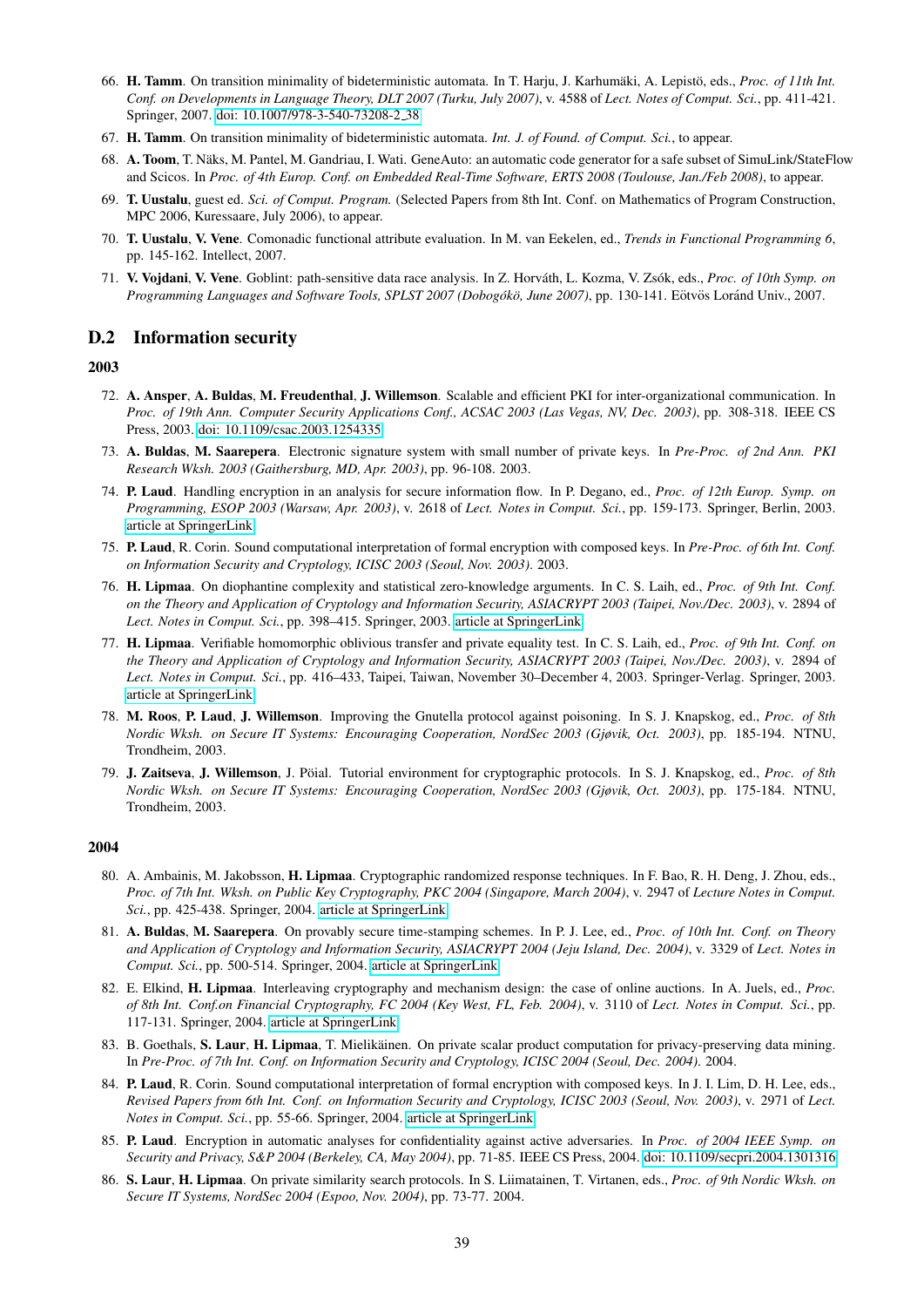- 87. H. Lipmaa. Statistical zero-knowledge arguments: theory and practice (invited survey). In *Proc. of 4th European Congress on Computational Methods in Applied Sciences and Engineering, ECCOMAS 2004 (Jyväskylä, July 2004).* 2004.
- 88. H. Lipmaa, J. Wallén, P. Dumas. On the additive differential probability of exclusive-or. In B. Roy and W. Meier, eds., *Proc. of 11th Int. Wksh. on Fast Software Encryption, FSE 2004 (Delhi, Feb. 2004)*, v. 3017 of *Lect. Notes in Comput. Sci.*, pp. 317-331. Springer, 2004. [article at SpringerLink](http://www.springerlink.com/content/1kxjqq3wembbman)
- 89. J. Willemson, Y. Björnsson. SIX wins hex tournament. *ICGA J.*, v. 27, n. 3, p. 180, 2004.

- 90. A. Buldas, P. Laud, M. Saarepera, J. Willemson. Universally composable time-stamping schemes with audit. In J. Zhou, J. Lopez, R. H. Deng, F. Bao, eds., *Proc. of 8th Information Security Conf., ISC 2005 (Singapore, Sept. 2005)*, v. 3650 of *Lect. Notes in Comput. Sci.*, pp. 359-373. Springer, 2005. [doi: 10.1007/11556992](http://dx.doi.org/10.1007/11556992_26) 26
- 91. E. Elkind, H. Lipmaa. Hybrid voting protocols and hardness of manipulation. In X. Deng, D. Du, eds, *Proc. of 16th Int. Symp. on Algorithms and Computation, ISAAC 2005 (Sanya, Dec. 2005)*, v. 3827 of *Lect. Notes in Comput. Sci.*, pp. 206-215. Springer, 2005. [doi: 10.1007/11602613](http://dx.doi.org/10.1007/11602613_22) 22
- 92. E. Elkind, H. Lipmaa. Small coalitions cannot manipulate voting. In A. Patrick, M. Yung, eds., *Proc. of 9th Int. Conf. on Financial Cryptography, FC 2005 (Roseau, Dominica, Feb./March 2005)*, and v. 3570 of *Lect. Notes in Comput. Sci.*, pp. 285-297. Springer, 2005. [doi: 10.1007/11507840](http://dx.doi.org/10.1007/11507840_25) 25
- 93. B. Goethals, S. Laur, H. Lipmaa, T. Mielikäinen. On secure scalar product computation for privacy-preserving data mining. In C. Park, S. Chee, eds, *Revised Selected Papers from 7th Int. Conf. on Information Security and Cryptology, ICISC 2004 (Seoul, Dec. 2004)*, v. 3506 of *Lect. Notes in Comput. Sci.*, pp. 104-120. Springer, 2005. [doi: 10.1007/11496618](http://dx.doi.org/10.1007/11496618_9) 9
- 94. P. Laud. Secrecy types for a simulatable cryptographic library. In *Proc. of 12th ACM Conf. on Computer and Communications Security, CCS 2005 (Alexandria, VA, Nov. 2005)*, pp. 26-35. ACM Press, 2005. [doi: 10.1145/1102120.1102126](http://dx.doi.org/10.1145/1102120.1102126)
- 95. S. Laur, H. Lipmaa, T. Mielikäinen. Private itemset support counting. In S. Qing, W. Mao, J. Lopez, eds., Proc. of 5th Int. *Conf. on Information and Communications Security, ICICS 2005 (Beijing, Dec. 2005)*, v. 3783 of *Lect. Notes in Comput. Sci.*, pp. 97-111. Springer, 2005. [doi: 10.1007/11602897](http://dx.doi.org/10.1007/11602897_9) 9
- 96. Y. Li, H. Lipmaa, D. Pei. On delegatability of four designated verifier signatures. In S. Qing, W. Mao, J. Lopez, eds, *Proc. of 5th Int. Conf. on Information and Communications Security, ICICS 2005 (Beijing, Dec. 2005)*, v. 3783 of *Lect. Notes in Comput. Sci.*, pp. 61-71. Springer, 2005. [doi: 10.1007/11602897](http://dx.doi.org/10.1007/11602897_6) 6
- 97. H. Lipmaa. An oblivious transfer protocol with log-squared communication. In J. Zhou, J. Lopez, R. H. Deng, F. Bao, eds., *Proc. of 8th Information Security Conf., ISC 2005 (Singapore, Sept. 2005)*, v. 3650 of *Lect. Notes in Comput. Sci.*, pp. 314-328. Springer, 2005. [doi: 10.1007/11556992](http://dx.doi.org/10.1007/11556992_23) 23
- 98. H. Lipmaa, D. Gollmann, eds. *Proc. of 10th Nordic Wksh. on Secure IT Systems, NordSec 2005 (Tartu, Oct. 2005)*, 167 pp. Univ. of Tartu, 2005.
- 99. H. Lipmaa, G. Wang, F. Bao. Designated verifier signature schemes: attacks, new security notions and a new construction. In L. Caires, G. F. Italiano, L. Monteiro, C. Palamidessi, M. Yung, eds., *Proc. of 32nd Int. Coll. on Automata, Languages and Programming, ICALP 2005 (Lisbon, July 2005)*, v. 3580 of *Lect. Notes in Comput. Sci.*, pp. 459-471. Springer, 2005. [doi:](http://dx.doi.org/10.1007/11523468_38) [10.1007/11523468](http://dx.doi.org/10.1007/11523468_38) 38
- 100. I. Tšahhirov, P. Laud. Digital signature in automatic analyses for confidentiality against active adversaries. In H. Lipmaa, D. Gollmann, eds., *Proc. of 10th Nordic Wksh. on Secure IT Systems, NordSec 2005 (Tartu, Oct. 2005)*, pp. 29-41. Univ. of Tartu, 2005.
- 101. J. Willemson. Computer-clobber tournament at Tartu University. *ICGA J.*, v. 28, n. 1, pp. 51-54, 2005.
- 102. J. Willemson, M. Winands. MILA wins clobber tournament. *ICGA J.*, v. 28, n. 3, pp. 188-190, 2005.

- 103. A. Alkassar, E. Andreeva, H. Lipmaa. SLC: efficient authenticated encryption for short packets. In J. Dittmann, ed., *Beitrage ¨ der 3. Jahrestagung des Fachbereichs Sicherheit der GI, Sicherheit 2006 (Magdeburg, Feb. 2006)*, v. P-77 of *Lect. Notes in Informatics*, pp. 270-278. Gesellschaft für Informatik (GI), 2006.
- 104. M. Backes, P. Laud. A mechanized, cryptographically sound type inference checker. In V. Cortier, S. Kremer, eds., *Abstracts of 2nd Wksh. on Formal and Computational Cryptography, FCC 2006 (Venice, July 2006)*, 6 pp. INRIA, 2006.
- 105. M. Backes, P. Laud. Computationally sound secrecy proofs by mechanized flow analysis. In *Proc. of 13th ACM Conf. on Computer and Communications Security, CCS 2006 (Alexandria, VA, Oct./Nov. 2006)*, pp. 370-379. ACM Press, 2006. [doi:](http://dx.doi.org/10.1145/1180405.1180450) [10.1145/1180405.1180450](http://dx.doi.org/10.1145/1180405.1180450)
- 106. A. Buldas, P. Laud, J. Priisalu, M. Saarepera, J. Willemson. Rational choice of security measures via multi-parameter attack trees. In J. López, ed., Proc. of 1st Int. Wksh. on Critical Information Infrastructures Security, CRITIS '06 (Samos Island, *Aug./Sept. 2006)*, pp. 232-243. Univ. of the Aegean, 2006.
- 107. A. Buldas, P. Laud, J. Priisalu, M. Saarepera, J. Willemson. Rational choice of security measures via multi-parameter attack trees. In J. López, ed., Revised Papers from 1st Int. Wksh. on Critical Information Infrastructures Security, CRITIS '06 (Samos *Island, Aug./Sept. 2006)*, v. 4347 of *Lect. Notes in Comput. Sci.*, pp. 235-248. Springer, 2006. [doi: 10.1007/11962977](http://dx.doi.org/10.1007/11962977_19) 19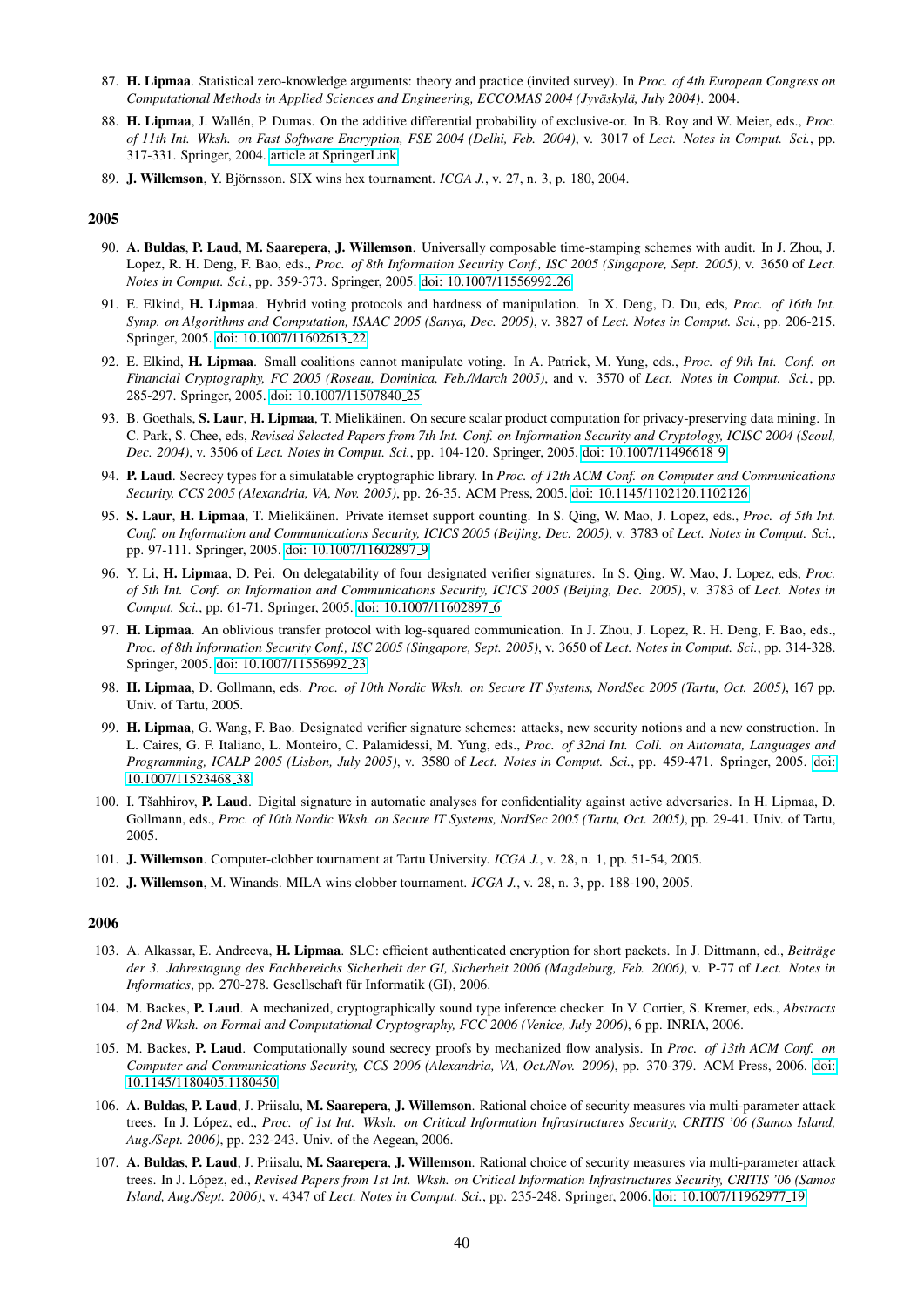- 108. A. Buldas, S. Laur. Do broken hash functions affect the security of time-stamping schemes? In J. Zhou, M. Yung, F. Bao, eds., *Proc. of 4th Int. Conf. on Applied Cryptography and Network Security, ACNS 2006 (Singapore, June 2006)*, v. 3989 of *Lect. Notes in Comput. Sci.*, pp. 50-65. Springer, 2006. [doi: 10.1007/11767480](http://dx.doi.org/10.1007/11767480_4) 4
- 109. H. Lipmaa. Secure electronic voting protocols. In H. Bidgoli, ed., *Handbook of Information Security, v. 2: Information Warfare, Social, Legal, and International Issues and Security Foundations*, ch. 116. J. Wiley & Sons, 2006.
- 110. S. Laur, H. Lipmaa, T. Mielikäinen. Cryptographically private support vector machines. In Proc. of 12th ACM SIGKDD Int. *Conf. on Knowledge Discovery and Data Mining, KDD 2006 (Philadelphia, PA, Aug. 2006)*, pp. 618-624. ACM Press, 2006. [doi: 10.1145/1150402.1150477](http://dx.doi.org/10.1145/1150402.1150477)
- 111. S. Laur, K. Nyberg. Efficient mutual data authentication using manually authenticated strings. In D. Pointcheval, Y. Mu, K. Chen, eds., *Proc. of 5th Int. Conf. on Cryptology and Network Security, CANS 2006 (Suzhou, Dec. 2006)*, v. 4301 of *Lect. Notes in Comput. Sci.*, pp. 90-107. Springer, 2006. [doi: 10.1007/11935070](http://dx.doi.org/10.1007/11935070_6) 6
- 112. H. Lipmaa, M. Yung, D. Lin, eds. *Proc. of 2nd SKLOIS Conf. on Information Security and Cryptology, Inscrypt 2006 (Beijing, Nov./Dec. 2006)*, v. 4318 of *Lect. Notes in Comput. Sci.*, Springer, 2006. [doi: 10.1007/11937807](http://dx.doi.org/10.1007/11937807)
- 113. J. Willemson. On the Gordon and Loeb model for information security investment. In *Proc. of 5th Wksh. on the Economics of Information Security, WEIS 2006 (Cambridge, June 2006)*, pp. 87-98. Cambridge Univ., 2006.

- 114. A. Buldas, A. Jürgenson. Does secure time-stamping imply collision-free hash functions? In W. Susilo, J. K. Liu, Y. Mu, eds., *Proc. of 1st Int. Conf. on Provable Security, ProvSec 2007 (Wollongong, Oct/Nov. 2007)*, v. 4784 of *Lect. Notes in Comput. Sci.*, pp. 138-150. Springer, 2007. [doi: 10.1007/978-3-540-75670-5](http://dx.doi.org/10.1007/978-3-540-75670-5_9) 9
- 115. A. Buldas, S. Laur. Knowledge-binding commitments with applications in time-stamping. In T. Okamoto, X. Wang, eds., *Proc. of 10th Int. Conf. on Practice and Theory in Public-Key Cryptography, PKC 2007 (Beijing, Apr. 2007)*, v. 4450 of *Lect. Notes in Comput. Sci.*, pp. 150-165. Springer, 2007. [doi: 10.1007/978-3-540-71677-8](http://dx.doi.org/10.1007/978-3-540-71677-8_11) 11
- 116. A. Buldas, T. Mägi. Practical analysis of e-voting systems. In A. Miyaji, H. Kikuchi, K. Rannenberg, eds., Proc. of 2nd Int. *Wksh. on Security, IWSEC 2007 (Nara, Oct. 2007)*, v. 4752 of *Lect. Notes in Comput. Sci.*, pp. 320-335. Springer, 2007. [doi:](http://dx.doi.org/10.1007/978-3-540-75651-4_22) [10.1007/978-3-540-75651-4](http://dx.doi.org/10.1007/978-3-540-75651-4_22) 22
- 117. G. Di Crescenzo, H. Lipmaa. Succinct NP proofs from a extractable-algorithm assumption. In A. Beckmann, C. Dimitracopoulos, eds., *Proc. of Computability in Europe 2008 (Athens, June 2008)*, v. ? of *Lect. Notes in Comput. Sci.*, pp. ?-?. Springer, 2008.
- 118. P. Dumas, H. Lipmaa, J. Wallén. Asymptotic behaviour of a non-commutative rational series with a nonnegative linear representation. *Discr. Math. and Theor. Comput. Sci.*, v. 9, n. 1, pp. 247-274, 2007. [article at publisher's website](http://www.dmtcs.org/dmtcs-ojs/index.php/dmtcs/article/view/478)
- 119. A. Jürgenson, J. Willemson. Processing multi-parameter attacktrees with estimated parameter values. In A. Miyaji, H. Kikuchi, K. Rannenberg, eds., *Proc. of 2nd Int. Wksh. on Security, IWSEC 2007 (Nara, Oct. 2007)*, v. 4752 of *Lect. Notes in Comput. Sci.*, pp. 308-319. Springer, 2007. [doi: 10.1007/978-3-540-75651-4](http://dx.doi.org/10.1007/978-3-540-75651-4_21) 21
- 120. P. Laud. On the computational soundness of cryptographically masked flows. In *Proc. of 35th Ann. ACM SIGPLAN-SIGACT Symp. on Principles of Programming Languages, POPL 2008 (San Francisco, CA, Jan. 2008)*, pp. 337-348. ACM Press, 2008. [doi: 10.1145/1328438.1328479](http://dx.doi.org/10.1145/1328438.1328479)
- 121. P. Laud. On the computational soundness of cryptographically masked flows. *ACM SIGPLAN Notices*, v. 43, n. 1, pp. 337-348, 2008. [doi: 10.1145/1328897.1328479](http://dx.doi.org/10.1145/1328897.1328479)
- 122. S. Laur. *Cryptographic Protocol Design*. V. TKK-ICS-D2 of *TKK Diss. in Inform. and Comput. Sci.*, xi+131 pp. + publs. Helsinki Univ. of Techn., 2008. [thesis at Helsinki UT](http://lib.tkk.fi/Diss/2008/isbn9789512292936/)
- 123. S. Laur, H. Lipmaa. A new protocol for conditional disclosure of secrets and its applications. In J. Katz, M. Yung, eds., *Proc. of 5th Int. Conf. on Applied Cryptography and Network Security, ACNS 2007 (Zhuhai, June 2007)*, v. 4521 of *Lect. Notes in Comput. Sci.*, pp. 207-225. Springer, 2007. [doi: 10.1007/978-3-540-72738-5](http://dx.doi.org/10.1007/978-3-540-72738-5_14) 14
- 124. S. Laur, S. Pasini. SAS-based group authentication and key agreement protocols. In R. Cramer, ed., *Proc. of 11th Int. Wksh. on Practice and Theory in Public-Key Cryptography, PKC 2008 (Barcelona, March 2008)*, *Lect. Notes in Comput. Sci.*, v. 4939 of *Lect. Notes in Comput. Sci.*, pp. 197-213. Springer, 2008. [doi: 10.1007/978-3-540-78440-1](http://dx.doi.org/10.1007/978-3-540-78440-1_12) 12
- 125. I. Tšahhirov, P. Laud. Application of dependency graphs to security protocol analysis. In G. Barthe, C. Fournet, eds., *Revised Selected Papers from 3rd Symp. on Global Computing, TGC 2007 (Sophia Antipolis, Nov. 2007)*, *Lect. Notes in Comput. Sci.*, v. 4912 of *Lect. Notes in Comput. Sci.*, pp. 294-311. Springer, 2008. [doi: 10.1007/978-3-540-78663-4](http://dx.doi.org/10.1007/978-3-540-78663-4_20) 20

# D.3 Software engineering

- 126. W. M. P. van der Aalst, M. Dumas, A. H. M. ter Hofstede. Web service composition languages: old wine in new bottles? In *Proc. of 29th EUROMICRO Conf., Track on Software Process and Product Improvement (Ankara, Sept. 2003)*, pp. 298-307. IEEE CS Press 2003. [doi: 10.1109/eurmic.2003.1231605](http://dx.doi.org/10.1109/eurmic.2003.1231605)
- 127. B. Benatallah, Q. Z. Sheng, M. Dumas. The SELF-SERV environment for web services composition. *IEEE Internet Computing*, v. 7, n. 1, pp. 40-48, 2003. [doi: 10.1109/mic.2003.1167338](http://dx.doi.org/10.1109/mic.2003.1167338)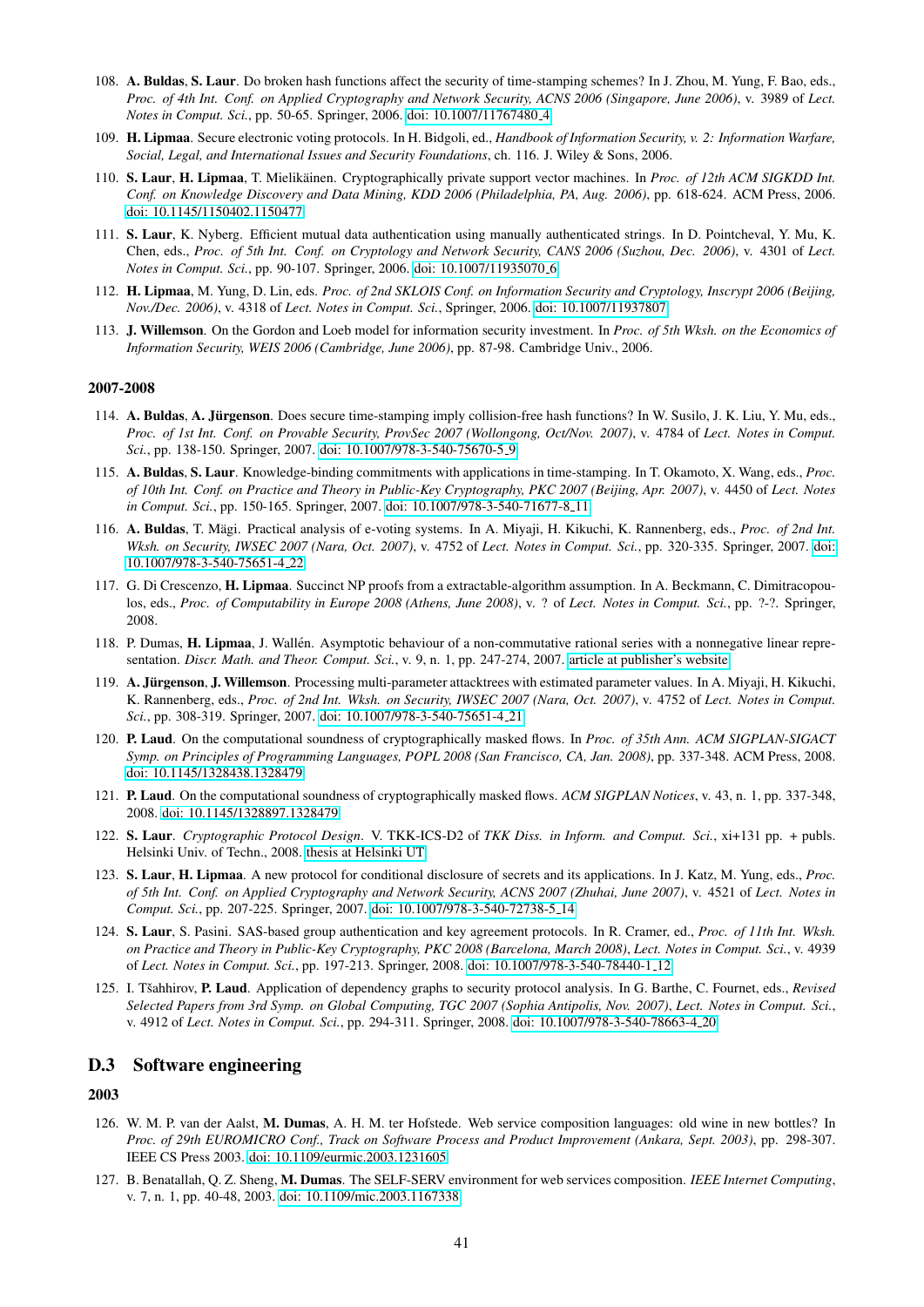- 128. L. Bradford, S. Milliner, M. Dumas. Varying resource consumption to achieve scalable web services. In B. Benatallah, M.-C. Shan, eds., *Proc. of 4th VLDB Wksh. on Technologies for e-Services (Berlin, Sept. 2003)*, v. 2819 of *Lect. Notes in Comput. Sci.*, pp. 179-190. Springer 2003. [article at SpringerLink](http://www.springerlink.com/content/h38d8g1jlbtpufc4/)
- 129. H.-M. Haav. An application of inductive concept analysis to construction of domain-specific ontologies. In B. Thalmeim, G. Fiedler, eds., *Proc. of Pre-Conf. Wksh. of VLDB 2003 on Emerging Database Research in East Europe*, n. 14/03 of Comput. Sci. Reports, pp. 63-67. Brandenburg Univ. of Techn. Cottbus, 2003.
- 130. H.-M. Haav. Learning ontologies for domain-specific information retrieval. In W. Abramowicz, ed., *Knowledge-Based Information Retrieval and Filtering from the Web*, v. 746 of *Kluwer Int. Series in Engineering and Comput. Sci.*, pp. 285-300. Kluwer, 2003.
- 131. A. Kalja. System integration process of government information systems. In *Proc. of Portland Int. Conf. on Management of Engineering and Technology, PICMET '03 (Portland, OR, July 2003)*, 6 pp. IEEE Operations Center, 2003.
- 132. V. Kotkas. Synthesis of distributed programs. In P. Kilpeläinen, N. Päivinen, eds., *Proc. of 8th Symp. on Programming Languages and Software Tools, SPLST '03 (Kuopio, June 2003)*, Report A/2003/01, pp. 21-33. Univ. of Kuopio, 2003.
- 133. S. Heiberg, U. Puus, P. Salumaa, A. Seeba. Pair-programming effect on developers productivity. In M. Marchesi, G. Succi, eds., *Proc. of 4th Int. Conf. on Extreme Programming and Agile Processes in Software Engineering, XP 2003 (Genova, May 2003)*, v. 2675 of *Lect. Notes in Comput. Sci.*, pp. 215-224. Springer, 2003. [article at SpringerLink](http://www.springerlink.com/content/p0lc4579a2lcx6p0/)
- 134. J. Penjam, J. Sanko. Deductive and inductive methods for program synthesis. In W. Dosch, R. Y. Lee, eds., *Proc. of ACIS 4th Int. Conf. on Software Engineering, Artif. Intell., Networking, and Parallel/Distributed Computing, SNPD '03 (Lubeck, Oct. ¨ 2003)*, pp. 188-195. ACIS, 2003.
- 135. J. Sanko, J. Penjam. Program construction in the context of evolutionary computation. In *Prel. Proc. of Andrei Ershov 5th Int. Conf. Perspectives of System Informatics, PSI 2003 (Novosibirsk, July 2003)*, pp. 20-24. A. P. Ershov Inst. of Informatics Systems, Novosibirsk, 2003.
- 136. Y. W. Si, D. Edmond, A. H. M. ter Hofstede, M. Dumas. Property propagation rules for prioritizing and synchronizing trading activities. In *Proc. of 1st IEEE Int. Conf. on Electronic Commerce (Newport Beach, CA, June 2003)*, pp. 246-255, IEEE CS Press, 2003. [doi: 10.1109/coec.2003.1210256](http://dx.doi.org/10.1109/coec.2003.1210256)
- 137. Y. W. Si, D. Edmond, A. H. M. ter Hofstede, M. Dumas. A model for the configurable composition and synchronization of complex trading activities. In *Proc. of 18th ACM Symp. on Applied Computing (Melbourne, FL, March 2003)*, pp. 595-602. ACM Press, 2003. [doi: 10.1145/952532.952651](http://dx.doi.org/10.1145/952532.952651)
- 138. E. Tyugu. Formalization of knowledge systems. In H. R. Arabnia, R. Joshua, Y. Mun, eds., *Proc. of Int. Conf. on Artificial Intelligence, IC-AI '03 (Las Vegas, NV, June 2003)*, v. 2, pp. 654-659. CSREA Press, 2003.
- 139. E. Tyugu, A. Saabas. Problems of visual specification languages. In *Proc. of 30th Int. Conf. Information Technologies in Science, Education, Telecommunication and Business, IT + SE'03 (Yalta-Gurzuf, May 2003)*, pp. 155-157. 2003.
- 140. P. Wohed, W. M. P. van der Aalst, M. Dumas, A. H. M. ter Hofstede. Analysis of web services composition languages: the case of BPEL4WS. In I. Y. Song, S. W. Liddle, T. Wang Ling, P. Scheuermann, eds., *Proc. of 22nd Int. Conf. on Conceptual Modelling (Chicago, IL, Oct. 2003)*, v. 2813 of *Lect. Notes in Comput. Sci.*, pp. 200-215. Springer 2003. [article at SpringerLink](http://www.springerlink.com/content/uvt9bf7fmx20xe5w)
- 141. P. Wohed, E. Perjons, M. Dumas, A. H. M. ter Hofstede. Pattern-based analysis of EAI languages: the case of the Business Modelling Language. In *Proc. of 5th Int. Conf. on Enterprise Information Systems (Angers, Apr. 2003)*, pp. 174-182. Escola Superior de Tecnologia de Setubal, 2003.
- 142. L. Zeng, B. Benatallah, M. Dumas, J. Kalagnanam, Q. Z. Sheng. Quality driven web services composition. In *Proc. of 12th Int. Conf. on the World Wide Web (Budapest, May 2003)*, pp. 411-421. ACM Press, 2003. [doi: 10.1145/775152.775211](http://dx.doi.org/10.1145/775152.775211)

- 143. W. M. P. van der Aalst, L. Aldred, M. Dumas, A. H. M. ter Hofstede. Design and implementation of the YAWL system. In A. Persson, J. Stirna, eds., *Proc. of 16th Int. Conf. on Advanced Information Systems (Riga, June 2004)*, v. 3084 of *Lect. Notes in Comput. Sci.*, pp. 142-159. Springer, 2004. [article at SpringerLink](http://www.springerlink.com/content/cpa194xbmauduuwn)
- 144. L. Bradford, S. Milliner, M. Dumas. Scaling dynamic web content provision using Elapsed-time-based Content Degradation. In X. Zhou, S. Y. W. Su, M. P. Papazoglou, M. E. Orlowska, K. G. Jeffery, eds., *Proc. of 5th Int. Conf. on Web Information Systems Engineering (Brisbane, Nov. 2004)*, v. 3306 of *Lect. Notes in Comput. Sci.*, pp. 559-571, Springer, 2004. [article at SpringerLink](http://www.springerlink.com/content/qxg07vx8xyn71cw3)
- 145. R. Dijkman, M. Dumas. Service-oriented design: a multi-viewpoint approach. *Int. J. of Cooperative Information Systems*, v. 13, n. 4, pp. 337-368,2004. [doi: 10.1142/s0218843004001012](http://dx.doi.org/10.1142/s0218843004001012)
- 146. M. Dumas, B. Benatallah, N. Russell, M. Spork. A configurable ,atchmaking framework for electronic marketplaces. *Electronic Commerce Res. and Appl.*, v. 3, n. 1, pp. 95-106, 2004. [doi: 10.1016/j.elerap.2003.09.003](http://dx.doi.org/10.1016/j.elerap.2003.09.003)
- 147. M. Dumas, M. C. Fauvet, P. C. Scholl. TEMPOS: a platform for developing temporal applications on top of object DBMS. *IEEE Trans. on Knowledge and Data Engineering*, v. 16, n. 3, pp. 354-374, 2004. [doi: 10.1109/tkde.2003.1262189](http://dx.doi.org/10.1109/tkde.2003.1262189)
- 148. T. Fjellheim, S. Milliner, M. Dumas. The 3DMA middleware for mobile applications. In L. T. Yang, M. Guo, G. R. Gao, N. K. Jha, eds., *Proc. of the Int. Conf. on Embedded and Ubiquitous Computing (Aizu City, Aug. 2004)*, v. 3207 of *Lect. Notes in Comput. Sci.*, pp. 312-323. Springer, 2004. [article at SpringerLink](http://www.springerlink.com/content/qcp0a7lchvf7byh1)
- 149. H.-M. Haav. A semi-automatic method to ontology design by using FCA. In V. Snašel, R. Belohlavek, eds., Proc. of 2nd Int. *Wksh. on Concept Lattices and Appl. (Ostrava, Sept. 2004)*, pp. 13-24. Techn. Univ. of Ostrava, 2004.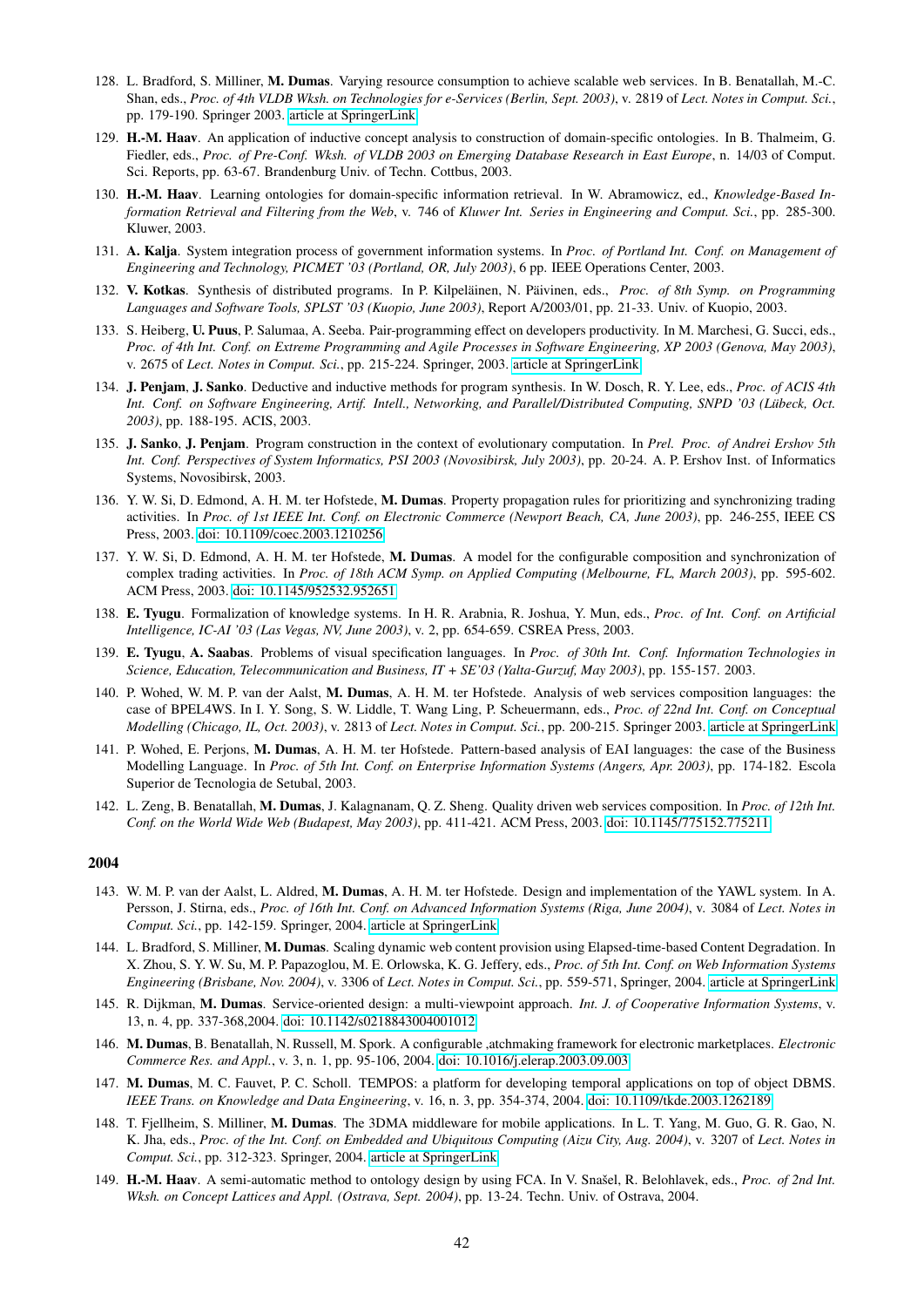- 150. H.-M.Haav. Combining FCA and a logic language for ontology representations. *Acta Univ. Latviensis*, v. 672, pp. 436-450, 2004.
- 151. A. Kalja, K. Kindel, R. Kivi. The service-oriented environment of government databases and information systems in Estonia. *Baltic IT&T Review*, n. 3/2004 (34), pp. 7-11, 2004.
- 152. J. Penjam, J. Sanko. Deductive and inductive methods for program synthesis. *Int. J. of Comput. and Inform. Sci.*, v. 5, n. 3, pp. 171-181, 2004.
- 153. U. Puus, A. Seeba, P. Salumaa, S. Heiberg. Analyzing pair-programmer's satisfaction with the method, the result, and the partner. In J. Eckstein, H. Baumeister, eds., *Proc. of 5th Int. Conf. on Extreme Programming and Agile Processes in Software Engineering, XP 2004 (Garmisch-Partenkirchen, June 2004)*, v. 2971 of *Lect. Notes in Comput. Sci.*, pp. 246-249. Springer, 2004. [article at SpringerLink](http://www.springerlink.com/content/0ba4wbcp95c2yng4/)
- 154. T. Robal, A. Kalja. e-EDU an information system for e-learning services. In *Acta Univ. Latviensis*, v. 672, pp. 469-480, 2004.
- 155. J. Sanko, J. Penjam. Program construction in the context of evolutionary computation. In M. Broy, A. V. Zamulin, eds., *Revised Papers from 5th Andrei Ershov Int. Conf. Perspectives of System Informatics, PSI 2003 (Novosibirsk, July 2003)*, v. 2980 of *Lect. Notes in Comput. Sci.*, pp. 50-58. Springer, 2004. [article at SpringerLink](http://www.springerlink.com/content/jx8yqxt3g8bfvccb/)
- 156. J. Simm. Ontology view of intelligent systems. In *Proc. of 2nd Int. IEEE Conf. on Intelligent Systems: Methodology, Models, Applications in Emerging Technologies (Varna, June 2004)*, v. 2, pp. 480-484. IEEE, 2004. [doi: 10.1109/is.2004.1344797](http://dx.doi.org/10.1109/is.2004.1344797)
- 157. Q. Z. Sheng, B. Benatallah, Z. Maamar, A. H. H. Ngu, M. Dumas. Enabling personalized composition and adaptive provisioning of web services. In A. Persson, J. Stirn, eds., *Proc. of the 16th Int. Conf. on Advanced Information Systems (Riga, June 2004)*, v. 3084 of *Lect. Notes in Comput. Sci.*, pp. 322-337. Springer 2004. [article at SpringerLink](http://www.springerlink.com/content/qb5c6q7gdex1fdqc)
- 158. E. Tyugu. Modularity of knowledge. In H. R. Arabnia, ed., *Proc. of Int. Conf. on Artificial Intelligence, IC-AI '04 (Las Vegas, June 2004)*, v. 1, pp. 295-301. CSREA Press, 2004.
- 159. E. Tyugu. Knowledge systems as architectural components. In V. Stefanuk, K. Kaijiri, eds., *Proc. of 6th Joint Conf. on Knowledge-Based Software Engineering, JCKBSE 2004 (Protvino, Aug. 2004)*, v. 108 of *Frontiers in Artificial Intelligence and Applications*, pp. 199-206. IOS Press, 2004.
- 160. L. Zeng, B. Benatallah, A. H. H. Ngu, M. Dumas, J. Kalagnanam, H. Chang. QoS-aware middleware for web services composition. *IEEE Trans. on Softw. Engin.*, v. 30, n. 5, pp. 311-327, 2004. [doi: 10.1109/tse.2004.11](http://dx.doi.org/10.1109/tse.2004.11)

- 161. W. M. P. van der Aalst, M. Dumas, A. H. M. ter Hofstede, N. Russell, H. M. W. Verbeek, P. Wohed. Life after BPEL? In M. Bravetti, L. Kloul, G. Zavattaro, eds., *Proc. of 2nd Int. Wksh. on Web Services and Formal Methods (Versailles, Sept. 2005)*, v. 3670 of *Lect. Notes in Comput. Sci.*, pp. 35-50. Springer, 2005. [doi: 10.1007/11549970](http://dx.doi.org/10.1007/11549970_4) 4
- 162. L. Aldred, W. M. P. van der Aalst, M. Dumas, A. H. M. ter Hofstede. On the notion of coupling in communication middleware. In R. Meersman, Z. Tari, eds., *Proc. of OTM Int. Confederated Confs. (Agia Napa, Nov. 2005)*, v. 3761, pp. 1015-1033. Springer, 2005. [doi: 10.1007/11575801](http://dx.doi.org/10.1007/11575801_6) 6
- 163. A. Barros, M. Dumas, A. H. M. ter Hofstede. Service interaction patterns. In W. M. P. van der Aalst, B. Benatallah, F. Casati, F. Curbera, eds., *Proc. of 3rd Int. Conf. on Business Process Management (Nancy, Sept. 2005)*, v. 3649 of *Lect. Notes in Comput. Sci.*, pp. 302-318. Springer, 2005. [doi: 10.1007/11538394](http://dx.doi.org/10.1007/11538394_20) 20
- 164. L. Bradford, S. Milliner, M. Dumas. Experience using a coordination-based architecture for adaptive web content provision. In J.-M. Jacquet, G. Pietro Picco, eds., *Proc. of 7th Int. Conf. on Coordination Models and Languages (Namur, Apr. 2005)*, v. 3454 of *Lect. Notes in Comput. Sci.*, pp. 140-156. Springer 2005. [doi: 10.1007/11417019](http://dx.doi.org/10.1007/11417019_10) 10
- 165. B. Benatallah, M. Dumas, Q. Z. Sheng. Facilitating the rapid development and scalable orchestration of composite web services. *Distributed and Parallel Databases*, v. 15, n. 1, pp. 5-37, 2005. [doi: 10.1023/b:dapd.0000045366.15607.67](http://dx.doi.org/10.1023/b:dapd.0000045366.15607.67)
- 166. B. Benatallah, R. Dijkman, M. Dumas, Z. Maamar. Service composition: concepts, techniques, tools, and trends. In Z. Stojanovic, A. Dahanayake, eds., *Service-Oriented Software Systems Engineering*, pp. 48-66. Idea Group, 2005.
- 167. D. Cooney, M. Dumas, P. Roe. Programming and compiling web services in GPSL. In B. Benatallah, F. Casati, P. Traverso, eds., *Proc. of 3rd Int. Conf. on Service-Oriented Computing (Amsterdam, Dec. 2005)*, v. 3826 of *Lect. Notes in Comput. Sci.*, pp. 508-513. Springer, 2005. [doi: 10.1007/11596141](http://dx.doi.org/10.1007/11596141_41) 41
- 168. H. Duarte, M.-C. Fauvet, M. Dumas, B. Benatallah. Vers un modèle de composition de services web avec proprits transactionnelles. *Ingénierie des Systèmes d'Information*, v. 10, n. 3, pp. 9-28, 2005. [doi: 10.3166/isi.10.3.9-28](http://dx.doi.org/10.3166/isi.10.3.9-28)
- 169. M. Dumas, W. M. P. van der Aalst, A. H. M. ter Hofstede, eds. *Process-Aware Information Systems: Bridging People and Software Through Process Technology*. Wiley, 2005.
- 170. M. Dumas, L. Aldred, G. Governatori, A. ter Hofstede. Probabilistic automated bidding in multiple auctions. *Electronic Commerce Research*, v. 5, n. 1, pp. 25-49, 2005. [doi: 10.1023/b:elec.0000045972.75533.90](http://dx.doi.org/10.1023/b:elec.0000045972.75533.90)
- 171. M. Dumas, T. Fjellheim, S. Milliner, J. Vayssiere. Event-based coordination of process-oriented composite applications. In W. M. P. van der Aalst, B. Benatallah, F. Casati, F. Curbera, eds., *Proc. of 3rd Int. Conf. on Business Process Management (Nancy, Sept. 2005)*, v. 3649 of *Lect. Notes in Comput. Sci.*, pp. 236-251. Springer, 2005. [doi: 10.1007/11538394](http://dx.doi.org/10.1007/11538394_16) 16
- 172. J. Eder, H.-M. Haav, A. Kalja, J. Penjam, eds. *Proc. of 9th East-European Conf. on Advances in Databases and Information Systems, ADBIS 2005 (Tallinn, Sept. 2005)*, v. 3631 of *Lect. Notes in Comput. Sci.*, xiii+391 pp. Springer, 2005. [doi:](http://dx.doi.org/10.1007/11547686) [10.1007/11547686](http://dx.doi.org/10.1007/11547686)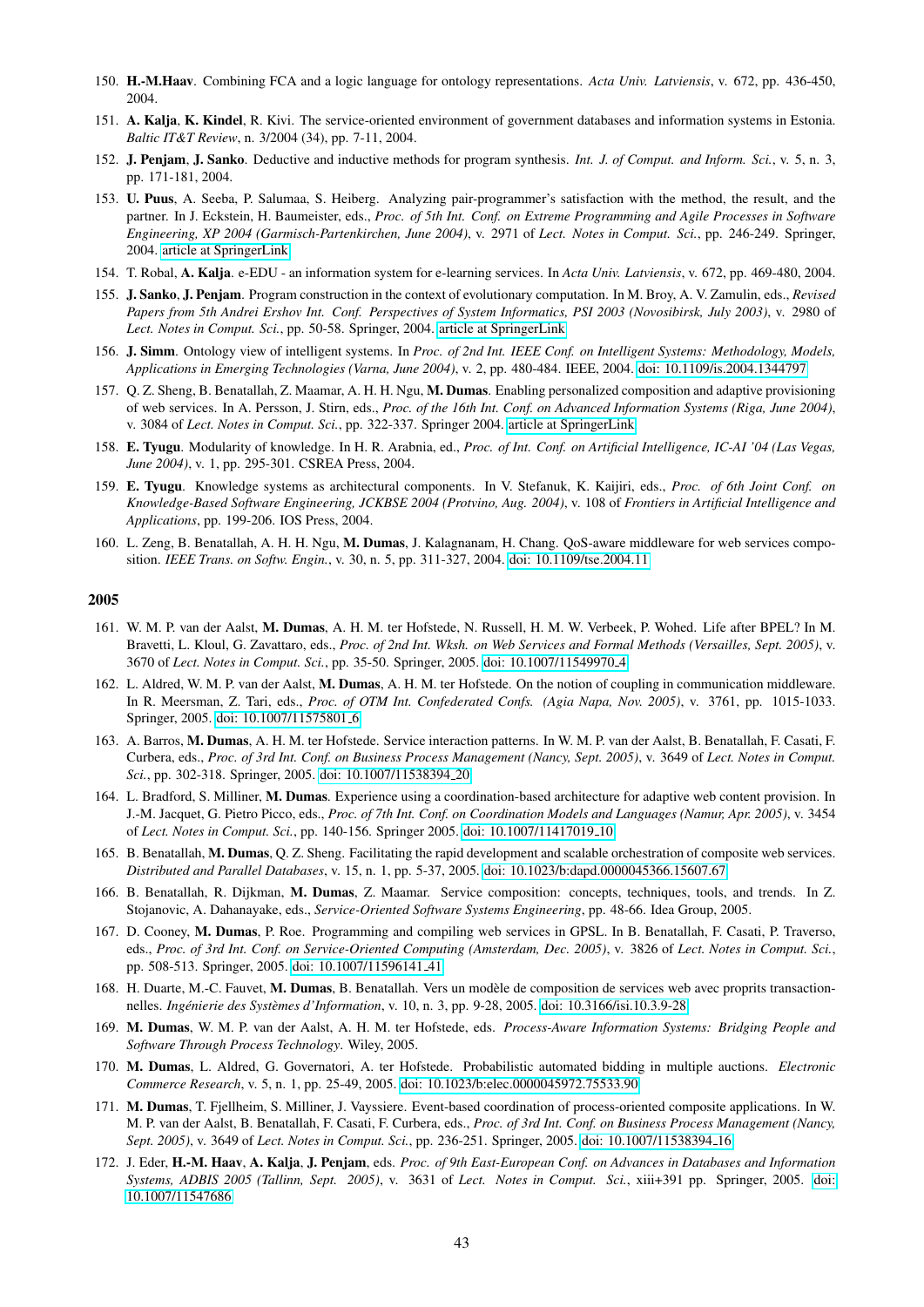- 173. J. Eder, H.-M. Haav, A. Kalja, J. Penjam, eds. *Commun. of 9th East-European Conf. on Advances in Databases and Information Systems, ADBIS 2005 (Tallinn, Sept. 2005)*, v. 152 of *CEUR Wksh. Proc.*. RWTH Aachen, 2005. [volume at](http://CEUR-WS.org/Vol-152/) [publisher's website](http://CEUR-WS.org/Vol-152/)
- 174. M.-C. Fauvet, H. Duarte, M. Dumas, B. Benatallah. Handling transactional properties in web service composition. In A.H. H. Ngu, M. Kitsuregawa, E. J. Neuhold, J.-Y. Chung, Q. Z. Sheng, eds., *Proc. of 6th Int. Conf. on Web Information Systems Engineering (New York, NY, Nov. 2005)*, v. 3806 of *Lect. Notes in Comput. Sci.*, pp. 273-289. Springer, 2005. [doi:](http://dx.doi.org/10.1007/11581062_21) [10.1007/11581062](http://dx.doi.org/10.1007/11581062_21) 21
- 175. P. Grigorenko, A. Saabas, E. Tyugu. COCOVILA compiler-compiler for visual languages. In J. Boyland, G. Hedin, eds., *Proc. of 5th Wksh. on Language Descriptions, Tools and Applications, LDTA'05 (Edinburgh, Apr. 2005)*, *Electron. Notes in Theor. Comput. Sci.*, v. 141, n. 4, pp. 137-142. Elsevier, 2005. [doi: 10.1016/j.entcs.2005.05.009](http://dx.doi.org/10.1016/j.entcs.2005.05.009)
- 176. P. Grigorenko, A. Saabas, E. Tyugu. Visual tool for generative programming. In *Proc. of Joint 10th Europ. Software Engineering Conf., ESEC' 05, and 13th ACM SIGSOFT Int. Symp. on Foundations of Software Engineering, FSE-13 (Lisbon, Sept. 2005)*, pp. 249-252. ACM Press, 2005. [doi: 10.1145/1081706.1081747](http://dx.doi.org/10.1145/1081706.1081747)
- 177. P. Grigorenko, A. Saabas, E. Tyugu. Visual tool for generative programming. *ACM SIGSOFT Softw. Engin. Notes*, v. 30, n. 5, pp. 249-252. 2005. [doi: 10.1145/1095430.1081747](http://dx.doi.org/10.1145/1095430.1081747)
- 178. H.-M. Haav. An ontology learning and reasoning framework. In Y. Kiyoki et al., eds., *Proc. of 15th European-Japanese Conf. on Information Modelling and Knowledge Bases, EJC 2005 (Tallinn, May 2005)*, pp. 198-205. Tallinn Univ. of Technol., 2005.
- 179. H.-M. Haav. Combining FCA and a logic language for ontology representation. In J. Barzdins, A. Caplinskas, eds., *Selected Papers from 6th Int. Baltic Conf. on Databases and Information Systems, Baltic DB&IS 2004 (Riga, June 2004)*, v. 118 of *Frontiers in Artificial Intelligence and Applications*, pp. 259-270. IOS Press, 2005.
- 180. A. Kalja, A. Reitsakas, N. Saard. eGovernment in Estonia: best practices. In T. R. Anderson et al., *Technology Management: A Unifying Discipline for Melting the Boundaries*, pp. 500-506. IEEE Operations Center 2005. [article at IEEExplore](http://ieeexplore.ieee.org/search/wrapper.jsp?arnumber=1509730)
- 181. V. Kotkas. Structural synthesis of programs with preconditions. In V. Vene, M. Meriste, eds., *Proc. of 9th Symp. on Programming Languages and Software Tools, SPLST 2005 (Tartu, Sept. 2005)*, pp. 70-81. Univ. of Tartu, 2005.
- 182. C. Ouyang, S. Breutel, W. M. P. van der Aalst, M. Dumas, A. H. M. ter Hofstede, H. M. W. Verbeek. WofBPEL: a tool for automated analysis of BPEL processes. In B. Benatallah, F. Casati, P. Traverso, eds., *Proc. of 3rd Int. Conf. on Service-Oriented Computing (Amsterdam, Dec. 2005)*, v. 3826 of *Lect. Notes in Comput. Sci.*, pp. 484-489. Springer, 2005. [doi:](http://dx.doi.org/10.1007/11596141_37) [10.1007/11596141](http://dx.doi.org/10.1007/11596141_37) 37
- 183. T. Robal, A. Kalja. e-EDU an information system for e-learning services. In J. Barzdins, A. Caplinskas, eds., *Selected Papers from 6th Int. Baltic Conf. on Databases and Information Systems, Baltic DB&IS 2004 (Riga, June 2004)*, v. 118 of *Frontiers in Artificial Intelligence and Applications*, pp. 288-298. IOS Press, 2005.
- 184. J. Sanko. Evolutionary program construction. In R. Matoušek, P. Ošmera, eds., Proc. of 11th Int. Conf. on Soft Computing, *MENDEL 2005 (Brno, June 2005)*, pp. 73-79. Brno Univ. of Techn., 2005.
- 185. Y. W. Si, D. Edmond, A. H. M. ter Hofstede, M. Dumas. Orchestrating interrelated trading activities. *Int. J. of Business Process Integration and Management*, v. 1, n. 1, p. 12-25, 2005. [doi: 10.1504/ijbpim.2005.006961](http://dx.doi.org/10.1504/ijbpim.2005.006961)
- 186. Y. W. Si, D. Edmond, A. H. M. ter Hofstede, M. Dumas, C. U. Chong. Specification of composite trading activities in supply chain management. In *Proc. of 2nd IEEE Int. Conf. on e-Commerce, e-Technology, e-Service (Hong Kong, March 2005)*, pp. 315-322. IEEE CS Press, 2005. [doi: 10.1109/eee.2005.125](http://dx.doi.org/10.1109/eee.2005.125)
- 187. E. Tyugu. Describing knowledge architectures. In Y. Kiyoki et al., *Proc. of 15th European-Japanese Conf. on Information Modelling and Knowledge Bases, EJC 2005 (Tallinn, May 2005)*, pp. 356-361. Tallinn Univ. of Techn., 2005.
- 188. E. Tyugu. Metainterfaces support for structural and object-oriented software composition. In H. R. Arabnia, H. Reza, eds., *Proc. of Int. Conf. on Software Engineering Research and Practice, SERP 2005 (Las Vegas, NV, June 2005), vs. 1 and 2*, pp. 189-192. CSREA Press, 2005.
- 189. E. Tyugu, M. Matskin. Logical instruments for dynamic service composition. In H. Arabnia, ed., *Proc. of Int. Symp. on Web Services and Applications, ISWS 2005 (Las Vegas, NV, 2005)*,pp. 87-93. CSREA Press, 2005.
- 190. P. Wohed, W. M. P. van der Aalst, M. Dumas, A. H. M. ter Hofstede, N. Russell. Pattern-based analysis of the control-flow perspective of UML activity diagrams. In L. M. L. Delcambre, C. Kop, H. C. Mayr, J. Mylopoulos, O. Pastor, eds., *Proc. of 24th Int. Conf. on Conceptual Modelling (Klagenfurt, Oct. 2005)*, v. 3716 of *Lect. Notes in Comput. Sci.*, pp. 63-78. Springer, 2005. [doi: 10.1007/11568322](http://dx.doi.org/10.1007/11568322_5)\_5

- 191. A. Barros, M. Dumas, and P. Oaks. Standards for web service choreography and orchestration: status and perspectives. In C. Bussler, A. Haller, eds., *Proc. of Business Process Management Wkshs. (Nancy, Sept. 2005)*, v. 3812 of *Lect. Notes in Comput. Sci.*, pp. 61-74. Springer 2006. [doi: 10.1007/11678564](http://dx.doi.org/10.1007/11678564_7)<sub>-7</sub>
- 192. D. Cooney, M. Dumas, P. Roe. GPSL: A programming language for service implementation. In L. Baresi, R. Heckel, eds., *Proc. of 8th Int. Conf. on Fundamental Approaches to Software Engineering, FASE 2006 (Vienna, March 2006)*. v. 3922 of *Lect. Notes in Comput. Sci.*, pp. 3-17. Springer, 2006. [doi: 10.1007/11693017](http://dx.doi.org/10.1007/11693017_3) 3
- 193. G. Decker, J. M. Zaha and M. Dumas. Execution semantics for service choreographies. In M. Bravetti, M. Nunez, G. Zavattaro, eds., *Proc. of 3rd Wksh. on Web Services and Formal Method (Vienna, Sept. 2006)*, v. 4184 of *Lect. Notes in Comput. Sci.*, pp. 163-177. Springer, 2006. [doi: 10.1007/11841197](http://dx.doi.org/10.1007/11841197_11) 11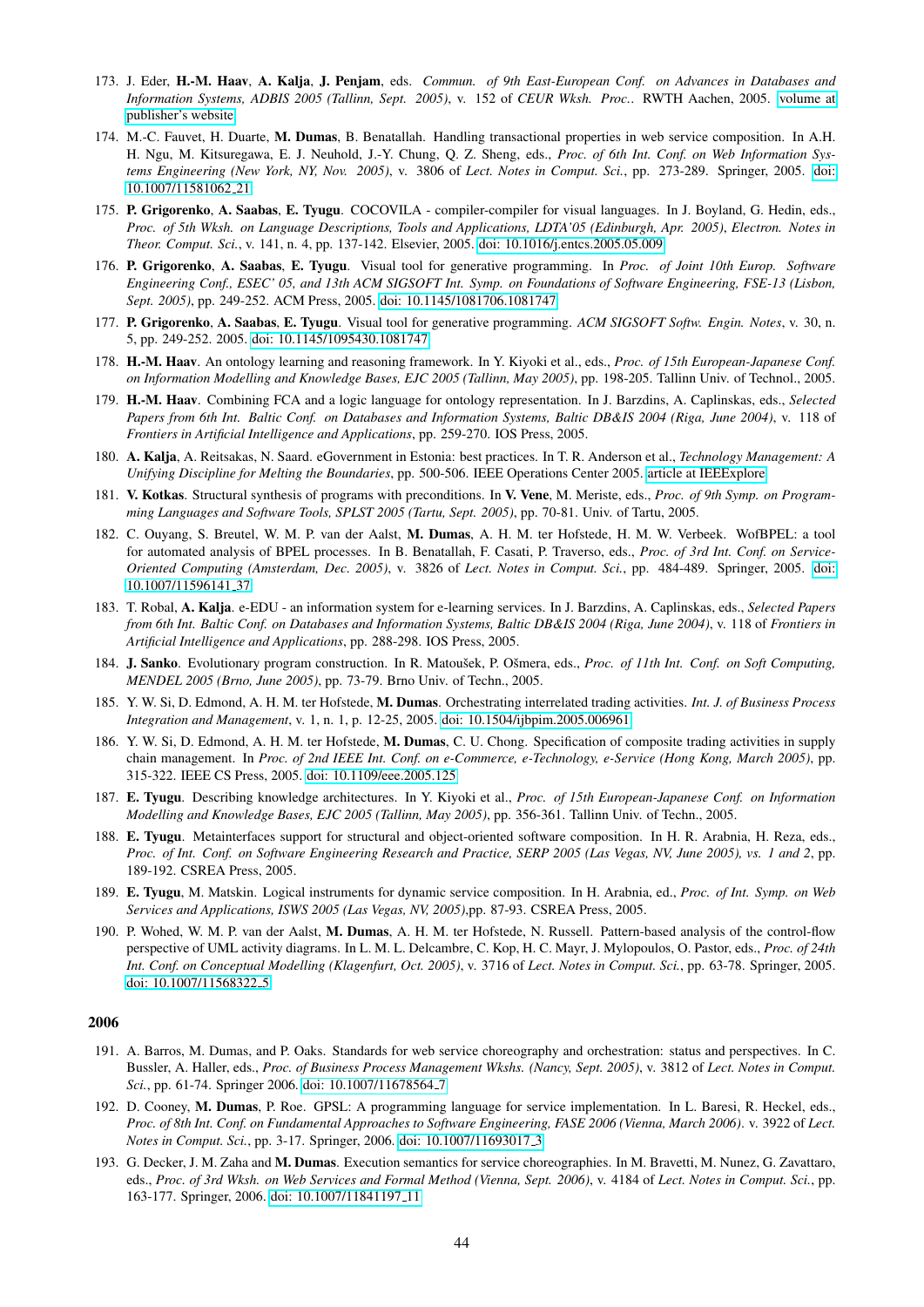- 194. M. Dumas, M. Spork, K. Wang: Adapt or perish: algebra and visual notation for service interface adaptation. In S. Dustdar, J. L. Fiadeiro, A. P. Sheth, eds., *Proc. of 4th Int. Conf. on Business Process Management (Vienna, Sept. 2006)*, v. 4102 of *Lect. Notes in Comput. Sci., pp. 65-80. Springer, 2006. [doi: 10.1007/11841760](http://dx.doi.org/10.1007/11841760_6)\_6*
- 195. P. Grigorenko, E. Tyugu. Deep semantics of visual languages. In E. Tyugu and T. Yamaguchi, eds., *Proc. of 7th Joint Conf. on Knowledge-Based Software Engineering, JCKBSE 2006 (Tallinn, Aug. 2006)*, v. 140 of *Frontiers in Artificial Intelligence and Applications*, pp. 83-95. IOS Press, 2006. [article at IOS Press BooksOnline](http://booksonline.iospress.com/Content/View.aspx?piid=1595)
- 196. H.-M. Haav. An ontology learning and reasoning framework. In Y. Kiyoki, J. Henno, H. Jaakkola, H. Kangassalo, eds., *Information Modelling and Knowledge Bases XVII*, v. 136 of *Frontiers of Artif. Intell. and Appl.*, pp. 302-309. IOS Press, 2006. [article at IOS Press Booksonline](http://booksonline.iospress.com/Content/View.aspx?piid=788)
- 197. V. Kotkas. Preconditions for structural synthesis of programs. In *Prel. Proc. of 6th Int. Andrei Ershov Memorial Conf. on Perspective of System Informatics, PSI 2006 (Novosibirsk, June 2006)*, pp. 166-175. A. P. Ershov Inst. of Informatics Systems, Novosibirsk, 2006.
- 198. M. Matskin, E. Tyugu. Logic for higher-order workflow of composite web services. In *Proc. of Int. Conf. on Semantic Web and Web Services, SWWS '06 (Las Vegas, NV, June 2006)*, pp. 122-128. CSREA Press, 2006.
- 199. C. Ouyang, W. M. P. van der Aalst, M. Dumas, A. H. M. ter Hofstede. From BPMN process models to BPEL web services. In *Proc. of 4th Int. Conf. on Web Services (Chicago, IL, Sept. 2006)*, pp. 285-292. IEEE CS Press. [doi: 10.1007/11767138](http://dx.doi.org/10.1007/11767138_28) 28
- 200. C. Ouyang, M. Dumas, S. Breutel, A. H. M. ter Hofstede. Translating standard process models to BPEL. In E. Dubois, K. Pohl, eds., *Proc. of 18th Int. Conf. on Advanced Information Systems Engineering (Luxembourg, June 2006)*, v. 4001 of *Lect. Notes in Comput. Sci.*, pp. 417-432. Springer, 2006. [doi: 10.1109/icws.2006.67](http://dx.doi.org/10.1109/icws.2006.67)
- 201. T. Robal, A. Kalja. Moving studies to e-environments: a case study. In A. Mendez-Vilas, A. Solano Martin, J. A. Mesa Gonzalez, J. Mesa Gonzalez, eds., *Current Developments in Technology-Assisted Education, v. 2*, pp. 936-940. Formatex, 2006. [article at publishers website](http://www.formatex.org/micte2006/pdf/936-940.pdf)
- 202. T. Robal, A. Kalja, J. Põld. Analysing the Web log to determine the efficiency of Web systems. In O. Vacilecas, J. Eder, A. Caplinskas, *Commun., Materials of the Doctoral Coll. of 7th Int. Baltic Conf. on Databases and Information Systems, Baltic DB&IS 2006 (Vilnius, July 2006)*, pp. 264-275. VGTU Press Technika, 2006.
- 203. J.-H. Sewing, M. Rosemann, M. Dumas. Process-oriented assessment of web services. *Int. J. of e-Business Research*, v. 2, n. 1, p. 19-44, 2006.
- 204. T. Tammet, H.-M. Haav, V. Kadarpik, M. Kääramees. A rule-based approach to web-based application development. In O. Vacilecas et al., eds., *Proc. of 7th Int. Baltic Conf. on Databases and Information Systems, Baltic DB&IS 2006 (Vilnius, July 2006)*, pp. 202-211. IEEE, 2006. [doi: 10.1109/dbis.2006.1678497](http://dx.doi.org/10.1109/dbis.2006.1678497)
- 205. E. Tyugu. Describing knowledge architectures. In Y. Kiyoki, J. Henno, H. Jaakkola, H. Kangassalo, eds., *Information Modelling and Knowledge Bases XVII*, v. 136 of *Frontiers of Artif. Intell. and Appl.*, pp. 329-340. IOS Press, 2006. [article at IOS Press](http://booksonline.iospress.com/Content/View.aspx?piid=791) [Booksonline](http://booksonline.iospress.com/Content/View.aspx?piid=791)
- 206. E. Tyugu. Understanding knowledge architectures. *Knowledge-Based Systems*, v. 19, n. 1, pp. 50-56, 2006. [doi: 10.1016/j.knosys.2005.07.006](http://dx.doi.org/10.1016/j.knosys.2005.07.006)
- 207. E. Tyugu, T. Yamaguchi, eds. *Proc. of 7th Joint Conf. on Knowledge-Based Software Engineering, JCKBSE 2006 (Tallinn, Aug. 2006)*, v. 140 of *Frontiers in Artificial Intelligence and Applications*, xi+338 pp. IOS Press, 2006. [volume at IOS Press](http://booksonline.iospress.com/Content/View.aspx?piid=69) [BooksOnline](http://booksonline.iospress.com/Content/View.aspx?piid=69)
- 208. P. Wohed, W. M. P. van der Aalst, M. Dumas, A. H. M. ter Hofstede, N. Russell. On the suitability of BPMN for business process modelling. In S. Dustdar, J. L. Fiadeiro, A. P. Sheth, eds., *Proc. of 4th Int. Conf. on Business Process Management (Vienna, Sept. 2006)*, v. 4102 of *Lect. Notes in Comput. Sci.*, pp. 161-176. Springer, 2006. [doi: 10.1007/11841760](http://dx.doi.org/10.1007/11841760_12) 12
- 209. J. M. Zaha, A. Barros, M. Dumas, A. H. M. ter Hofstede. Let's dance: a language for service behavior modeling. In R. Meersman, Z. Tari, eds., *Proc. of OTM Int. Confederated Confs. (Montpellier, Oct. 2006)*, v. 4275 of *Lect. Notes in Comput. Sci.*, pp. 145-162. Springer, 2006. [doi: 10.1007/11914853](http://dx.doi.org/10.1007/11914853_10) 10
- 210. J. M. Zaha, M. Dumas, A. H. M. ter Hofstede, A. Barros, G. Decker. Service interaction modeling: bridging global and local views. In *Proc. of 10th Int. Conf. on Enterprise Distributed Object Computing (Hong Kong, Oct. 2006)*, pp. 45-55. IEEE CS Press, 2006. [doi: 10.1109/EDOC.2006.50](http://dx.doi.org/10.1109/EDOC.2006.50)

- 211. W. M. P. van der Aalst, M. Dumas, C. Ouyang, A. Rozinat, H. M. W. Verbeek. Conformance checking of service behavior. *ACM Trans. on Internet Technology*, to appear.
- 212. W. M. P. van der Aalst, M. Rosemann, M. Dumas. Deadline-based escalation in process-aware information Systems. *Decision Support Syst.*, v. 43, n. 2, pp. 492-511, 2007. [doi: 10.1016/j.dss.2006.11.005](http://dx.doi.org/10.1016/j.dss.2006.11.005)
- 213. L. Aldred, W. M. P. van der Aalst, M. Dumas, A.H. M. ter Hofstede. Communication abstractions for distributed business processes. In J. Krogstie, A.L. Opdahl, G. Sindre, eds., *Proc. of 19th Int. Conf. on Advanced Information Systems Engineering (Trondheim, June 2007)*, v. 4495 of *Lect. Notes in Comput. Sci.*, pp. 409-423. Springer, 2007. [doi: 10.1007/978-3-540-72988-](http://dx.doi.org/10.1007/978-3-540-72988-4_29) 4 [29](http://dx.doi.org/10.1007/978-3-540-72988-4_29)
- 214. A. Barros, G. Decker, M. Dumas, F. Weber. Correlation patterns in service-oriented architectures. In M. B. Dwyer, A. Lopes, eds., *Proc. of 9th Int. Conf. on Fundamental Approaches to Software Engineering, FASE 2008 (Braga, March 2007)*, v. 4422 of *Lect. Notes in Comput. Sci.*, pp. 245-259. Springer, 2007. [doi: 10.1007/978-3-540-71289-3](http://dx.doi.org/10.1007/978-3-540-71289-3_20) 20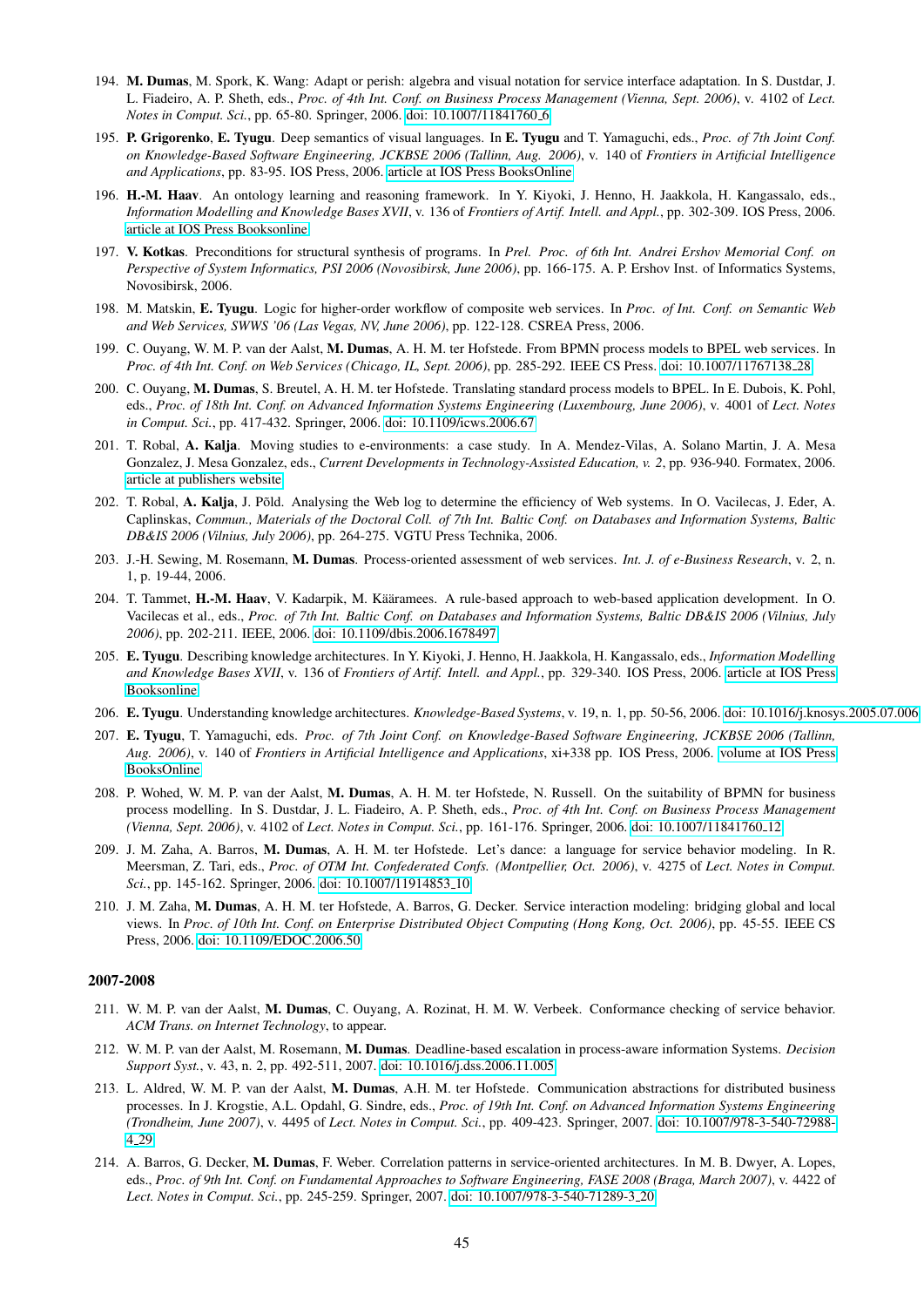- 215. T. Fjellheim, M. Dumas, S. Milliner. A process-based methodology for designing event-based mobile composite applications. *Data and Knowledge Engineering*, v. 61, n. 1, pp. 6-22, 2007. [doi: 10.1016/j.datak.2006.04.004](http://dx.doi.org/10.1016/j.datak.2006.04.004)
- 216. M. La Rosa, J. Lux. S. Seidel, M. Dumas, A. H. M. ter Hofstede. Questionnaire-driven configuration of reference process models. In J. Krogstie, A. L. Opdahl, G. Sindre, eds., *Proc. of 19th Int. Conf. on Advanced Information Systems Engineering (Trondheim, June 2007)*, v. 4495 of *Lect. Notes in Comput. Sci.*, pp. 424-438. Springer, 2007. [doi: 10.1007/978-3-540-72988-](http://dx.doi.org/10.1007/978-3-540-72988-4_30) 4 [30](http://dx.doi.org/10.1007/978-3-540-72988-4_30)
- 217. W. M. P. van der Aalst, M. Dumas, F. Gottschalk, A. H. M. ter Hofstede, M. La Rosa, J. Mendling. Correctness-preserving configuration of business process models. In J. L. Fiadeiro, P. Inverardi, eds., *Proc. of 11th Int. Conf. on Fundamental Approaches to Software Engineering, FASE 2008 (Budapest, March 2008)*, v. 4961 of *Lect. Notes in Comput. Sci.*, pp. 46-61. Springer, 2008.
- 218. I. Astrova, N. Korda, A. Kalja. Rule-based transformation of SQL relational databases to OWL ontologies. In *Proc. of 2nd Int. Conf. on Metadata and Semantics Research, MTSR 2007 (Corfu, Oct. 2007)*, pp. 1-16. 2007.
- 219. R. Dijkman, M. Dumas, C. Ouyang. Semantics and analysis of business process models in BPMN. *Inform. and Software Techn.*, to appear. [doi: 10.1016/j.infsof.2008.02.006](http://dx.doi.org/10.1016/j.infsof.2008.02.006)
- 220. M. Dumas, R. Heckel, eds. *Proc. of 4th Int. Wksh. on Web Services and Formal Methods (Brisbane, Sept. 2007)*, v. 4937 of *Lect. Notes in Comput. Sci.*. Springer, to appear.
- 221. M. Dumas, A. Grosskopf, T. Hettel, M.T. Wynn. Semantics of standard process models with OR-joins. In R. Mersman and Z. Tari, eds., *Proc. of OTM Confederated Int. Confs. (Vilamoura, Nov. 2007)*, v. 4803 of *Lect. Notes in Comput. Science*, pp. 41-58. Springer, 2007. [doi: 10.1007/978-3-540-76848-7](http://dx.doi.org/10.1007/978-3-540-76848-7_5) 5
- 222. H.-M. Haav, T. Tammet, V. Kadarpik, K. Kindel, M. Kääramees. A semantic-based web service composition framework. In G. Magyar, G. Knapp, W. Wojtkowski, W. G. Wojtkowski, J. Zupancic, eds., *Advances in Information Systems Development: New Methods and Practice for the Networked Society [Proc. of 15th Int. Conf. on Information Systems Development, ISD 2006 (Budapest, Aug./Sept. 2006)], v. 1*, pp. 379-391. Springer, 2007. [doi: 10.1007/978-0-387-70761-7](http://dx.doi.org/10.1007/978-0-387-70761-7_33) 33
- 223. A. Kalja, K. Kindel, R. Kivi, T. Robal. eGovernment services: how to develop them, how to manage them? In D. F. Kocaoglu, T. R. Anderson, T. U. Daim, eds., *Proc. of 2007 PICMET Conf., PICMET '07 (Portland, OR, Aug. 2007)*, pp. 2795-2798. PICMET, 2007. [doi: 10.1109/picmet.2007.4349620](http://dx.doi.org/10.1109/picmet.2007.4349620)
- 224. S. Karus, M. Dumas. Enforcing policies and guidelines in web portals: a case study. In M. Weske, M.-S. Hacid, C. Godart, eds., *Proc. of Web Information Systems Engineering, WISE 2007, Int. Wkshs. (Nancy, Dec. 2007)*, v. 4832 of *Lect. Notes in Comput. Sci.*, pp. 154-165. Springer, 2007. [doi: 10.1007/978-3-540-77010-7](http://dx.doi.org/10.1007/978-3-540-77010-7_16) 16
- 225. V. Kotkas. Preconditions for structural synthesis of programs. In A. Voronkov, I. Virbitskaite, eds., *Revised Papers from 6th Int. Andrei Ershov Memorial Conf. on Perspectives of System Informatics, PSI 2006 (Novosibirsk, June 2006)*, v. 4378 of *Lect. Notes in Comput. Sci.*, pp. 284-296. Springer, 2007. [doi: 10.1007/978-3-540-70881-0](http://dx.doi.org/10.1007/978-3-540-70881-0_25) 25
- 226. M. La Rosa, F. Gottschalk, M. Dumas, W. M. P. van der Aalst. Linking domain models and process models for reference model Configuration. In B. Benatallah, A. H. M. ter Hofstede, H. Paik, eds., *Proc. of Business Process Management Wkshs. 2007 (Brisbane, Sept. 2007)*, v. 4928 of *Lect. Notes in Comput. Sci.*, pp. 417-430. Springer, 2008.
- 227. M. Matskin, R. Maigre, E. Tyugu. Compositional logical semantics for business process languages. In *Proc. of 2nd Int. Conf. on Internet and Web Applications and Services, ICIW '07 (Morne, Mauritius, May 2007)*, 6 pp. IEEE CS Press, 2007. [doi:](http://dx.doi.org/10.1109/iciw.2007.24) [10.1109/iciw.2007.24](http://dx.doi.org/10.1109/iciw.2007.24)
- 228. C. Ouyang, W. M. P. van der Aalst, M. Dumas, A. H. M. ter Hofstede, M. La Rosa. Service-oriented processes: an introduction to BPEL. In J. Cardoso, eds., *Semantic Web Services: Theory, Tools and Applications*, pp. 155-158. Idea Group, 2007.
- 229. C. Ouyang, M. Dumas, A. H. M. ter Hofstede, W. M. P. van der Aalst. Pattern-based translation of BPMN process models to BPEL web services. *Int. J. of Web Services Research* v. 5, n. 1, pp. 42-62, 2008.
- 230. C. Ouyang, H. M. W. Verbeek, W. M. P. van der Aalst, S. Breutel, M. Dumas, A. H. M. ter Hofstede. Formal semantics and analysis of control flow in WS-BPEL. *Sci. of Comput. Program.*, v. 67, n. 2-3, pp. 125-332, 2007. [doi: 10.1016/j.scico.2007.03.002](http://dx.doi.org/10.1016/j.scico.2007.03.002)
- 231. G. Redding, M. Dumas, A. H. M. ter Hofstede, A. Iordachescu. Transforming object-oriented models to process-oriented models. In B. Benatallah, A. H. M. ter Hofstede, H. Paik, eds. *Proc. of the Business Process Management Wkshs. 2007 (Brisbane, Sept. 2007)*, v. 4928 of *Lect. Notes in Comput. Science*, pp. 132-143. Springer, 2008.
- 232. T. Robal, H.-M. Haav, A. Kalja. Making web users' domain models explicit by applying ontologies. In J.-L. Hainaut, E. A. Rundensteiner, M. Kirchberg, M. Bertolotto, M. Brochhausen, P. Chen, S. Sisaid Cherfi, M. Doerr, H. Han, S. Hartmann, J. Parsons, G. Poels, C. Rolland, J. Trujillo, E. Yu, E. Zimlanyi, eds., *Proc. of ER 2007 Workshops CMLSA, FP-UML, ONISW, QoIS, RIGiM, SeCoGIS (Auckland, Nov. 2007)*, v. 4802 of *Lect. Notes in Comput. Sci.*, pp. 170-179. Springer, 2007. [doi:](http://dx.doi.org/10.1007/978-3-540-76292-8_20) [10.1007/978-3-540-76292-8](http://dx.doi.org/10.1007/978-3-540-76292-8_20) 20
- 233. T. Robal, A. Kalja. Applying e-environments in teaching the basics of digital logic. In *Proc. of 2007 IEEE Int. Conf. on Microelectronic Systems Education, MSE '07 (San Diego, CA, June 2007)*, pp. 41-42. IEEE, 2007. [doi: 10.1109/mse.2007.24](http://dx.doi.org/10.1109/mse.2007.24)
- 234. T. Robal, A. Kalja. Applying ICT for improving the study process. In J. Hrad, M. Nevosad, B. Šimak, T. Zeman, eds., *Proc. of 18th EAEEIE Ann. Conf. (Prague, July 2007)*, ? pp. ?, 2007.
- 235. T. Robal, A. Kalja. Applying user profile ontology for mining web site adaptation recommendations. In Y. Ioannidis, B. Novikov, B. Rachev, eds., *Local Proc. of 11th East-European Conf. on Advances in Databases and Information Systems, ADBIS 2007 (Varna, Aug./Sept. 2007)*, pp. 126-135. Techn. Univ. of Varna, 2007.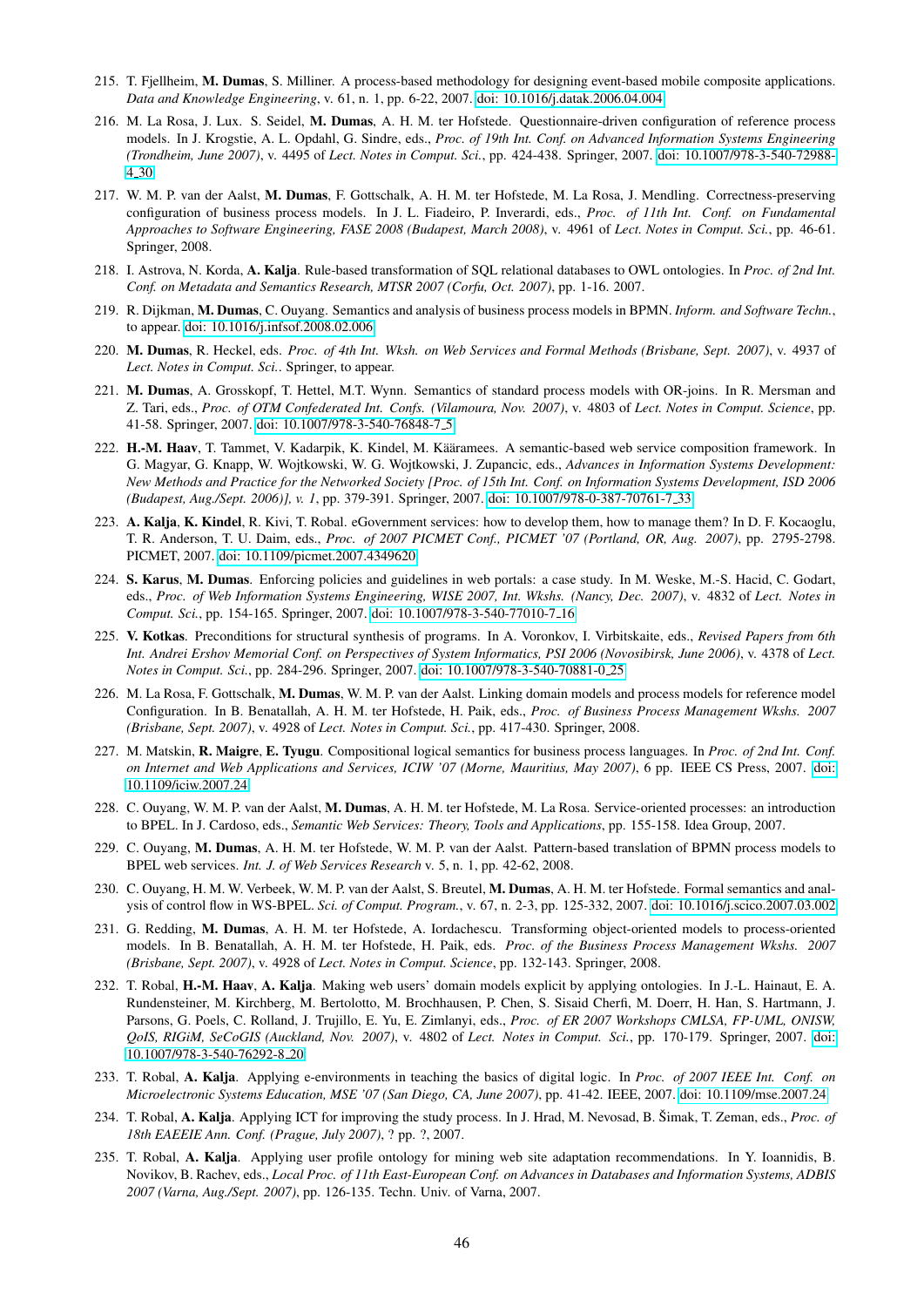- 236. T. Robal, A. Kalja. A model for users' action prediction based on locality profiles. In M. Lang, W. Wojtkowski, G. Wojtkowski, S. Wrycza, J. Zupančič, eds., *The Inter-Networked World: ISD Theory, Practice, and Education*, Springer, to appear.
- 237. J. H. Sewing, M. Rosemann, M. Dumas, M. La Rosa. Assessing the potential impact of web services on business processes. In I. Lee, ed., *E-Business Models, Services and Communications*, pp. 222-250. IGI Global, 2008.
- 238. Y. W. Si, D. Edmond, M. Dumas, C. U. Chong. Strategies in supply chain management for the trading agent competition. *J. of Electronic Commerce Res. and Appl.*, v. 6, n. 4, pp. 369-382, 2007. [doi: 10.1016/j.elerap.2006.12.001](http://dx.doi.org/10.1016/j.elerap.2006.12.001)
- 239. Y. W. Si, D. Edmond, M. Dumas, A. H. M. ter Hofstede. Specification and execution of composite trading activities. *Electronic Commerce Research*, v. 7, n. 3-4, pp. 221-263, 2007. [doi: 10.1007/s10660-007-9005-6](http://dx.doi.org/10.1007/s10660-007-9005-6)
- 240. T. Tammet, H.-M. Haav, V. Kadarpik, M. Kääramees. Using a rule language for capturing semantics in web-based systems. In O. Vasilecas, J. Eder, A. Caplinskas, eds., *Selected Papers from 7th Int. Baltic Conf. on Databases and Information Systems, Baltic DB&IS 2006 (Vilnius, July 2006)*, v. 155 of *Frontiers in Artificial Intelligence and Applications*, pp. 249-259. IOS Press, 2007. [article at IOS Press BooksOnline](http://www.booksonline.iospress.nl/Content/View.aspx?piid=5442)
- 241. E. Tyugu. *Algorithms and architectures of artificial intelligence*, v. 159 of *Frontiers in Artificial Intelligence and Applications*, ix+171 pp. IOS Press, 2007. [book at IOS Press BooksOnline](http://www.booksonline.iospress.nl/Content/View.aspx?piid=6945)
- 242. M. Wynn, M. Dumas, C. J. Fidge, A. H. M. ter Hofstede, W. M. P. van der Aalst. Business process simulation for operational decision support. In B. Benatallah, A. H. M. ter Hofstede, H. Paik, eds. *Proc. of Business Process Management Wkshs. 2007 (Brisbane, Sept. 2007)*, v. 4928 of *Lect. Notes in Comput. Sci.*, pp. 66-77. Springer, 2008.
- 243. J. M. Zaha, M. Dumas, A. H. M. ter Hofstede, A. Barros, G. Decker. Bridging global and local models of service-oriented systems. *IEEE Trans. on Systems, Man and Cybern., Part C: Applications and Reviews*, v. 38, n. 3, 2008. [doi: 10.1109/tsmcc.2008.919193](http://dx.doi.org/10.1109/tsmcc.2008.919193)

# D.4 Scientific and engineering computation

# 2003

- 244. I. G. Graham, A. Spence, E. Vainikko. Parallel iterative methods for Navier-Stokes equations and application to eigenvalue computation. *Concurrency and Computation: Practice and Experience*, v. 15, n. 11-12, pp. 1151-1168, 2003. [doi: 10.1002/cpe.785](http://dx.doi.org/10.1002/cpe.785)
- 245. G. Grossschmidt, M. Harf. Multi-pole modelling and simulation of an electro-hydraulic servo-system with a non-linear regulator in NUT environment. In *Funftes Deutsch-Polnisches Seminar Innovation und Fortschritt in der Fluidtechnik (Warsaw, Sept. ¨ 2003)*, pp. 146-161. 2003.
- 246. K. Heero, M. Kruusmaa, J. Willemson. Path selection for mobile robots in dynamic environments. In *Proc. of European Conf. on Mobile Robots, ECMR 2003 (Warsaw, Sept. 2003)*. 2003.
- 247. A. Kalja, M. Tiidemann, T. Tiidemann. The most important trends in machine design. In J. Karhunen, ed., *Proc. of OST-03 Symp. on Machine Design (Oulu, 2003)*, n. 120 of Raportti, Konetekniikan osasto, pp. 212-219. Oulun Yliopisto, 2003.
- 248. M. Kruusmaa, J. Willemson. Covering the path space: a casebase analysis for mobile robot path planning. *Knowledge Based Systems*, v. 16, n. 5-6, pp. 235-242, 2003. [doi: 10.1016/s0950-7051\(03\)00024-8](http://dx.doi.org/10.1016/s0950-7051(03)00024-8)

- 249. G. Grossschmidt, M. Harf. Multi-pole modelling and simulation of dynamics of an electro-hydraulic servo-system. In J. Papstel, B. Katalinic, eds., *Proc. of 4th Int. DAAAM Conf. Industrial Engineering: New Challenges to SME (Tallinn, Apr. 2004)*, pp. 27-30. Tallinn Univ. of Techn., 2004.
- 250. G. Grossschmidt, M. Harf. Simulation of statics and steady state conditions of an electro-hydraulic servo-system. In J. Papstel, B. Katalinic, eds., *Proc. of 4th Int. DAAAM Conf. Industrial Engineering: New Challenges to SME (Tallinn, Apr. 2004)*, pp. 31-34. Tallinn Univ. of Techn., 2004.
- 251. K. Heero, J. Willemson, A. Aabloo, M. Kruusmaa. Robots find a better way: a learning method for mobile robot navigation in partially unknown environments. In F. Groen, N. Amato, A. Bonarini, E. Yoshida, B. Kröse, eds., *Proc. of 8th Conf. on Intelligent Autonomous Systems, IAS-8 (Amsterdam, March 2004)*, pp. 559-566. IOS Press, 2004.
- 252. A. Kalja, T. Tiidemann. TRIZ and artificial intelligent software in the conceptual design. In *Proc. of 6th Ann. Conf. of the Altshuller Inst. for TRIZ Studies, TRIZCON 2004 (Seattle, WA, Apr. 2004)*, pp 29-1-29-7. 2004.
- 253. M. Kirchhof, U. Norbisrath. Configuration and deployment in ehome-systems. In *Proc. of Int. Conf. on Information Systems: New Generations, ISNG 2004 (Las Vegas, Nov. 2004)*, pp. 23-28. PHASE, 2004.
- 254. M. Kirchhof, U. Norbisrath, C. Skrzypczyk. Towards automatic deployment in ehome systems: description language and tool support. In R. Meersman, Z. Tari, eds., *Proc. of OTM 2004 Confederated Int. Confs. CoopIS, DOA, and ODBASE 2004 (Agia Napa, Oct. 2004), part I*, v. 3290 of *Lect. Notes in Comput. Sci.*, pp. 460-476. Springer, 2004. [article at SpringerLink](http://www.springerlink.com/content/14r12bymamqy22ty)
- 255. E. Vainikko, I. G. Graham. A parallel solver for PDE systems and application to the incompressible Navier-Stokes equations. *Applied Numerical Mathematics*, v. 49, n. 1, pp. 97-116, 2004. [doi: 10.1016/j.apnum.2003.11.015](http://dx.doi.org/10.1016/j.apnum.2003.11.015)
- 256. A. Eppendahl, R. Maigre. Mobile camera parameter recovery in an unknown environment without point features. In *Proc. of 2005 IEEE Int. Symp. on Computational Intelligence in Robotics and Automation, CIRA'05 (Espoo, June 2005)*, pp. 279-283. IEEE, 2005. [doi: 10.1109/cira.2005.1554290](http://dx.doi.org/10.1109/cira.2005.1554290)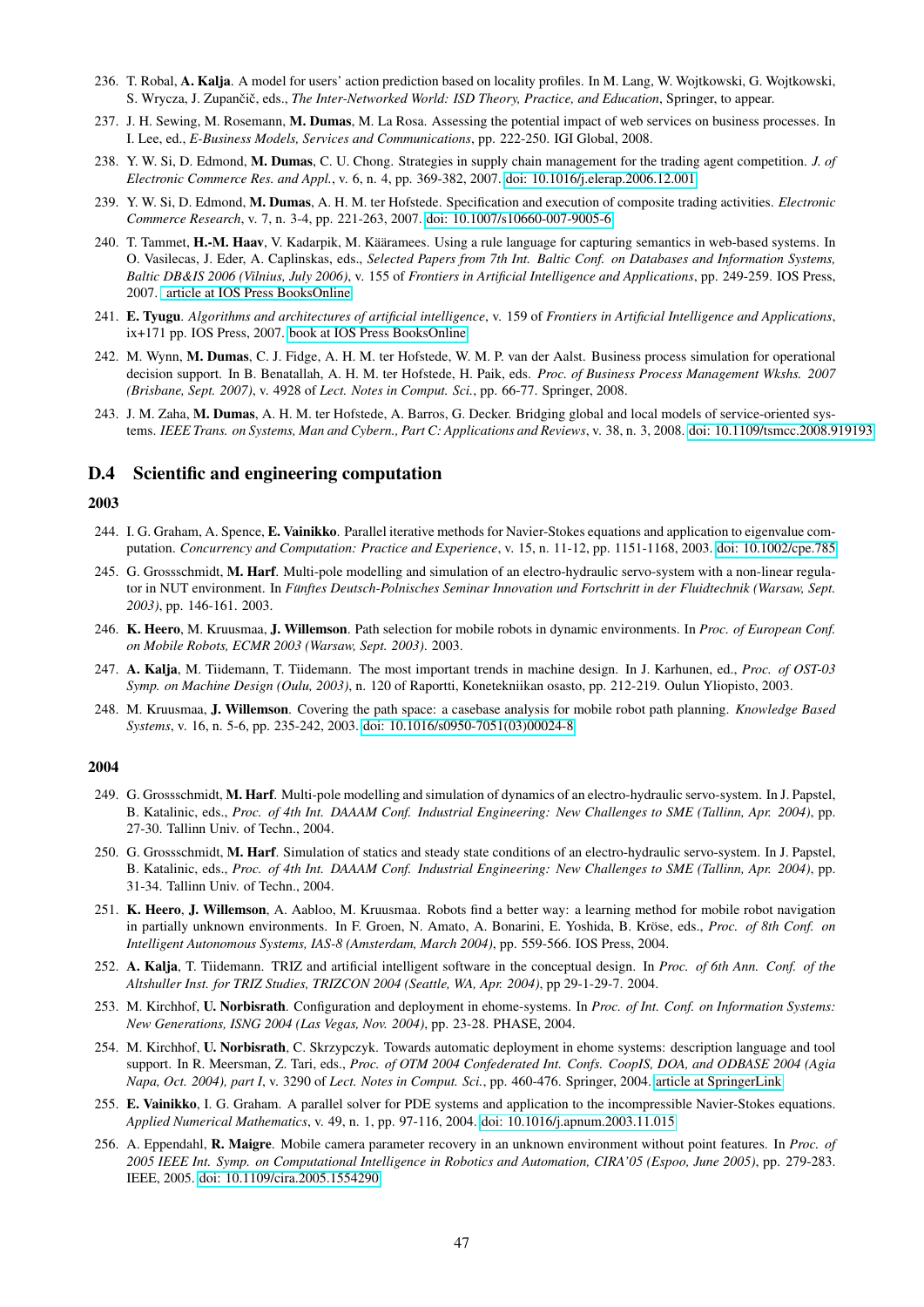- 257. G. Grossschmidt, M. Harf, M. Djurovic. Modelling and simulation of steady-state conditions of a hydraulic load-sensing system. In *Proc. of Int. Scientific-Technical Conf. "Hydraulics and Pneumatics 2005" (Wroclaw, May 2005)*, pp. 439-447. 2005.
- 258. G. Grossschmidt, M. Harf. Modelling and simulation of hydraulic load-sensing systems using object-oriented programming environment. In *Proc. of 19th Europ. Conf. on Modelling and Simulation, ECMS 2005: Simulation in Wider Europe (Riga, June 2005)*, pp. 605-609. Europ. Council for Modelling and Simulation, 2005.
- 259. K. Heero, A. Aabloo, M. Kruusmaa. Learning innovative routes for mobile robots in dynamic partially unknown environments. *Int. J. of Advanced Robotic Systems*, v. 2, n. 3, pp. 209-222, 2005. [article at publisher's website](http://www.ars-journal.com/International-Journal-of-Advanced-Robotic-Systems/Volume-2/209-222.pdf)
- 260. K. Heero, A. Aabloo, M. Kruusmaa. On the utility of exploration on time-critical mobile robots missions. In *Proc. of 2nd Europ. Conf. on Mobile Robots, ECMR '05 (Ancona, Sept. 2005)*, pp. 152-157. 2005.
- 261. A. Kalja, T. Tiidemann. TRIZ and ExpertPriz type AI software in engineering and education. In J. Jantschgi, ed., *Proc. of TRIZ Future Conf. 2005 (Graz, Nov. 2005)*, pp. 175-181. Leykam, 2005.
- 262. U. Norbisrath, P. Salumaa, E. Schultchen, B. Kraft. Fujaba-based tool development for ehome systems. In T. Mens, A. Schurr, ¨ G. Taentzer, eds., *Proc. of Int. Wksh. on Grpah-Based Tools, GraBaTs 2004 (Roma, Sept./Oct. 2004)*, v. 127, n. 1 of *Electron. Notes in Theor. Comput. Sci.*, pp. 89-99. Elsevier, 2005. [doi: 10.1016/j.entcs.2004.12.038](http://dx.doi.org/10.1016/j.entcs.2004.12.038)

#### 2006

- 263. A. Eppendahl, A. Ojamaa. Seeing empty space in an environment without silhouettes. In K. Murase, K. Sekiyama, N. Kubota, T. Naniwa, J. Sitte, eds., *Proc. of 3rd Int. Symp. on Autonomous Minirobots for Research and Edutainment, AMiRE 2005 (Fukui, Sept. 2005)*, pp. 27-32. Springer, 2006. [doi: 10.1007/3-540-29344-2](http://dx.doi.org/10.1007/3-540-29344-2_4) 4
- 264. A. Eppendahl, S. Sajnani. Two steps toward a physically autonomous self-replicating system. In K. Murase, K. Sekiyama, N. Kubota, T. Naniwa, J. Sitte, eds., *Proc. of 3rd Int. Symp. on Autonomous Minirobots for Research and Edutainment, AMiRE 2005 (Fukui, Sept. 2005)*, pp. 281-286. Springer, 2006. [doi: 10.1007/3-540-29344-2](http://dx.doi.org/10.1007/3-540-29344-2_42) 42
- 265. G. Grossschmidt, M. Harf, T. Sallaste. Modelling and simulation of fluid power systems in object-oriented programming environment. In *Proc. of 8th Biennial ASME Conf. on Engineering Systems Design and Analysis, ESDA 2006 (Torino, July 2006)*, paper ESDA2006-95387, 10 pp. ASME, 2006.
- 266. K. Heero. Path planning and learning strategies for mobile robots in dynamic partially unknown environment. V. 45 of *Diss. Math. Univ. Tartuensis*, 122 pp + CD. Univ. of Tartu, 2006. [handle: 10062/1354](http://hdl.handle.net/10062/1354)
- 267. A. Kalja, M. Tiidemann, T. Tiidemann. Creativity trainings and technical education problems in CAD. In *Proc. of OST-05 Symp. on Machine Design (Stockholm, Oct. 2005)*, pp. ?-?. ?, 2006.
- 268. U. Norbisrath, I. Armac, D. Retkowitz, P. Salumaa. Modelling ehome systems. In *Proc. of 4th Int. Wksh. on Middleware for Pervasive and Ad-Hoc Computing, MPAC 2006 (Melbourne, Nov./Dec. 2006)*, v. 182 of *ACM Int. Conf. Series*, 4 pp. ACM Press, 2006. [doi: 10.1145/1169075.1169079](http://dx.doi.org/10.1145/1169075.1169079)
- 269. U. Norbisrath, C. Mosler. Functionality configuration for ehome systems. In H. Erdogmus, E. Stroulia, D. A. Stewart, eds., *Proc. of 2006 Conf. of Center for Advanced Studies on Collaborative Research, CASCON 2006 (Toronto, Oct. 2006)*, pp. 95-107. ACM Press, 2006. [doi: 10.1145/1188966.1188977](http://dx.doi.org/10.1145/1188966.1188977)
- 270. U. Norbisrath, C. Mosler, I. Armac. The ehome configurator tool suite. In R. Meersman, Z. Tari, P. Herrero, eds., *Proc. of OTM 2006 Confederated Int. Workshops and Posters (Montpellier, Oct./Nov. 2006), part 2*, v. 4278 of Lect. Notes in Comput. Sci., pp. 1315-1324. Springer, 2006. [doi: 10.1007/11915072](http://dx.doi.org/10.1007/11915072_35) 35
- 271. R. Scheichl, E. Vainikko. Robust aggregation-based coarsening for additive Schwarz in the case of highly variable coefficients. In P. Wesseling, E. Oñate, J. Périaux, eds., Proc. of Europ. Conf. on Computational Fluid Dynamics, ECCOMAS CFD 2006 *(Egmond aan Zee, Sept. 2006)*, 16 pp. Techn. Univ. Delft, 2006.
- 272. J. Simm. Learning methods of body schemas for robots with manipulators. In O. Vacilecas et al., *Commun. of 7th Int. Baltic Conf. on Databases and Information Systems, Baltic DB&IS 2006 (Vilnius, July 2006)*, pp. 344-348. VGTU Press Technika, 2006.
- 273. M. Tiidemann, A. Kalja, T. Tiidemann. From pencil to CAD and visual programming. In H. Annuka, ed., *Proc. of 8th Int. Conf. on Engineering Graphics, BaltGraf-8 (Tallinn, June 2006)*, pp. 131-136. Tallinn Univ. of Techn., 2006.
- 274. J. Willemson, M. Kruusmaa. Algorithmic generation of path fragment covers for mobile robot path planning. In *Proc. of 3rd IEEE Conf. on Intelligent Systems, IS 2006 (London, Sept. 2006)*, pp. 673-678. IEEE, 2006. [doi: 10.1109/is.2006.348500](http://dx.doi.org/10.1109/is.2006.348500)

- 275. M. Ellert, M. Grønager, A. Konstantinov, B. Kónya, J. Lindemann, I. Livenson, J. L. Nielsen, M. Niinimäki, O. Smirnova, A. Wäänänen. Advanced Resource Connector middleware for lightweight computational Grids. Future Generation Comput. Syst., v. 23, n. 2, pp. 219-240, 2007. [doi: 10.1016/j.future.2006.05.008](http://dx.doi.org/10.1016/j.future.2006.05.008)
- 276. G. Grossschmidt, M. Harf. Design of a hydraulic-mechanical load-sensing system using object-oriented modelling and simulation. In I. Zelinka, Z. Oplatkova, A. Orsoni, W. W. Smari, eds., *Proc. of 21st Europ. Conf. on Modelling and Simulation, ECMS 2007: Simulations in United Europe (Prague, June 2007)*, pp. 383-390. ECMS, 2007.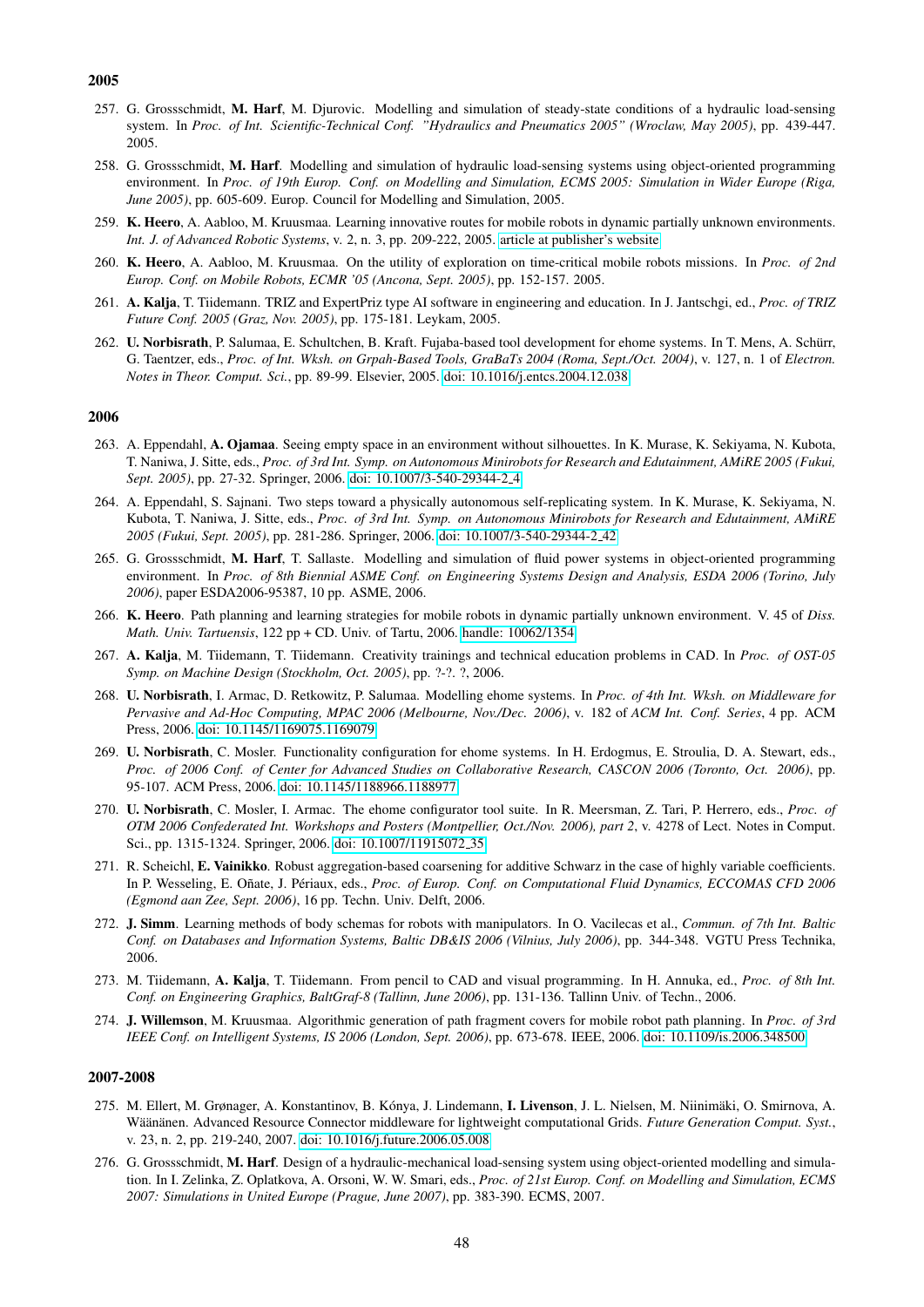- 277. A. Kalja, T. Tiidemann, T. Matsalu. TRIZ and a new artificial intelligent PRIZ type software. In C. Gundlach, U. Lindemann, H. Ried, eds., *Proc. of TRIZ Future Conf. 2007: Current Scientific and Industrial Reality (Frankfurt, Nov. 2007)*, pp. 203-205. Kassel Univ., 2007.
- 278. R. Maigre, P. Küngas, M. Matskin, E. Tyugu. Handling large Web services models in a federated governmental information system. In *Proc. of 3rd Int. Conf. on Internet and Web Applications and Services, ICIW 2008 (Athens, June 2008)*, IEEE CS Press, to appear.
- 279. U. Norbisrath. Configuring ehome systems, xiv+293 pp. Univ. of Tartu, 2007. [thesis at RWTH DL](http://darwin.bth.rwth-aachen.de/opus3/volltexte/2007/1959/)
- 280. U. Norbisrath, K. Kraaner, E. Vainikko, O. Batrašev. Friend-to-friend computing instant messaging based spontaneous desktop grid. In *Proc. of 3rd Int. Conf. on Internet and Web Applications and Services, ICIW 2008 (Athens, June 2008)*, IEEE CS Press, to appear.
- 281. U. Norbisrath, C. Mosler. Tool support for the ehome specification, configuration, and deployment process. In O. Spaniol, ed., *Proc. of 1st Int. Wksh. on Mobile Services and Personalized Environments, MSPE 2007 (Aachen, Nov. 2006)*, v. P-102 of *Lect. Notes in Informatics*, pp. 109-122. Gesellschaft für Informatik, 2007.
- 282. U. Norbisrath, I. Männamaa, A. Villems, K. Kalamees-Pani. Mullivelled wrapping computer games into educational gaming environments. In *Proc. of 39th Conf. of Int. Gaming and Simulation Assoc., ISAGA 2008 (Kaunas, July 2008)*, to appear.
- 283. A. Ojamaa, E. Tyugu. Rich components of extendable simulation platform. In *Proc. of 2007 Int. Conf. on Modeling, Simulation and Visualization Methods, MSV 2007 (Las Vegas, NV, June 2007)*, pp. 121-127. CSREA Press, 2007.
- 284. R. Scheichl, E. Vainikko. Additive Schwarz and aggregation-based coarsening for elliptic problems with highly variable coefficients. *Computing*, v. 80, n. 4, pp. 319-343, 2007. [doi: 10.1007/s00607-007-0237-z.](http://dx.doi.org/10.1007/s00607-007-0237-z)
- 285. E. Vainikko, G. Vainikko. A product quasi-interpolation method for weakly singular Volterra integral equations. In E. T. Simos, G. Psihoyios, C. Tsitouras, eds., *Proc. of Int. Conf. on Numerical Analysis and Applied Math. (Corfu, Sept. 2007)*, v. 936 of *Amer. Inst. of Phys. Conf. Proc.*, pp. 570-573. Springer, 2007. [doi: 10.1063/1.2790209](http://dx.doi.org/10.1063/1.2790209)

# D.5 Bioinformatics

#### 2003

- 286. P. Rocca-Serra, A. Brazma, H. Parkinson, U. Sarkans, M. Shojatalab, S. Contrino, J. Vilo, N. Abeygunawardena, G. Mukherjee, E. Holloway, M. Kapushesky, P. Kemmeren, G. G. Lara, A. Oezcimen, S. A. Sansone. ArrayExpress: a public database of gene expression data at EBI. *Comptes Rendus Biologies*, v. 326, n. 10-11, pp. 1075-1078, 2003. [doi: 10.1016/j.crvi.2003.09.026](http://dx.doi.org/10.1016/j.crvi.2003.09.026)
- 287. A. Brazma, H. Parkinson, U. Sarkans, M. Shojatalab, J. Vilo, N. Abeygunawardena, E. Holloway, M. Kapushesky, P. Kemmeren, G. G. Lara, A. Oezcimen, P. Rocca-Serra, S. A. Sansone. ArrayExpress - a public repository for microarray gene expression data at the EBI *Nucleic Acids Research*, v. 31, n. 1, pp. 68-71, 2003. [doi: 10.1093/nar/gkg091](http://dx.doi.org/10.1093/nar/gkg091)
- 288. J. Vilo, U. Sarkans, P. Kemmeren, M. Kapushesky, A. Brazma, Expression Profiler. In G. Parmigiani, E. S. Garett, R. A. Irizarry, S. L. Zeger, eds., *The Analysis of Gene Expression Data: Methods and Software*, *Statistics for Biology and Health*, pp. 142-162. Springer, 2003. [doi: 10.1007/0-387-21679-0](http://dx.doi.org/10.1007/0-387-21679-0_6) 6

# 2004

289. M. Kapushesky, P. Kemmeren, A. C. Culhane, S. Durinck, J. Ihmels, C. Korner, M. Kull, A. Torrente, U. Sarkans, J. Vilo, A. Brazma. Expression Profiler: next generation-an online platform for analysis of microarray data. *Nucleic Acids Research*, v. 32, suppl. 2 (web server issue), pp. W465-W470, 2004. [doi: 10.1093/nar/gkh470](http://dx.doi.org/10.1093/nar/gkh470)

#### 2005

- 290. O. Okun, H. Priisalu. Multiple views in ensembles of nearest neighbour classifiers. In S. Rüping, T. Scheffer, eds., *Proc. of ICML 2005 Wksh. on Learning With Multiple Views (Bonn, Aug. 2005)*, pp. 51-58. 2005.
- 291. O. Okun, H. Priisalu, A. Alves. Fast non-negative dimensionality reduction for protein fold recognition. In J. Gama, R. Camacho, P. Brazdil, A. Jorge, L. Torgo, eds., *Proc. of 16th Europ. Conf. on Machine Learning, ECML 2005 (Porto, Oct. 2005)*, v. 3720 of *Lect. Notes in Comput. Sci.*, pp. 665-672. Springer, 2005. [doi: 10.1007/11564096](http://dx.doi.org/10.1007/11564096_67) 67

- 292. O. Okun, H. Priisalu. Multi-class cancer classification using ensembles of classifiers: preliminary results. In J. Rousu, S. Kaski, E. Ukkonen, eds., *Proc. of Wksh. on Probabilistic Modeling and Machine Learning in Structural and Systems Biology, PMSB 2006 (Helsinki, June 2006)*, pp. 137-142. Univ. of Helsinki, 2006.
- 293. O. Okun, H. Priisalu. Ensembles of nearest neighbor classifiers and serial analysis of gene expression. *Proc. of 9th Scandinavian Conf. on Artificial Intelligence, SCAI 2006 (Helsinki, Oct. 2006)*, pp. 106-113, Finnish Artificial Intelligence Soc., 2006.
- 294. O. Okun, H. Priisalu. Fast nonnegative matrix factorization and its application for protein fold recognition. *EURASIP J. on Applied Signal Processing*, article 71817, 8 pp., 2006. [doi: 10.1155/asp/2006/71817](http://dx.doi.org/10.1155/asp/2006/71817)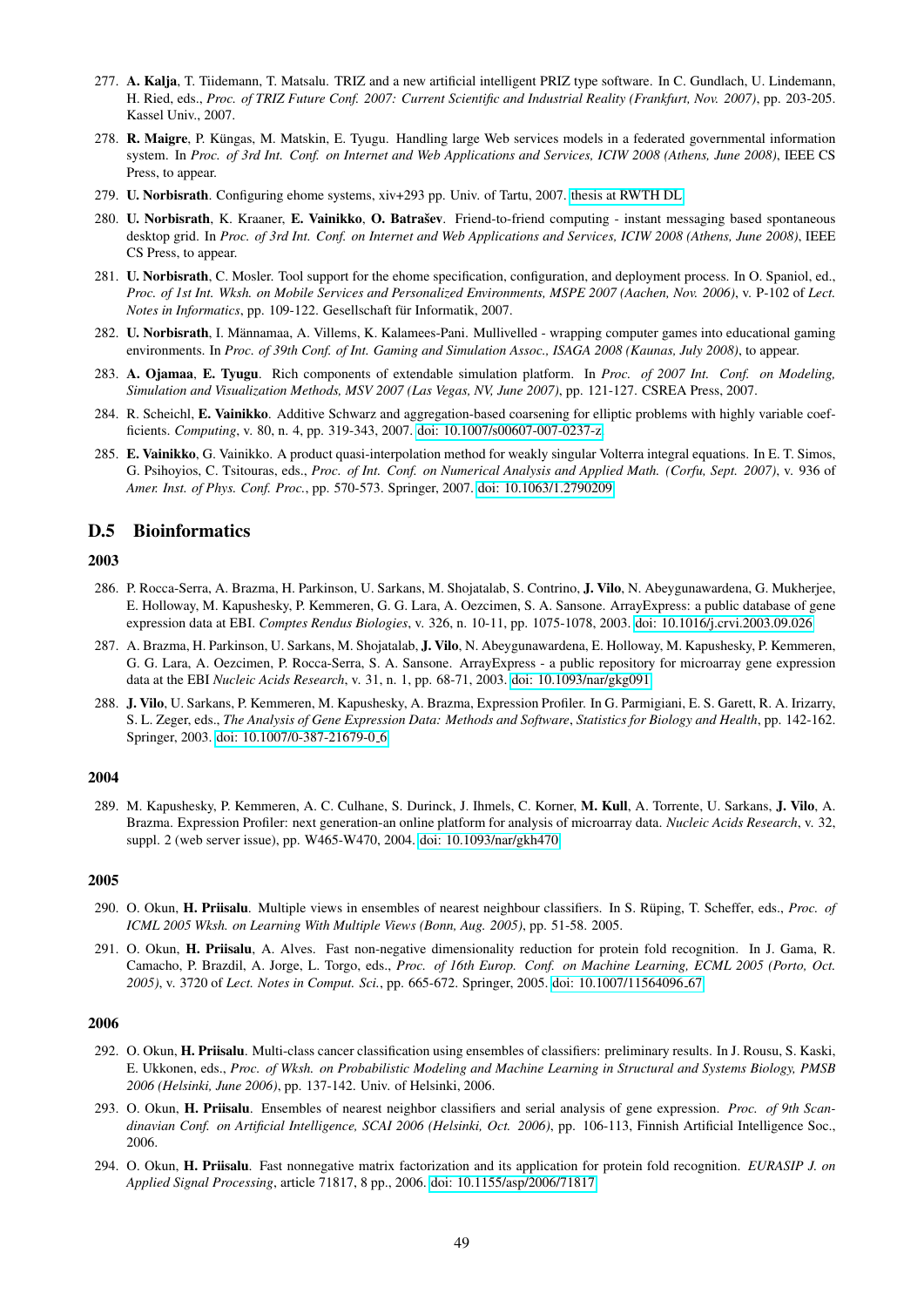- 295. G. E. Plopper, R. F. Klees, D. F. Ward, A. Lund, W. A. Williams, J. P. Stegemann, P. Agius, C. Bergeron, K. Bennett, B. Roysam. Deciphering ECM-induced differentiation of adult human stem cells. *Matrix Biol.*, v. 25, suppl. 1, p. S22, 2006. [doi:](http://dx.doi.org/10.1016/j.matbio.2006.08.062) [10.1016/j.matbio.2006.08.062.](http://dx.doi.org/10.1016/j.matbio.2006.08.062)
- 296. K. Tretyakov. Machine learning techniques in spam filtering. In D. Satish, K. H. Prabhakar, eds., *Combating Spam*, pp. 6-33. ICFAI Univ. Press, 2006.

- 297. P. Adler, J. Reimand, J. Jänes, R. Kolde, H. Peterson, J. Vilo. KEGGanim: pathway animations for high-throughput data. *Bioinformatics*, v. 24, n. 4, pp. 588-590, 2008. [doi: 10.1093/bioinformatics/btm581](http://dx.doi.org/10.1093/bioinformatics/btm581)
- 298. P. Agius, B. N. Kreiswirth, S. Naidich, K. P. Bennett. Typing *Staphylococcus aureus* using the spa gene and novel distance measures. *IEEE/ACM Trans. on Comput. Biol.*, v. 4, n. 4, pp. 693-704, 2007. [doi: 10.1109/tcbb.2007.1053](http://dx.doi.org/10.1109/tcbb.2007.1053)
- 299. *Drosophila* 12 Genomes Consortium (L. Parts is part of the consortium). Evolution of genes and genomes on the *Drosophila* phylogeny. *Nature*, v. 450, pp. 203-218, 2007. [doi: 10.1038/nature06341](http://dx.doi.org/10.1038/nature06341)
- 300. O. L. Griffith, S. B. Montgomery, B. Bernier, B. Chu, K. Kasaian, S. Aerts, S. Mahony, M. C. Sleumer, M. Bilenky, M. Haeussler, M. Griffith, S. M. Gallo, B. Giardine, B. Hooghe, P. Van Loo, E. Blanco, A. Ticoll, S. Lithwick, E. Portales-Casamar, Ian J. Donaldson, G. Robertson, C. Wadelius, P. De Bleser, D. Vlieghe, Marc S. Halfon, W. Wasserman, R. Hardison, C. M. Bergman, S. J. M. Jones, The Open Regulatory Annotation Consortium (H. Peterson and P. Adler are part of the consortium). ORegAnno: an open-access community-driven resource for regulatory annotation. *Nucleic Acids Research*, 7 pp, to appear. [doi:](http://dx.doi.org/10.1093/nar/gkm967) [10.1093/nar/gkm967](http://dx.doi.org/10.1093/nar/gkm967)
- 301. M. Jäger, L. Kamm, D. Krushevskaja, H.-A. Talvik, J. Veldemann, A. Vilgota, J. Vilo. Flexible database platform for biomedical research with multiple user interfaces and a universal query engine. In H.-M. Haav, A. Kalja, eds., *Proc. of 8th Int. Baltic Conf. on Databases and information Systems, Baltic DB&IS 2008 (Tallinn, June 2008)*, Tallinn Univ. of Techn., to appear.
- 302. O. Okun, H. Priisalu. Ensembles of nearest neighbours for cancer classification using gene expression data. In O. Okun, G. Valentini, eds., *Proc. of the Wksh. on Supervised and Unsupervised Ensemble Methods and Their Applications (in conjunction with 3rd Iberian Conf. on Pattern Recognition and Image Analysis, IbPRIA 2007, Girona, June 2007)*, pp. 57-71. 2007.
- 303. O. Okun, H. Priisalu. Random forest for gene expression based cancer classification: overlooked issues. In J. Marti, J.-M. Benedi, A. M. Mendonça, J. Serrat, eds., *Proc. of 3rd Iberian Conf. on Pattern Recognition and Image Analysis, IbPRIA 2007 (Girona, June 2007), part II*, v. 4478 of *Lect. Notes in Comput. Sci.*, pp. 483-490. Springer, 2007. [doi: 10.1007/978-3-540-](http://dx.doi.org/10.1007/978-3-540-72849-8_61) [72849-8](http://dx.doi.org/10.1007/978-3-540-72849-8_61) 61
- 304. O. Okun, H. Priisalu. Dataset complexity and gene expression based cancer classification. In F. Masulli, S. Mitra, G. Pasi, eds., *Proc. of 7th Int. Wksh. on Fuzzy Logic and Applications, WILF 2007 (Camogli, July 2007)*, v. 4578 of *Lect. Notes in Comput. Sci.*, pp. 484-490, Springer, 2007. [doi: 10.1007/978-3-540-73400-0](http://dx.doi.org/10.1007/978-3-540-73400-0_61) 61
- 305. O. Okun, H. Priisalu. Unsupervised data reduction. *Signal Processing*, v. 87, n. 9, pp. 2260-2267, 2007. [doi: 10.1016/j.sigpro.2007.02.006](http://dx.doi.org/10.1016/j.sigpro.2007.02.006)
- 306. J. Reimand, M. Kull, H. Peterson, J. Hansen, J. Vilo. g:Profiler a web-based toolset for functional profiling of gene lists from large-scale experiments. *Nucleic Acids Research*, v. 35, suppl. 2 (web server issue), pp. W193-W200, 2007. [doi:](http://dx.doi.org/10.1093/nar/gkm226) [10.1093/nar/gkm226](http://dx.doi.org/10.1093/nar/gkm226)
- 307. A. Stark, M. F. Lin, P. Kheradpour, J. S. Pedersen, L. Parts, J. W. Carlson, M. A. Crosby, M. D. Rasmussen, S. Roy, A. N. Deoras, J. G. Ruby, J. Brennecke, Harvard FlyBase curators, Berkeley Drosophila Genome Project, E. Hodges, A. S. Hinrichs, A. Caspi, B. Paten, S.-W. Park, M. V. Han, M. L. Maeder, B. J. Polansky, B. E. Robson, S. Aerts, J. van Helden, B. Hassan, D. G. Gilbert, D. A. Eastman, M. Rice, M. Weir, M. W. Hahn, Y. Park, C. N. Dewey, L. Pachter, W. J. Kent, D. Haussler, E. C. Lai, David P. Bartel, G. J. Hannon, T. C. Kaufman, M. B. Eisen, A. G. Clark, D. Smith, S. E. Celniker, W. M. Gelbart, M. Kellis. Discovery of functional elements in 12 *Drosophila* genomes using evolutionary signatures. *Nature*, v. 450, pp. 219-232, 2007. [doi: 10.1038/nature06340](http://dx.doi.org/10.1038/nature06340)
- 308. A. Tkatchenko, K. Tretjakov, P. Adler, J. Vilo. Text mining for automatic annotation of microarray experiment clusters. In H.-M. Haav, A. Kalja, eds., *Proc. of 8th Int. Baltic Conf. on Databases and information Systems, Baltic DB& IS 2008 (Tallinn, June 2008)*, Tallinn Univ. of Techn., to appear.
- 309. D. F. Ward, R. M. Salasznyk, R. F. Klees, J. Backiel, P. Agius, K. Bennett, A. Boskey, G. E. Plopper. Mechanical strain enhances extracellular matrix-induced gene focusing and Promotes osteogenic differentiation of human mesenchymal stem cells through an extracellular-related kinase-dependent pathway. *Stem Cells and Devel.*, v. 16, n. 3, pp. 467-480, 2007. [doi:](http://dx.doi.org/10.1089/scd.2007.0034) [10.1089/scd.2007.0034](http://dx.doi.org/10.1089/scd.2007.0034)

# D.6 Human language technology

- 310. T. Alumäe. Eestikeelse kõne tuvastus: prototüübi loomine. In M. Langemets, H. Sahkai, M. M. Sepper, eds., Toimiv keel I: *Töid rakenduslingvistika alalt*, v. 12 of *Eesti Keele Instituudi Toimetised*, pp. 34-49. Eesti Keele SA, 2003.
- 311. T. Alumäe. Piiratud ulatusega eestikeelne kõnetuvastus. In M. Langemets, H. Sahkai, M. M. Sepper, eds., Toimiv keel I: Töid *rakenduslingvistika alalt*, v. 12 of *Eesti Keele Instituudi Toimetised*, pp. 50-52. Eesti Keele SA, 2003.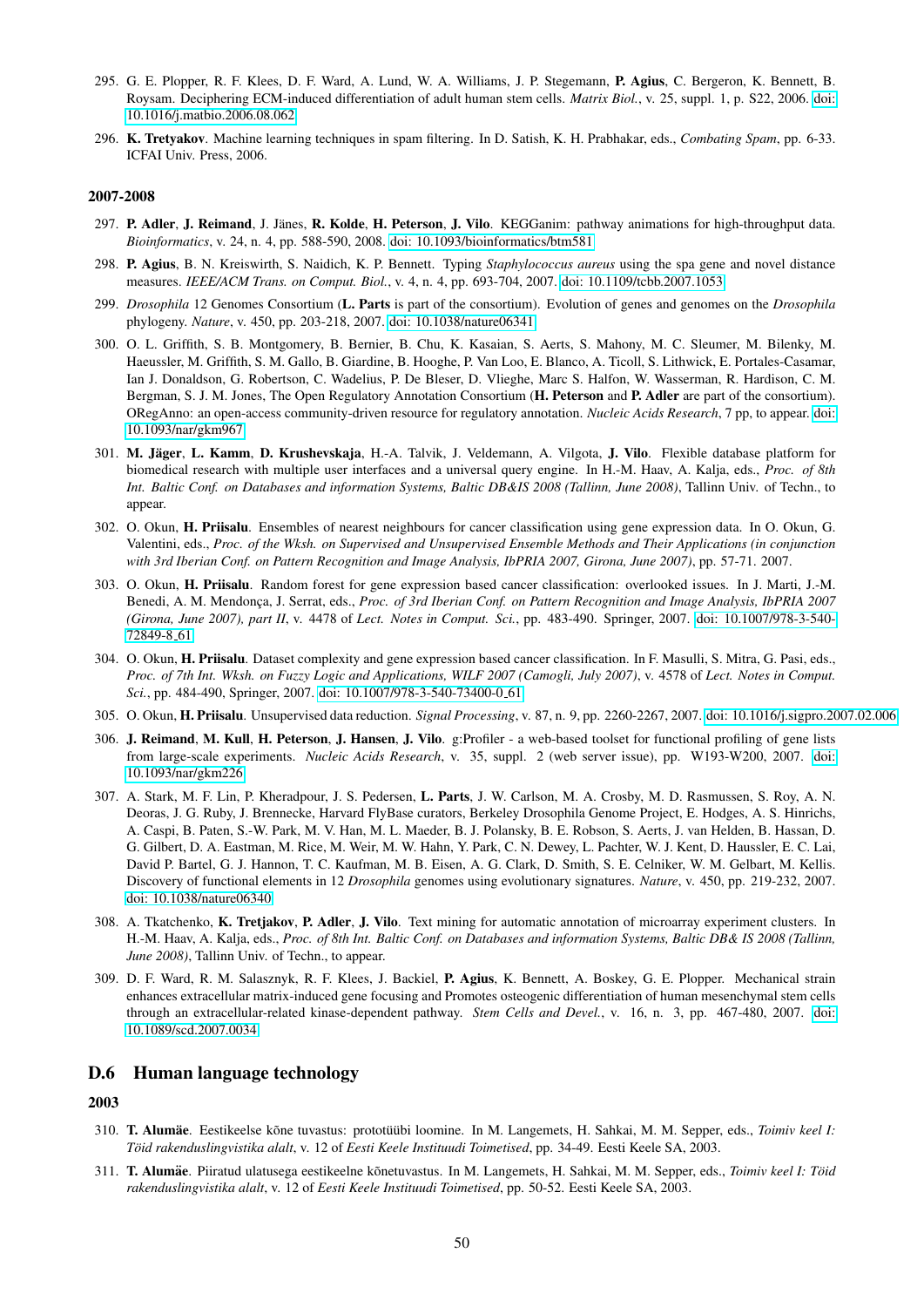- 312. G. Dias, H.-J. Kaalep. Automatic extraction of multiword units for Estonian: phrasal verbs. In H. Metslang, M. Rannut, eds., *Languages in Development*, pp. 81-89. Lincom-Europa, 2003.
- 313. A. Eek, E. Meister. Domain of the Estonian quantity degrees: Evidence from words containing diphthongs. In J. M. Sole, D. ´ Recasens, J. Romero, eds., *Proc. of 15th Int. Congress of Phonetic Sciences (Barcelona, August 2003)*, pp. 2039-2042. UAB, 2003.
- 314. A. Eek, E. Meister. Foneetilisi katseid ja arutlusi kvantiteedi alalt (I): häälikukestusi muutvad kontekstid ja välde. Keel ja *Kirjandus*, v. 46, n. 11, pp. 815-837, v. 12, pp. 904-918, 2003.
- 315. M. Ehala, H.-J. Kaalep, A. Kilgi, Ü. Viks. Tänapäeva eesti kirjakeele uurimine: morfoloogia. *Emakeele Seltsi aastaraamat*, v. 48/2002, pp. 36-48. Emakeele Selts, 2003. [article at CEEOL](http://www.ceeol.com/aspx/issuedetails.aspx?issueid=48da263c-7563-4acb-b7bc-7dd2997fea8d&articleid=e82370a7-7159-4546-8a03-b78d27f0c9d0)
- 316. T. Hennoste, M. Koit, A. Rääbis, K. Strandson, M. Valdisoo, E. Vutt. Developing a typology of dialogue acts: some boundary problems. In *Proc. of 4th SIGdial Wksh. on Discourse and Dialogue (Sapporo, July 2003)*, pp. 226-235. 2003.
- 317. T. Hennoste, M. Koit, A. Rääbis, K. Strandson, M. Valdisoo, Vutt, E. (2003). Directives in Estonian information dialogues. In V. Matoušek, P. Mautner, eds., Proc. of 6th Int. Conf. on Text, Speech and Dialogue, TSD 2003 (České Budéjovice, Sept. *2003)*, v. 2807 of *Lect. Notes in Artif. Intell.*, pp. 406-411. Springer, 2004. [article at SpringerLink](http://www.springerlink.com/content/h0u8amqm7vyak2uj)
- 318. A. Iivonen, K. Harinen, L. Keinönen, J. Kirjavainen, E. Meister, L. Tuuri. Development of a multiparametric speaker profile for speaker recognition. In J. M. Solé, D. Recasens, J. Romero, eds., Proc. of 15th Int. Congress of Phonetic Sciences (Barcelona, *August 2003)*, pp. 695-698. UAB, 2003.
- 319. H.-J. Kaalep, K. Muischnek. Inconsistent slectional criteria in semi-automatic multiword unit extraction. In F. Kiefer, J. Pajzs, eds., *Proc. of 7th Conf. on Computational Lexicography and Corpus Research, COMPLEX 2003 (Budapest, Apr. 2003)*, pp. 27-36. Research Inst. for Linguistics, Hungarian Acad. of Sci., 2003.
- 320. H.-J. Kaalep, K. Muischnek. Püsiühendite leidmine suurtest tekstikorpustest. In M. Langemets, H. Sahkai, M. M. Sepper, eds., *Toimiv keel I: Toid rakenduslingvistika alalt ¨* , v. 12 of *Eesti Keele Instituudi Toimetised*, pp. 101-118. Eesti Keele SA, 2003.
- 321. T. Kirt, L. Võhandu. Combined method to find the eigenvectors and visualise the data sets. In Proc. of 44th Int. Scient. Conf. *at Riga Techn. Univ.*, pp. 243-248. Riga Techn. Univ., 2003.
- 322. M. Koit. Märgendatud dialoogikorpus kui keeleressurss. In M. Langemets, H. Sahkai, M. M. Sepper, eds., Toimiv keel I: Töid *rakenduslingvistika alalt*, v. 12 of *Eesti Keele Instituudi Toimetised*, pp. 119-136. Eesti Keele SA, 2003.
- 323. M. Koit. The structure of information dialogues: a case study. *Int. J. of Inform. Theories and Appl.*, v. 10, n. 1, pp. 80-86, 2003.
- 324. M. Koit, H. Oim˜ . Eestikeelse dialoogi modelleerimine. *Keel ja Kirjandus*, v. 46, n. 10, pp. 721-735, 2003.
- 325. I. Lehiste, N. Aasmae, ¨ E. Meister, K. Pajusalu, P. Teras, T.-R. Viitso. *Erzya Prosody*, v. 137 of *Suomalais-ugrilaisen seuran toimituksia*, 137 pp. Suomalais-Ugrilainen Seura, 2003.
- 326. E. Meister. Eesti keeletehnoloogia seisust 2002. In M. Langemets, H. Sahkai, M. M. Sepper, eds., *Toimiv keel I: Toid rak- ¨ enduslingvistika alalt*, v. 12 of *Eesti Keele Instituudi Toimetised*, pp. 178-195. Eesti Keele SA, 2003.
- 327. E. Meister. *Promoting Estonian Speech Technology*. V. 4 of *Diss. Linguisticae Univ. Tartuensis*, 216 pp. Univ. of Tartu, 2003.
- 328. E. Meister, J. Lasn, L. Meister. Development of the Estonian SpeechDat-like database. In *Proc. of 8th European Conf. on Speech Communication and Technology (Geneva, Sept. 2003)*, pp. 1601-1604. 2003.
- 329. E. Meister, J. Lasn, L. Meister. SpeechDat-like Estonian database. In V. Matoušek, P. Mautner, eds., Proc. of 6th Int. Conf. *on Text, Speech and Dialogue, TSD 2003 (Cesk ˇ e Bud ´ ejovice, Sept. 2003) ´* , v. 2807 of *Lect. Notes in Artif. Intell.*, pp. 412-417. Springer, 2003. [article at SpringerLink](http://www.springerlink.com/content/wtr0ptrnl8qt4wqq)
- 330. K. Muischnek, H. Orav, H. Kaalep, H. Oim *Eesti keele tehnoloogilised ressursid ja vahendid. Arvutikorpused, arvutisõnastikud, keeletehnoloogiline tarkvara*. 85 pp. Eesti Keele SA, 2003.
- 331. K. Müürisep, T. Puolakainen, K. Muischnek, M. Koit, T. Roosmaa, H. Uibo. A new language for constraint grammar: Estonian. In *Proc. of Int. Conf. on Recent Advances in Natural Language Processing, RANLP 2003 (Borovets, 2003)*, pp. 304-310. 2003.
- 332. F. Rinaldi, J. Dowdall, M. Hess, D. M. Aliod, R. Schwitter, K. Kaljurand. Knowledge-based question answering. In V. Palade, R. J. Howlett, L. C. Jain, eds., *Proc. of 7th Int. Conf. on Knowledge-based Intelligent Information and Engineering Systems, KES 2003 (Oxford, Sept. 2003), part I*, v. 2773 of *Lect. Notes in Artif. Intell.*, pp. 785-792. Springer, 2003. [article at SprigerLink](http://springerlink.metapress.com/content/71yr8xv37annhxyh/)
- 333. F. Rinaldi, K. Kaljurand, J. Dowdall, M. Hess. Breaking the deadlock. In R. Meersman, Z. Tari, D. C. Schmidt, eds., *Proc. of OTM Confederated Int. Confs. CoopIS/DOA/ODBASE 2003 (Catania, Nov. 2003)*, v. 2888 of *Lect. Notes in Comput. Sci.*, pp. 876-888. Springer, 2003. [article at SpringerLink](http://www.springerlink.com/content/nt5l5gecxawnu3ed)
- 334. T. Roosmaa, M. Koit, K. Muischnek, K. Müürisep, T. Puolakainen, H. Uibo. Eesti keele arvutigrammatika: mis on tehtud ja kuidas edasi? *Keel ja Kirjandus*, v. 46, n. 3, pp. 192-209, 2003.
- 335. J. Ross, P. Teras, E. L. Asu, A. Eek, D. Krull, I. Lehiste, E. Meister, M. Mihkla, M. Parve, M. Rannut. Tänapäeva eesti kirjakeele uurimine: foneetika. *Emakeele Seltsi aastaraamat*, v. 48/2002, pp. 7-26. Emakeele Selts, 2003. [article at CEEOL](http://www.ceeol.com/aspx/issuedetails.aspx?issueid=48da263c-7563-4acb-b7bc-7dd2997fea8d&articleid=3c2bbb9e-6337-438d-8297-b529a84ded60)
- 336. A. Rääbis. Olukorda kontrollivad küsimused telefonivestluse alguses. In P. Muikku-Werner, H. Remes, eds., VIRSU: Viro ja suomi: kohdekielet kontrastissa: Lähivertailuja, pp. 236-246. Joensuun Yliopisto, 2003.
- 337. M. N. Valdisoo, E. V. Vutt, M. E. Koit. On a method for designing a dialogue system and the experience of its application. *J. of Comput. and Syst. Sci. Int.*, v. 42, n. 3, 456-464, 2003.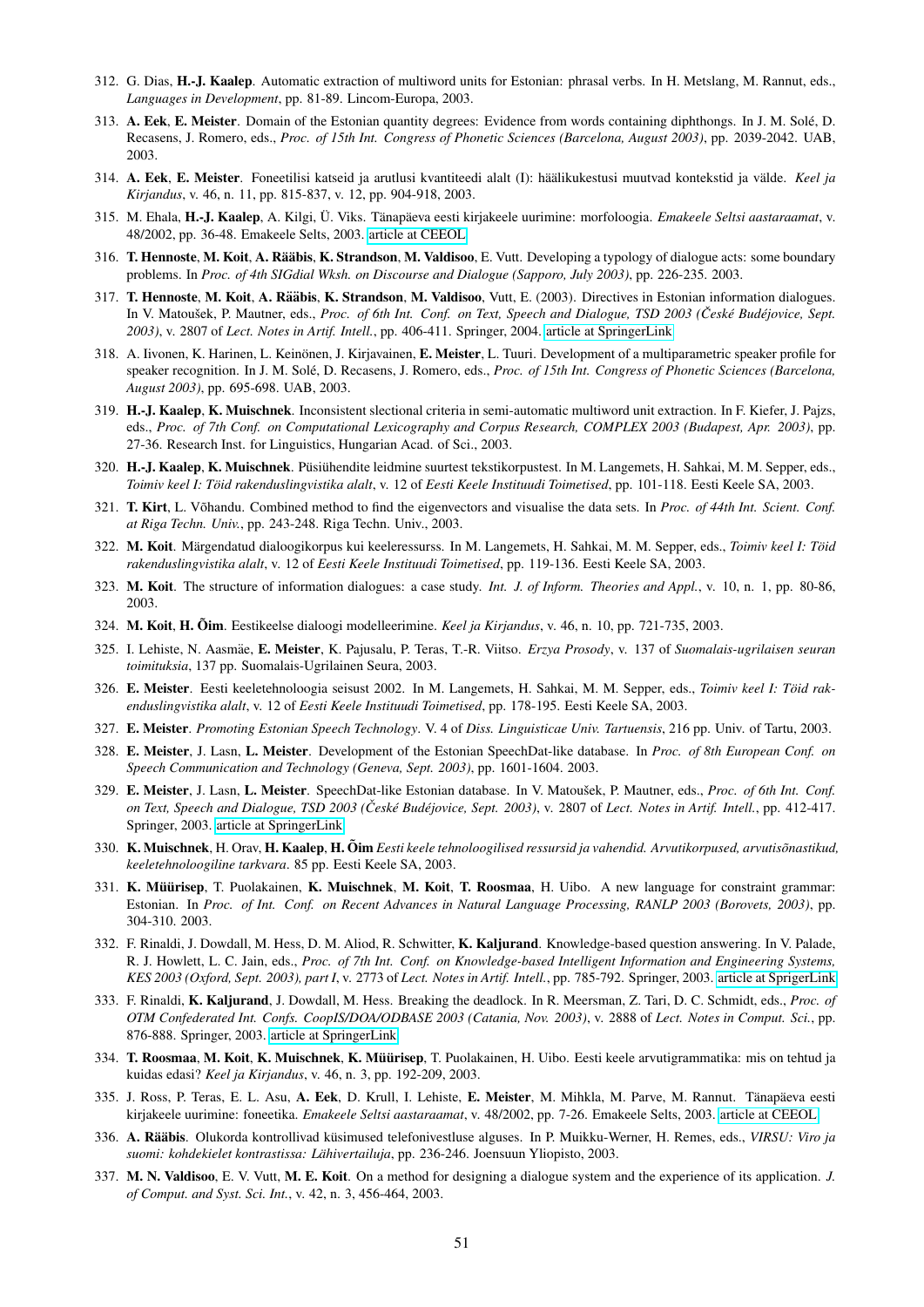- 338. T. Alumäe. Estonian speech recognition experiments using the SpeechDat-like database. In T. Seppänen, K. Suomi, J. Toivanen, eds., *Fonetiikan Päivät 2004* = *Phonetics Symp. 2004*, pp. 65-68. Oulun Yliopisto, 2004.
- 339. T. Alumäe. Large vocabulary continuous speech recognition for Estonian using morphemes and classes. In P. Stojka, I. Kopacek, K. Pala, eds., *Proc. of 7th Int. Conf. on Text, Speech, Dialogue, TSD 2004 (Brno, Sept. 2004)*, v. 3206 of *Lect. Notes in Artif. Intell.*, pp. 245-252. Springer, 2004. [article at SpringerLink](http://www.springerlink.com/content/dr3rlp2uyl22ec3l)
- 340. T. Alumäe Large vocabulary continuous speech recognition for Estonian using morphemes and classes. In S. J. Kim, D. H. Youn, eds., *Proc. of 8th Int. Conf. on Spoken Language Processing, INTERSPEECH 2004-ICSLP (Jeju Island, Oct. 2004), v. 1*, pp. 389-392. ISCA, 2004. [article at publisher's website](http://www.isca-speech.org/archive/interspeech_2004/i04_0389.html)
- 341. T. Alumäe, L. Võhandu. Limited-vocabulary Estonian continuous speech recognition system using hidden Markov models. *Informatica*, v. 15, n. 3, pp. 303-314, 2004.
- 342. H. Asser, H.-J. Kaalep, S. Linnas, J. Mikk, K. Muischnek, M. Songe, H. Uibo. Õpikute keerukuse analüüs arvutitel. In Toimiv *keel II: Toid rakenduslingvistika alalt ¨* , v. 3 of *Tallinna Pedagoogikaulikooli eesti filoloogia osakonna toimetised ¨* , pp. 72-84. Tallinna Pedagoogikaülikool. 2004.
- 343. A. Eek, E. Meister. Foneetilisi katseid ja arutlusi kvantiteedi alalt (II): takt, silp ja valde. ¨ *Keel ja Kirjandus*, v. 47, n. 4, pp. 251-271, n. 5, pp. 336-357, 2004.
- 344. O. Gerassimenko, T. Hennoste, M. Koit, A. Rääbis. Other-initiated self-repairs in Estonian information dialogues: solving communication problems in cooperation. In M. Strube, C. Sidner, eds., *Proc. of 5th SIGdial Wksh. on Discourse and Dialogue (Cambridge, Apr./May 2004)*, pp. 39-42. 2004.
- 345. O. Gerassimenko, T. Hennoste, M. Koit, A. Rääbis, K. Strandson, M. Valdisoo, E. Vutt. Annotated dialogue corpus as a language resource: an experience of building the Estonian Dialogue Corpus. In *Proc. of 1st Baltic Conf. Human Language Technologies, HLT 2004 (Riga, Apr. 2004)*, pp. 150-155. Commission of the Official Language at the Chancellery of the President of Latvia, 2004.
- 346. T. Hennoste, M. Koit, A. Rääbis, M. Valdisoo. Developing a dialogue act coding scheme: an experience of annotating the Estonian Dialogue Corpus. In N. Oostdijk, G. Kristoffersen, G. Sampson, eds., *Proc. of 4th Int. Conf. on Language Resources and Evaluation, LREC 2004 (Lisbon, May 2004)*, pp. 40-47. 2004.
- 347. T. Hennoste, M. Koit, K. Strandson, A. Rääbis, M. Valdisoo, E. Vutt. Küsimuste ja direktiivide märgendamine eestikeelsetes infodialoogides. In *Toimiv keel II: Töid rakenduslingvistika alalt*, v. 3 of *Tallinna Pedagoogikaülikooli eesti filoloogia osakonna toimetised*, pp. 138-154. Tallinna Pedagoogikaulikool. 2004. ¨
- 348. T. Hennoste, A. Rääbis. *Dialoogiaktid eesti infodialoogides: tüpoloogia ja analüüs*. 157 pp. Tartu Ülikool, 2004.
- 349. H.-J. Kaalep, K. Muischnek. frequency dictionary of written Estonian of the 1990ies. In *Proc. of 1st Baltic Conf. Human Language Technologies, HLT 2004 (Riga, Apr. 2004)*, pp. 57-60. Commission of the Official Language at the Chancellery of the President of Latvia, 2004.
- 350. K. Kaljurand. Word sense disambiguation of Estonian with syntactic dependency relations and WordNet. In *Proc. of ESSLLI 2004 Student Session (Nancy, Aug. 2004)*, pp. 128-137. 2004.
- 351. T. Kirt, E. Vainik. The self-organizing maps of Estonian terms of emotion. In *Proc. of 13th Turkish Symp. on Artif. Intell. and Neural Networks (Foca, June 2004)*, pp. 61-67. 2004.
- 352. E. Meister, T. Alumae¨ . Recent advances in Estonian spoken language technology. *Baltic IT&T Review*, n. 2/2004 (33), pp. 66-69, 2004.
- 353. E. Meister, J. Lasn, L. Meister. Estonian SpeechDat completed. In T. Seppänen, K. Suomi, J. Toivanen, eds., *Fonetiikan Päivät 2004 = Phonetics Symp. 2004*, pp. 61-64. Oulun Yliopisto, 2004.
- 354. L. Meister, E. Meister. Acoustic study of Russian accent in Estonian: some preliminary results. In T. Seppänen, K. Suomi, J. Toivanen, eds., *Fonetiikan Päivät 2004 = Phonetics Symp.* 2004, pp. 32-35. Oulun Yliopisto, 2004.
- 355. K. Muischnek. Verbi ja noomeni püsiühenditest eesti keeles. Keel ja Kirjandus, v. 47, n. 8, pp. 574-589, 2004.
- 356. A. Rääbis. Küsimus Mis sa teed? telefonivestluses. Keel ja Kirjandus, v. 47, n. 5, pp. 358-368, 2004.
- 357. K. Vider, N. Kahusk. HLT makes sense in word sense disambiguation of Estonian. In *Proc. of 1st Baltic Conf. Human Language Technologies, HLT 2004 (Riga, Apr. 2004)*, pp. 174-178. Commission of the Official Language at the Chancellery of the President of Latvia, 2004.
- 358. K. Vider, H. Orav. Concerning the difference between a conception and its application in the case of the Estonian wordnet. In P. Sojka, K. Pala, P. Smrz, Ch. Fellbaum, P. Vossen, eds., *Proc. of 2nd Int. WordNet Conf. (Brno, 2004)*, pp. 285-290. 2004

- 359. T. Alumäe. Phonological and morphological modeling in large vocabulary continuous Estonian speech recognition system. In M. Langemets, P. Penjam, eds., *Proc. of 2nd Baltic Conf. on Human Language Technologies, HLT 2005 (Tallinn, Apr. 2005)*, pp. 89-94. Inst. of Cybernetics / Inst. of Estonian Language, 2005.
- 360. T. Alumäe. Using adaptive stochastic morphosyntactic language model for two-pass large vocabulary Estonian speech recognition. In G. Kokkinakis, N. Fakotakis, E. Dermatas, R. Potapova, eds., *Proc. of 10th Int. Conf. on Speech and Computer, SPECOM 2005 (Patras, Oct. 2005)*, pp. 515-518. Univ. of Patras, 2005.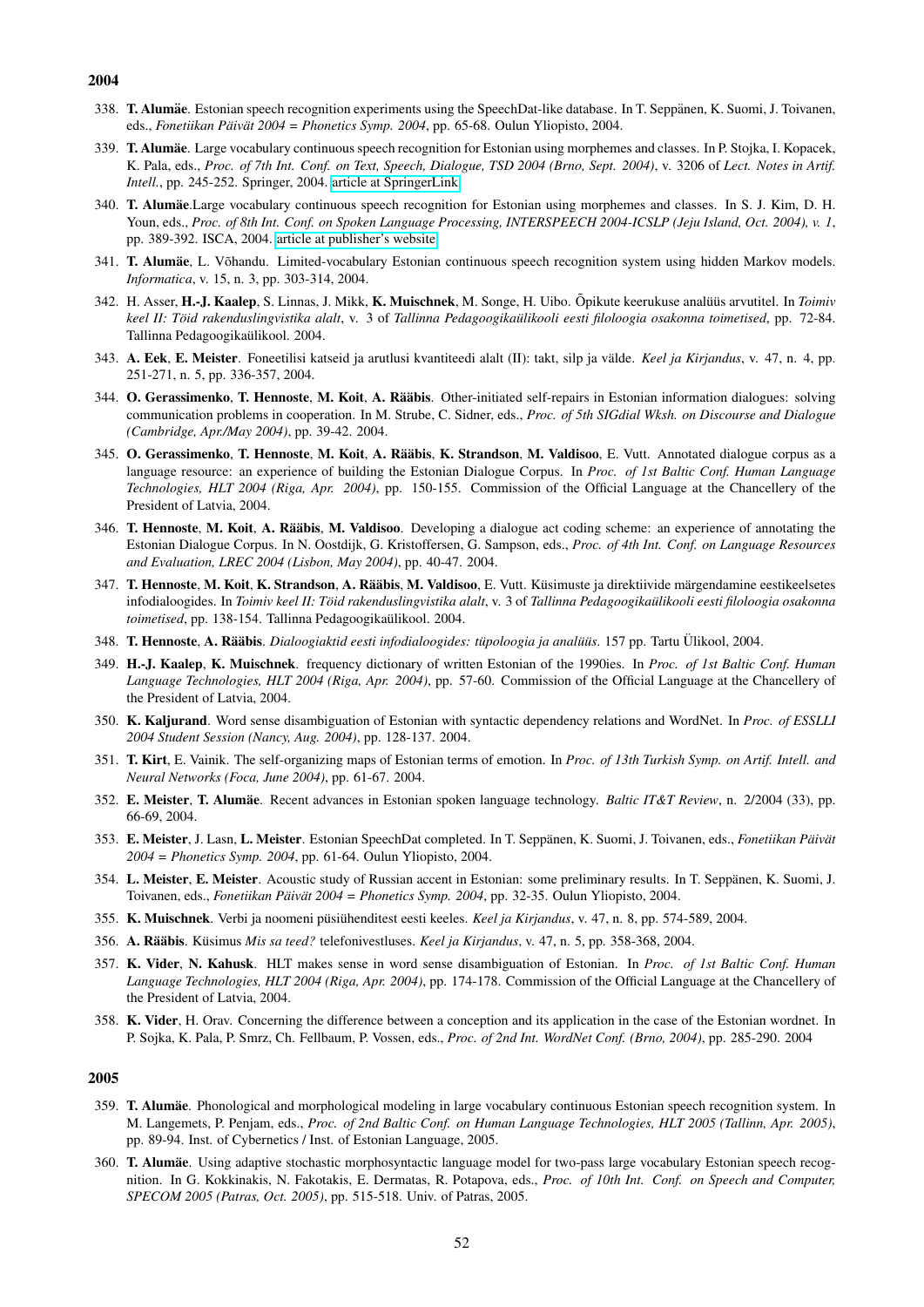- 361. E. Bick, H. Uibo, K. Müürisep. Arborest a VISL-style treebank derived from Estonian constraint grammar corpus. In S. Kübler, J. Nivre, E. Hinrichs, H. Wunsch, eds., Proc. of 3rd Wksh. on Treebanks and Linguistic Theories, TLT 2004 (Tübingen, *Dec. 2004)*, pp. 1-14. 2004.
- 362. L. Eskor. Dialogue acts and communicative strategies in Estonian dialogues. In M. Langemets, P. Penjam, eds., *Proc. of 2nd Baltic Conf. on Human Language Technologies, HLT 2005 (Tallinn, Apr. 2005)*, pp. 225-230. Inst. of Cybernetics / Inst. of Estonian Language, 2005.
- 363. L. Eskor. Dialoogiaktid ja suhtlusstrateegiad: eesti dialoogikorpuse anals. *Keel ja Kirjandus*, v. 48, n. 9, pp. 711-727, 2005. [article at CEEOL](http://www.ceeol.com/aspx/issuedetails.aspx?issueid=8e1c6dca-d07f-48d0-bf1a-d4d30fb1c9ba&articleId=8b1b83c0-d4eb-4296-9a3a-f8a1c08a97e7)
- 364. M. Fishel. Using artificial neural networks in dialogue act recognition in Estonian dialogues. In M. Langemets, P. Penjam, eds., *Proc. of 2nd Baltic Conf. on Human Language Technologies, HLT 2005 (Tallinn, Apr. 2005)*, pp. 231-236. Inst. of Cybernetics / Inst. of Estonian Language, 2005.
- 365. N. E. Fuchs, S. Höfler, K. Kaljurand, F. Rinaldi, G. Schneider. Attempto Controlled English: a knowledge representation language readable by humans and machines. In N. Eisinger, J. Maluszynski, eds., *Tutorial lectures from 1st Int. Summer School on Reasoning Web 2005 (Msida, July 2005)*, v. 3564 of *Lect. Notes in Comput. Sci.*, pp. 213-250. Springer, 2005. [doi:](http://dx.doi.org/10.1007/11526988_6) [10.1007/11526988](http://dx.doi.org/10.1007/11526988_6) 6
- 366. T. Hennoste, O. Gerassimenko, R. Kasterpalu, M. Koit, A. Rääbis, K. Strandson, K., M. Valdisoo. Information-sharing and correction in Estonian information dialogues: corpus analysis. In M. Langemets, P. Penjam, eds., *Proc. of 2nd Baltic Conf. on Human Language Technologies, HLT 2005 (Tallinn, Apr. 2005)*, pp. 249-254. Inst. of Cybernetics / Inst. of Estonian Language, 2005.
- 367. T. Hennoste, O. Gerassimenko, R. Kasterpalu, M. Koit, A. Rääbis, K. Strandson, M. Valdisoo. Questions in Estonian information dialogues: form and functions. In V. Matoušek, P. Mautner, T. Pavelka, eds., Proc. of 8th Int. Conf. on Text, Speech *and Dialogue, TSD 2005 (Karlovy Vary, Sept. 2005)*, v. 3658 of *Lect. Notes in Artif. Intell*, pp. 420-427. Springer, 2005. [doi:](http://dx.doi.org/10.1007/11551874_54) [10.1007/11551874](http://dx.doi.org/10.1007/11551874_54) 54
- 368. H.-J. Kaalep, K. Muischnek. The corpora of Estonian at the University of Tartu: the current situation. In M. Langemets, P. Penjam, eds., *Proc. of 2nd Baltic Conf. on Human Language Technologies, HLT 2005 (Tallinn, Apr. 2005)*, pp. 267-272. Inst. of Cybernetics / Inst. of Estonian Language, 2005.
- 369. N. Kahusk, K. Vider. TEKsaurus the Estonian WordNet online. In M. Langemets, P. Penjam, eds., *Proc. of 2nd Baltic Conf. on Human Language Technologies, HLT 2005 (Tallinn, Apr. 2005)*, pp. 273-278. Inst. of Cybernetics / Inst. of Estonian Language, 2005.
- 370. R. Kasterpalu. Partiklid *jah*, *jaa* ning *jajaa* naaberpaari järelliikmena müügiläbirääkimistes. Keel ja Kirjandus, v. 48, n. 11, pp. 873-890, n. 12, pp. 996-1000, 2005. [article at CEEOL](http://www.ceeol.com/aspx/issuedetails.aspx?issueid=451ac630-bcde-42fd-86c9-dbf53f478115&articleid=c8402805-bc21-4324-bb78-800aa900f474)
- 371. T. Kirt, E. Vainik. Where do conceptual spaces come from? An example of the Estonian emotion concepts. In M. Langemets, P. Penjam, eds., *Proc. of 2nd Baltic Conf. on Human Language Technologies, HLT 2005 (Tallinn, Apr. 2005)*, pp. 285-292. Inst. of Cybernetics / Inst. of Estonian Language, 2005.
- 372. M. Koit. Argumentation in institutional dialogues: corpus analysis. In C. Reed, ed., *Working Notes of IJCAI-05 Wksh. on Computational Models of Natural Argument (Edinburgh, July 2005)*, pp. 80-83. 2005.
- 373. M. Langemets, P. Penjam, eds., *Proc. of 2nd Baltic Conf. on Human Language Technologies, HLT 2005 (Tallinn, Apr. 2005)*, 383 pp. Inst. of Cybernetics / Inst. of Estonian Language, 2005.
- 374. L. Meister, E. Meister. Acoustic correlates of Russian accent in Estonian. In G. Kokkinakis, N. Fakotakis, E. Dermatas, R. Potapova, eds., *Proc. of 10th Int. Conf. on Speech and Computer, SPECOM 2005 (Patras, Oct. 2005)*, pp. 437-440. Univ. of Patras, 2005.
- 375. K. Muischnek. Eesti keele tugiverbid ja nende moju lause ehitusele. ˜ *Emakeele Seltsi aastaraamat*, v. 50/2004, pp. 11-38. Emakeele Selts, 2005. [article at CEEOL](http://www.ceeol.com/aspx/issuedetails.aspx?issueid=430d4083-779e-49c2-a52d-475b9d500f8d&articleid=4d77b9f8-cbad-4bce-8128-9e79233898bc)
- 376. K. Muischnek, K. Vider. Sõnaliigituse kitsaskohad eesti keele arvutianalüüsis. In M. Langemets, M.-M. Sepper, eds., Eesti *Rakenduslingvistika Uhingu aastaraamat ¨* , pp. 99-102. Eesti Keele SA, 2005. [article at CEEOL](http://www.ceeol.com/aspx/issuedetails.aspx?issueid=f0c9997d-6360-4f9f-9ee1-7a8959d555bb&articleid=33b241cc-31d5-4f9e-91b0-ec8c2697115f)
- 377. P. Mutso, K. Müürisep. ESTSUM Estonian newspaper texts summarizer. In M. Langemets, P. Penjam, eds., *Proc. of 2nd Baltic Conf. on Human Language Technologies, HLT 2005 (Tallinn, Apr. 2005)*, pp. 311-316. Inst. of Cybernetics / Inst. of Estonian Language, 2005.
- 378. K. Müürisep, E. Bick, H. Uibo. Arborest a growing treebank of Estonian. In H. Holmboe, ed., *Nordisk Sprogteknologi 2004 (= Nordic Language Technology). Arbog for Nordisk Sprogteknologisk Forskningsprogram 2000-2004 ˚* , pp. 125-142. Museum Tusculanums forlag, 2005.
- 379. K. Müürisep, K. Muischnek, T. Puolakainen. Adpositions in Estonian computational syntax. In *Proc. of 2nd ACL-SIGSEM Wksh. on the Linguistic Dimensions of Prepositions and Their Use in Computational Linguistics Formalisms and Applications (Colchester, Apr. 2005)*, pp. 2-9. Univ. of Essex, 2005.
- 380. H. Orav, K. Vider. Estonian wordnet and lexicography. In H. Gottlieb, J. E. Mogensen, A. Zettersten, eds., *Proc. of 11th Int. Symp. on Lexicography (Copenhagen, May 2002)*, pp. 549-555.
- 381. F. Rinaldi, G. Schneider, K. Kaljurand, M. Hess, C. Andronis, A. Persidis, O. Konstanti. Relation mining over a corpus of scientific literature. In S. Miksch, J. Hunter, E. T. Keravnou, eds., *Proc. of 10th Conf. on Artif. Intell. in Medicine, AIME 2005 (Aberdeen, July 2005)*, v. 3581 of *Lect. Notes in Artif. Intell*, pp. 535-544. Springer, 2005. [doi: 10.1007/11527770](http://dx.doi.org/10.1007/11527770_70) 70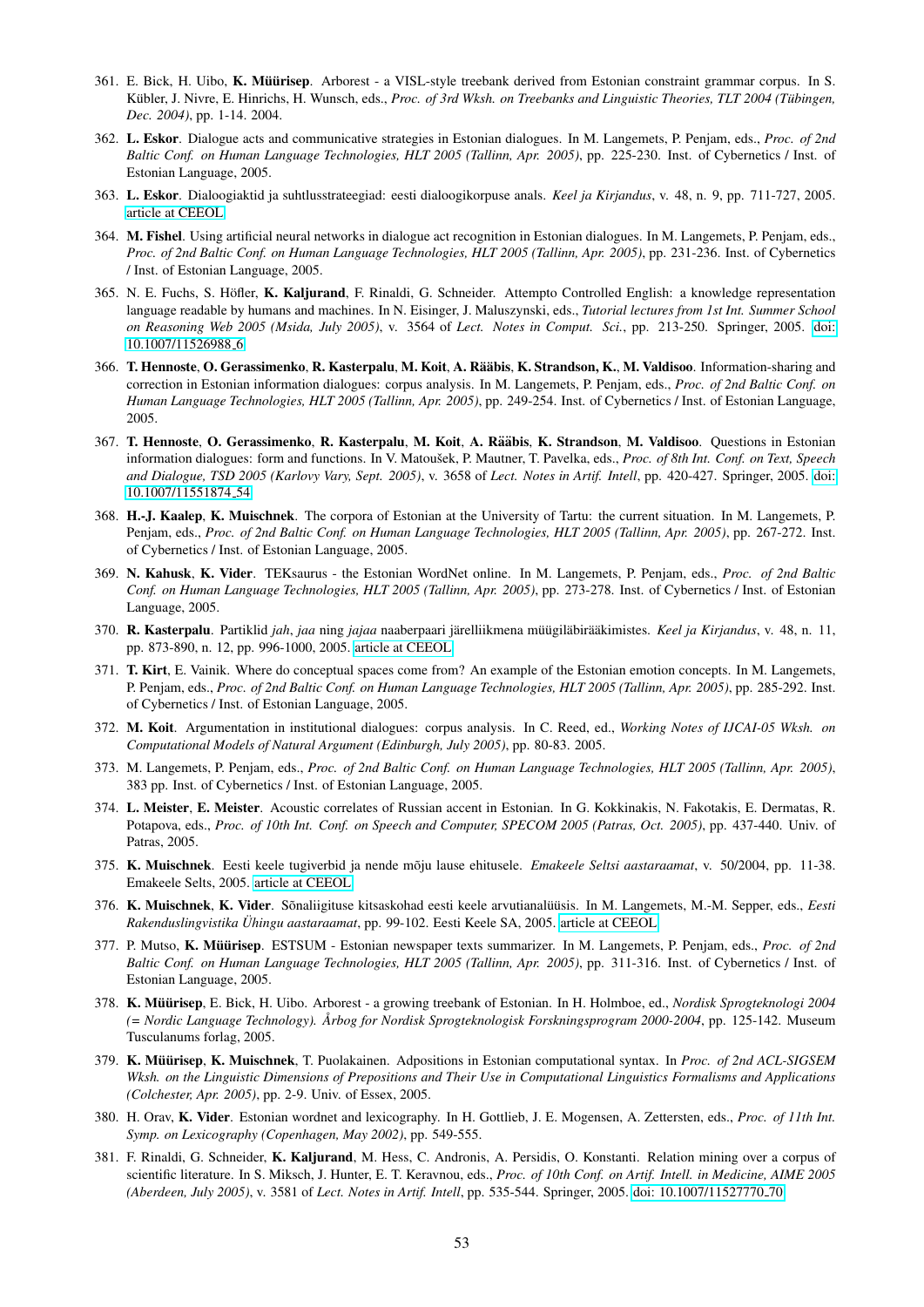- 382. A. Rääbis, T. Hennoste, M. Koit, T. Truu, O. Gerassimenko, M. Valdisoo, R. Kasterpalu, K. Strandson (2005). Miscommunication in spoken dialogues and its modelling in a dialogue system. In *Proc. of 10th Int. Wksh. on Speech and Computer, SPECOM 2005 (Patras, Oct. 2005)*, pp. 413-416. Univ. of Patras, 2005.
- 383. G. Schneider, F. Rinaldi, K. Kaljurand, M. Hess. Closing the gap: cognitively adequate, fast broad-coverage grammatical role parsing. In B. Sharp, ed., *Proc. of 2nd Int. Wksh. on Natural Language Understanding and Cognitive Science, NLUCS 2005 (in connection with ICEIS 2005, Miami, FL, May 2005)*, pp. 178-184. INSTICC, 2005.
- 384. M. Treumuth. A software tool for the Estonian Dialogue Corpus. In M. Langemets, P. Penjam, eds., *Proc. of 2nd Baltic Conf. on Human Language Technologies, HLT 2005 (Tallinn, Apr. 2005)*, pp. 341-346. Inst. of Cybernetics / Inst. of Estonian Language, 2005.
- 385. E. Vainik, T. Kirt. Iseorganiseeruvad keele-elemendid eesti keele emotsioonisõnavara näitel. In M. Langemets, M.-M. Sepper, eds., *Eesti Rakenduslingvistika Uhingu aastaraamat ¨* , pp. 171-185. Eesti Keele SA, 2005. [article at CEEOL](http://www.ceeol.com/aspx/issuedetails.aspx?issueid=f0c9997d-6360-4f9f-9ee1-7a8959d555bb&articleid=e9fb4061-4303-4036-869e-373f0c998076)
- 386. L. Võhandu, T. Alumäe, B. Viikmäe, K. Sirts. Estonian speech-driven PC-interface for disabled persons. In M. Langemets, P. Penjam, eds., *Proc. of 2nd Baltic Conf. on Human Language Technologies, HLT 2005 (Tallinn, Apr. 2005)*, pp. 359-364. Inst. of Cybernetics / Inst. of Estonian Language, 2005.
- 387. H. Õim, M. Koit. Developing a dialogue system that interacts with a user in Estonian. In A. Arppe, L. Carlson, K. Lindén, J. Piitulainen, M. Suominen, M. Vainio, H. Westerlund, A. YliJurä, eds., A Finnish Computer Linguist: Kimmo Koskenniemi: *Festschrift on the 60th birthday*, *CSLI Studies in Computational Linguistics*, pp. 278-288. CSLI, 2005. [article at publisher's](http://cslipublications.stanford.edu/koskenniemi-festschrift/27-oim-koit.pdf) [website](http://cslipublications.stanford.edu/koskenniemi-festschrift/27-oim-koit.pdf)

- 388. T. Alumae¨ . *Methods for Estonian Large Vocabulary Speech Recognition*, PhD thesis, v. C31 of *Thesis on Informatics and System Engineering*, v+133 pp. Tallinn Univ. of Techn., 2006. [thesis at TUT DL](http://digi.lib.ttu.ee/i/?83)
- 389. T. Alumae¨ . Sentence-adapted factored language model for transcribing Estonian speech. In *Proc. of 2006 IEEE Int. Conf. on Acoustics, Speech and Signal Processing, ICASSP 2006 (Toulouse, May 2006), v. 1*, pp. 429-432. IEEE, 2006. [doi:](http://dx.doi.org/10.1109/icassp.2006.1660049) [10.1109/icassp.2006.1660049](http://dx.doi.org/10.1109/icassp.2006.1660049)
- 390. M. Fishel, T. Kikas. Dialoogiaktide automaatne tuvastamine. In M. Koit, R. Pajusalu, H. Oim, eds., ˜ *Keel ja arvuti*, v. 6 of *Tartu Ulikooli ¨ uldkeeleteaduse ¨ oppetooli toimetised ˜* , pp. 233-245. Tartu Ulikool, 2006. ¨
- 391. N. E. Fuchs, K. Kaljurand, G. Schneider. Attempto Controlled English meets the challenges of knowledge representation, reasoning, interoperability and user Interfaces. In G. Sutcliffe, R. Goebel, eds., *Proc. of 19th Int. Florida Artif. Intell. Research Soc. Conf., FLAIRS 2006 (Melbourne Beach, FL, May 2006)*, pp. 664-669. AAAI Press, 2006.
- 392. O. Gerassimenko, T. Hennoste M. Koit, R. Kasterpalu, A. Rääbis, K. Strandson, M. Valdisoo E. Vutt. Razmechennyj korpus dialogov kak resurs modelirovanija dialoga: organizacija i razmetka Estonskogo korpusa dialogov. In *Sovremennye informacionnye tehnologii i pis'mennoe nasledie: ot drevnih rukopisej k elektronnym tekstam (Izhevsk, July 2006)*, pp. 32-37. Izdatel'stvo IzhGTU, 2006.
- 393. O. Gerassimenko R. Kasterpalu. Vastus *jah* kas seda on vaja eraldi õpetada? Eesti *jah* ja vene *da* funktsionaalsed erinevused telefonivestluste näitel. In H. Metslang, M. Langemets, M.-M. Sepper, eds., Eesti Rakenduslingvistika Ühingu aastaraamat 2, pp. 25-42. Eesti Keele SA, 2006. [paper at CEEOL](http://www.ceeol.com/aspx/issuedetails.aspx?issueid=79d3be39-ee8b-426c-816f-0cfb75a1ce19&articleid=917029ad-20ba-4644-8c30-2f720358099c)
- 394. O. Gerassimenko, M. Valdisoo. Loomulik infodialoog ja infodialoogi simulatsioon: infoandja strateegiad. In M. Koit, R. Pajusalu, H. Õim, eds., Keel ja arvuti, v. 6 of *Tartu Ülikooli üldkeeleteaduse õppetooli toimetised*, pp. 196-209. Tartu Ülikool, 2006.
- 395. T. Hennoste, O. Gerassimenko, R. Kasterpalu, M. Koit, A. Rääbis, K. Strandson, M. Valdisoo. Cue-based interpretation of customer's requests: analysis of Estonian dialogue corpus. In T. Salakoski, F. Ginter, S. Pyysalo, T. Pahikkala, eds., *Proc. of 5th Int. Conf. on Natural Language Processing, FinTAL 2006 (Turku, Aug. 2006)*, v. 4139 of *Lect. Notes in Artif. Intell.*, pp. 206-213. Springer, 2006. [doi: 10.1007/11816508](http://dx.doi.org/10.1007/11816508_22) 22
- 396. H.-J. Kaalep, K. Muischnek. Multi-word verbs in a flective language: the case of Estonian. In P. Rayson, S. Sharoff, S. Adolphs, eds., *Proc. of EACL Wksh. on Multi-word Expressions in a Multilingual Context (Trento, Apr. 2006)*, pp. 57-64. ACL, 2006.
- 397. N. Kahusk, K. Vider. Semantic relations in glosses and explanations: do they help? In P. Sojka, K.-S. Choi, Ch. Fellbaum, P. Vossen, eds., *Proc. of 3rd Int. Wordnet Conf., GWC 2006 (Jeju Island, Jan. 2006)*, pp. 191-198. 2006.
- 398. K. Kaljurand. Piiratud inglise keel ACE ja sellega seotud tarkvara. In M. Koit, R. Pajusalu, H. Õim, eds., Keel ja arvuti, v. 6 of *Tartu Ulikooli ¨ uldkeeleteaduse ¨ oppetooli toimetised ˜* , pp. 115-125. Tartu Ulikool, 2006. ¨
- 399. K. Kaljurand, N. E. Fuchs. Bidirectional mapping between OWL DL and Attempto Controlled English. In J. J. Alferes, J. Bailey, W. May, U. Schwertel, eds., *Selected Papers from 4th Int. Wksh. on Principles and Practice of Semantic Web Reasoning, PPSWR 2006*, v. 4187 of *Lect. Notes in Comput. Sci.*, pp. 179-189. Springer, 2005. [doi: 10.1007/11853107](http://dx.doi.org/10.1007/11853107_13) 13
- 400. R. Kasterpalu. Algusrituaalid müügikõnedes. In M. Koit, R. Pajusalu, H. Õim, eds., Keel ja arvuti, v. 6 of *Tartu Ülikooli uldkeeleteaduse õppetooli toimetised*, pp. 156-169. Tartu Ülikool, 2006.
- 401. R. Kasterpalu, O. Gerassimenko. Vestlusanalüüs. In I. Tragel, H. Õim, eds., *Teoreetiline keeleteadus Eestis II*, v. 7 of *Tartu Ulikooli ¨ uldkeeleteaduse ¨ oppetooli toimetised ˜* , pp. 112-126. Tartu Ulikool, 2006. ¨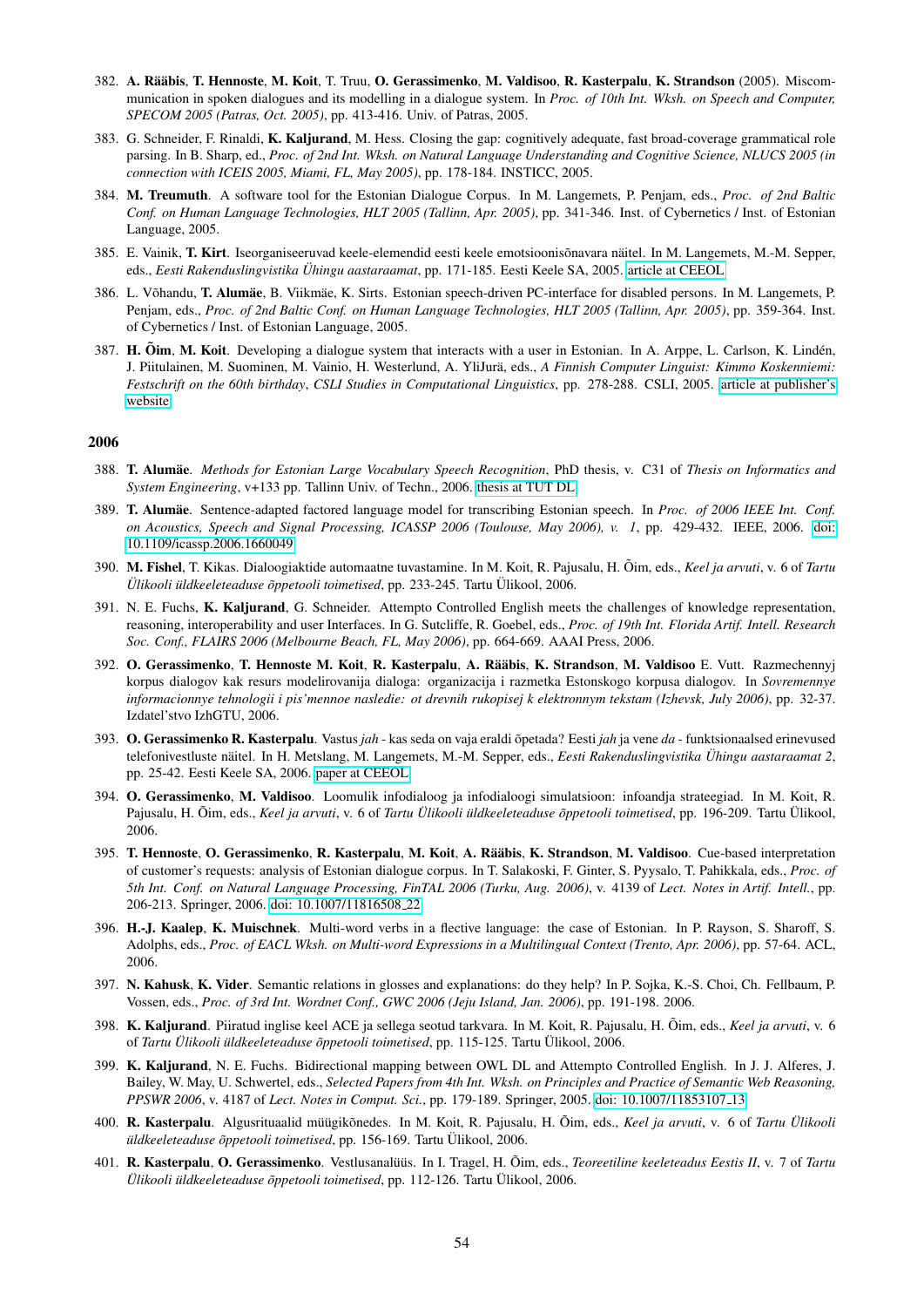- 402. K. Kerner, K. Vider, N. Kahusk. Sõnatähendused ja nende ühestamine tekstides. In M. Koit, R. Pajusalu, H. Õim, eds., *Keel ja arvuti*, v. 6 of *Tartu Ulikooli ¨ uldkeeleteaduse ¨ oppetooli toimetised ˜* , pp. 97-104. Tartu Ulikool, 2006. ¨
- 403. T. Kirt. Graph colouring by self-organizing algorithm. *Int. Trans. on Syst. Sci. and Appl.*, v. 2, n. 3, pp. 309-313, 2006.
- 404. T. Kirt, A. Anier. Self-organization in ad hoc networks. In *Proc. of 10th Biennial Baltic Electronics Conf., BEC 2006 (Tallinn, Oct. 2006)*, pp. 149-152. Tallinn Univ. of Techn., 2006. [doi: 10.1109/bec.2006.311083](http://dx.doi.org/10.1109/bec.2006.311083)
- 405. M. Koit. Ratsionalism ja empirism keeletöötluses: vastasseis või koostöö? In I. Tragel, H. Õim, eds., Teoreetiline keeleteadus *Eestis II*, v. 7 of *Tartu Ulikooli ¨ uldkeeleteaduse ¨ oppetooli toimetised ˜* , pp. 41-54. Tartu Ulikool, 2006. ¨
- 406. M. Koit, R. Pajusalu, H. Õim, eds. *Keel ja arvuti*. V. 6 of *Tartu Ülikooli üldkeeleteaduse õppetooli toimetised*, 283 pp. Tartu Ulikool, 2006.
- 407. M. Koit, T. Roosmaa, H. Oim˜ . Keeletehnoloogia suundumusi: Eesti kuulub Euroopasse. *Keel ja Kirjandus*, v. 49, n. 12, pp. 988-992, 2006.
- 408. M. Koit, M. Valdisoo, O. Gerassimenko, T. Hennoste, R. Kasterpalu, A. Rääbis, K. Strandson. Processing of requests in Estonian institutional dialogues: corpus analysis. In P. Sojka, I. Kopecek, K. Pala, eds., *Proc. of 9th Int. Conf. on Text, Speech, Dialogue, TSD 2006 (Brno, Sept. 2006)*, v. 4188 of *Lect. Notes in Artif. Intell*, pp. 621-628. Springer, 2006. [doi:](http://dx.doi.org/10.1007/11846406_78) [10.1007/11846406](http://dx.doi.org/10.1007/11846406_78) 78
- 409. M. Koit, M. Valdisoo, T. Hennoste, O. Gerassimenko, R. Kasterpalu, A. Rääbis, K. Strandson. Processing of customers' requests: analysis of Estonian dialogue corpus. In *Proc. of 11th Int. Conf. Speech and Computer, SPECOM 2006 (St. Petersburg, June 2006)*, pp. 193-198. Anatolya Publishers, 2006.
- 410. M. Kurimo, A. Puurula, E. Arisoy, V. Siivola, T. Hirsimäki, J. Pylkkönen, T. Alumäe, M. Saraclar. Unlimited vocabulary speech recognition for agglutinative languages. In *Proc. of the Main Conf. of Human Language Technology Conf. of the North American Chapter of the Association of Computational Linguistics, NAACL-HLT 2006 (New York, June 2006)*, pp. 487-494. ACL, 2006. [doi: 10.3115/1220835.1220897](http://dx.doi.org/10.3115/1220835.1220897)
- 411. E. Meister. Teooria ja praktika vahekorrast kõnetehnoloogias: täiuslikuma tehnoloogia suunas. In I. Tragel, H. Õim, eds., *Teoreetiline keeleteadus Eestis II*, v. 7 of *Tartu Ulikooli ¨ uldkeeleteaduse ¨ oppetooli toimetised ˜* , pp. 55-67. Tartu Ulikool, 2006. ¨
- 412. E. Meister, S. Werner. Intrinsic microprosodic variations in Estonian and Finnish: acoustic analysis. In R. Aulanko, L. Wahlberg, M. Vainio, eds., *Foneetikan päivät 2006 = Phonetics Symp.* 2006, v. 53 of *Publ. of the Dept. of Speech Sciences*, pp. 103-112. Univ. of Helsinki, 2006.
- 413. L. Meister. Assessment of the degree of foreign accent: a pilot study. In R. Aulanko, L. Wahlberg, M. Vainio, eds., *Foneetikan päivät* 2006 = Phonetics Symp. 2006, v. 53 of Publ. of the Dept. of Speech Sciences, pp. 113-119. Univ. of Helsinki, 2006.
- 414. L. Meister. Russian accent in Estonian: some results of acoustic analysis. In H. Metslang, M. Langemets, M.-M. Sepper, eds., *Eesti Rakenduslingvistika Ühingu aastaraamat 2, pp. 131-152. Eesti Keele SA, 2006. [article at CEEOL](http://www.ceeol.com/aspx/issuedetails.aspx?issueid=79d3be39-ee8b-426c-816f-0cfb75a1ce19&articleid=592bf891-45a4-4761-a981-717b1dc8e37d)*
- 415. K. Muischnek. Eesti keele verbikesksed püsiühendid tekstikorpuses. Emakeele Seltsi aastaraamat, v. 51/2005, pp. 80-105. Emakeele Selts, 2006. [article at CEEOL](http://www.ceeol.com/aspx/issuedetails.aspx?issueid=c0402f16-86f9-4b8a-95e9-76408b4ad7f0&articleid=ab0c22a1-1678-409e-ac06-ef4e76f256fe)
- 416. K. Muischnek. Intransitiivne tugiverbikonstruktsioon eesti keeles. In K. Kerge, M.-M. Sepper, eds., *Finest linguistics: Proc. of Annual Finnish and Estonian Conf. of Linguistics (Tallinn, May 2004)*, v. 8 of *Tallinna Ulikooli eesti filoloogia osakonna ¨ toimetised*, pp. 400-409. Tallinna Ülikool, 2006.
- 417. K. Muischnek. Tugiverbist üldiselt ja intransitiivsest tugiverbikonstruktsioonist lähemalt. In *Lause argumentstruktuur*, v. 2 of *Tartu Ulikooli eesti keele ¨ oppetooli preprindid ˜* , pp. 48-61. Tartu Ulikool, 2006. ¨
- 418. K. Muischnek. *Verbi ja noomeni pusi ¨ uhendid eesti keeles ¨* . V. 17 of *Diss. Philol. Estonicae Univ. Tartuensis*, 201 pp. Tartu Ulikool, 2006. [handle: 10062/603](http://hdl.handle.net/10062/603) ¨
- 419. K. Müürisep. Eestikeelsete tekstide sisukokkuvõtjast EstSum. In M. Koit, R. Pajusalu, H. Õim, eds., *Keel ja arvuti*, v. 6 of *Tartu Ulikooli ¨ uldkeeleteaduse ¨ oppetooli toimetised ˜* , pp. 115-125. Tartu Ulikool, 2006. ¨
- 420. K. Müürisep, H. Nigol, H. Uibo. Eesti suulise keele korpuse automaatne pindsüntaktiline analüüs. In M. Koit, R. Pajusalu, H. Oim, eds., ˜ *Keel ja arvuti*, v. 6 of *Tartu Ulikooli ¨ uldkeeleteaduse ¨ oppetooli toimetised ˜* , pp. 72-84. Tartu Ulikool, 2006. ¨
- 421. K. Müürisep, H. Uibo. Shallow parsing of Spoken Estonian using constraint grammar. In P. J. Henrichsen, P. R. Skadhauge, eds., *Proc. of NODALIDA-2005 Special Session on Treebanking for Discourse and Speech (Joensuu, 2005)*, v. 32 of *Copenhagen Studies in Language)*, pp. 105-118. Samfundslitteratur, 2006.
- 422. H. Orav, K. Vider. Millist leksikoni vajab arvuti tähenduse mõistmiseks? In M. Koit, R. Pajusalu, H. Õim, eds., *Keel ja arvuti*, v. 6 of *Tartu Ulikooli ¨ uldkeeleteaduse ¨ oppetooli toimetised ˜* , pp. 85-96. Tartu Ulikool, 2006. ¨
- 423. F. Rinaldi, G. Schneider, K. Kaljurand, M. Hess. Tools for text mining over biomedical Literature. In G. Brewka, S. Coradeschi, A. Perini, P. Traverso, eds., *Proc. of 17th Europ. Conf. on Artif. Intell., ECAI 2006 (Riva del Garda, Aug./Sept. 2006)*, pp. 825-826. IOS Press, 2006.
- 424. F. Rinaldi, G. Schneider, K. Kaljurand, M. Hess, M. Romacker. An environment for relation mining over richly annotated corpora: the case of GENIA. *BMC Bioinformatics*, v. 7, suppl. 3, pp. 1471-2105, 2006. [doi: 10.1186/1471-2105-7-S3-S3](http://dx.doi.org/10.1186/1471-2105-7-S3-S3)
- 425. A. Rääbis. Infodialoogi algusrituaalid. In M. Koit, R. Pajusalu, H. Õim, eds., Keel ja arvuti, v. 6 of *Tartu Ülikooli üldkeeleteaduse*  $\tilde{\sigma}$ *ppetooli toimetised*, pp. 143-155. Tartu Ülikool, 2006.
- 426. I. Tragel, H. Õim, eds. *Teoreetiline keeleteadus Eestis II. V. 7 of Tartu Ülikooli üldkeeleteaduse õppetooli toimetised, 197 pp.* Tartu Ülikool, 2006.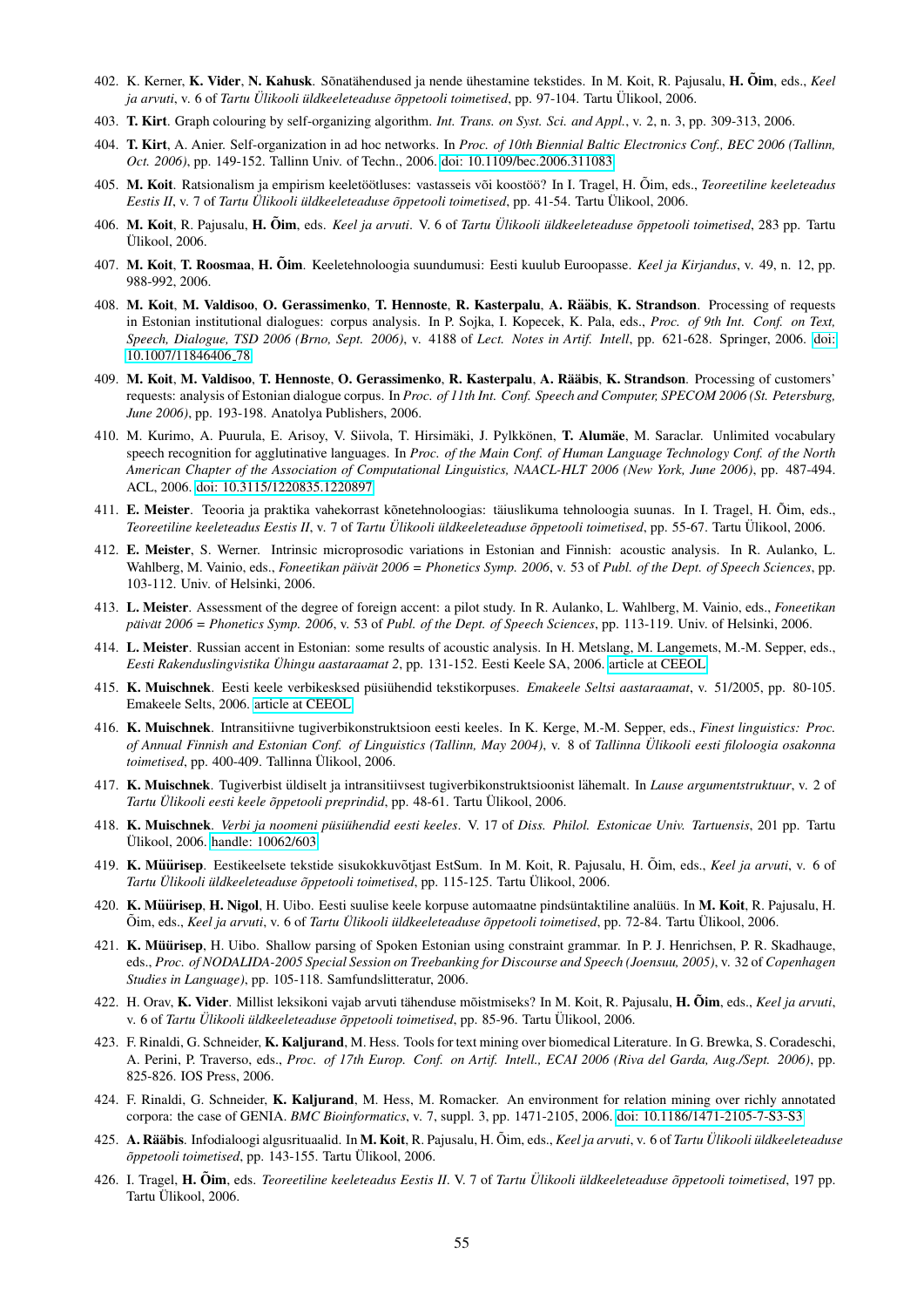- 427. M. Treumuth. Dialoogsüsteemid kuupäevade tuvastamine ja vastusemallid. In M. Koit, R. Pajusalu, H. Õim, eds., Keel ja *arvuti*, v. 6 of *Tartu Ulikooli ¨ uldkeeleteaduse ¨ oppetooli toimetised ˜* , pp. 210-220. Tartu Ulikool, 2006. ¨
- 428. M. Treumuth, T. Alumäe, E. Meister. A natural language interface to a theater information database. In T. Erjavec, J. Zganec Gros, eds., *Proc. of 5th Slovenian and 1st Int. Conf. on Language Technologies, IS-LTC 2006 (Ljubljana, Oct. 2006)*, pp. 27-30. 2006.
- 429. H. Uibo, H. Nigol. Puude pangad meil ja mujal. In M. Koit, R. Pajusalu, H. Õim, eds., Keel ja arvuti, v. 6 of *Tartu Ülikooli üldkeeleteaduse õppetooli toimetised*, pp. 36-50. Tartu Ülikool, 2006.

- 430. T. Alumäe. Automatic compound word reconstruction for speech recognition of compounding languages. In J. Nivre, H.-J. Kaalep, K. Muischnek, M. Koit, eds., *Proc. of 16th Nordic Conf. of Computational Linguistics, NODALIDA-2007 (Tartu, May 2007)*, pp. 5-12. Univ. of Tartu, 2007. [handle: 10062/2513](http://hdl.handle.net/10062/2513)
- 431. T. Alumäe. Comparison of different modeling units for language model adaptation for inflected languages. In A. Gelbukh, ed., *Proc. of 9th Int. Conf. on Computational Linguistics and Intelligent Text Processing, CICLing 2008 (Haifa, Feb. 2008)*, v. 4919 of *Lect. Notes in Artif. Intell.*, pp. 488-499. Springer, 2008. [doi: 10.1007/978-3-540-78135-6](http://dx.doi.org/10.1007/978-3-540-78135-6_42) 42
- 432. T. Alumäe, T. Kirt. LSA-based language model adaptation for highly inflected languages. In *Proc. of 8th Ann. Conf. of ISCA*, *Interspeech 2007 (Antwerp, Aug. 2007)*, pp. 2357-2360. ISCA, 2007.
- 433. T. Alumäe, T. Kirt. Lemmatized latent semantic model for language model adaptation of highly inflected languages. In *Proc. of 3rd Baltic Conf. on Human Language Technologies, HLT 2007 (Kaunas, Oct. 2007)*, Lietuviu kalbos institutas, to appear.
- 434. A. Eek. *Eesti keele foneetika I*. 192 pp. Tallinn Univ. of Techn, 2007.
- 435. M. Fišel. Machine learning techniques in dialogue act recognition. In H. Metslang, M. Langemets, M.-M. Sepper, eds., *Eesti Rakenduslingvistika Uhingu Aastaraamat 3 ¨* , pp. 117-134. Eesti Keele SA, 2007. [article at CEEOL](http://www.ceeol.com/aspx/issuedetails.aspx?issueid=87334889-110a-4f9d-9e4b-7af30f139766&articleid=1618d7c2-df46-45af-9d98-27b146606a31)
- 436. M. Fishel, H.-J. Kaalep K. Muischnek. Estonian-English machine translation: the first results. In J. Nivre, H.-J. Kaalep, K. Muischnek, M. Koit, eds., *Proc. of 16th Nordic Conf. of Computational Linguistics, NODALIDA-2007 (Tartu, May 2007)*, pp. 278-283. Univ. of Tartu, 2007. [handle: 10062/2589](http://hdl.handle.net/10062/2589)
- 437. O. Gerassimenko, T. Hennoste, R. Kasterpalu, M. Koit, A. Rääbis, K. Strandson, M. Valdisoo, E. Vutt. Kliendi soovide automaatne tuvastamine eestikeelsetes infodialoogides. In H. Metslang, M. Langemets, M.-M. Sepper, eds., *Eesti Rakenduslingvistika Uhingu Aastaraamat 3 ¨* , pp. 135-154. Eesti Keele SA, 2007. [article at CEEOL](http://www.ceeol.com/aspx/issuedetails.aspx?issueid=87334889-110a-4f9d-9e4b-7af30f139766&articleid=1e327a25-3960-46b5-9eed-b15c5669d1d5)
- 438. O. Gerassimenko, R. Kasterpalu, M. Koit, A. Rääbis K. Strandson. Initial requests in institutional calls: corpus study. In G. Angelova, K. Bontceva, R. Mitkov, N. Nicolov, N. Nikolov, eds., *Proc. of Int. Conf. on Recent Advances in Natural Language Processing.(Borovets, Sept. 2007)*, pp. 230-234. 2007.
- 439. O. Gerassimenko, M. Koit, A. Rääbis, K. Strandson. Achieving goals in collaboration: analysis of estonian institutional calls. In J. Nivre, H.-J. Kaalep, K. Muischnek, M. Koit, eds., *Proc. of 16th Nordic Conf. of Computational Linguistics, NODALIDA-2007 (Tartu, May 2007)*, pp. 59-66. Univ. of Tartu, 2007. [handle: 10062/2520](http://hdl.handle.net/10062/2520)
- 440. O. Gerassimenko, D. Kruglov, A. Oja. Socialnye faktory v postroenii populjarnoj virtual'noj identichnosti (issledovanie na materiale internet-portala). In *Prikladna lingvistika ta lingvistichni tehnologii: Megaling 2006*, pp. 90-96. Dovira, 2007.
- 441. H.-J. Kaalep, K. Veskis. Comparing parallel corpora and Evaluating their Quality. In B. Maegaard, ed., *Proc. of Machine Translation Summit XI (Copenhagen, Sept. 2007)*, pp. 275-280. 2007.
- 442. K. Kaljurand. *Attempto Controlled English as a Semantic Web Language*, v. 55 of *Diss. Math. Univ. Tartuensis*, 161 pp. Tartu Ulikool, 2007. [handle: 10062/4876](http://hdl.handle.net/10062/4876) ¨
- 443. K. Kaljurand, N. Fuchs. Verbalizing OWL in Attempto Controlled English. In C. Golbreich, A. Kalyanpur, B. Parsia, eds., *Proc. of OWLED 2007 Wksh. on OWL: Experiences and Directions (Innsbruck, June 2007)*, v. 258 of *CEUR Wksh. Proceedings*, paper 23, 10 pp. RWTH Aachen, 2007. [article at publisher's website]( http://ftp.informatik.rwth-aachen.de/Publications/CEUR-WS/Vol-258/paper23.pdf)
- 444. T. Kirt. *Concept Formation in Exploratory Data Analysis: Case Studies of Linguistic and Banking Data*, PhD thesis, v. C37 of *Thesis on Informatics and System Engineering*, 122 pp. Tallinn Univ. of Techn., 2007. [thesis at TUT DL](http://digi.lib.ttu.ee/i/?156)
- 445. T. Kirt, I. Liiv, E. Vainik. Self-organizing map, matrix reordering and multidimensional scaling as alternative and complementary methods in a semantic study. In H. R. Arabnia, M. Q. Yang, J. Y. Yang, eds., *Proc. of 2007 Int. Conf. on Artificial Intelligence, ICAI 2007 (Las Vegas, NV, June 2007), v. 1*, pp. 385-390. CSREA Press, 2007.
- 446. T. Kirt, E. Vainik. Comparison of the methods of self-organizing maps and multidimensional scaling in analysis of Estonian emotion concepts. In J. Nivre, H.-J. Kaalep, K. Muischnek, M. Koit, eds., *Proc. of 16th Nordic Conf. of Computational Linguistics, NODALIDA-2007 (Tartu, May 2007)*, pp. 113-120. Univ. of Tartu, 2007. [handle: 10062/2561](http://hdl.handle.net/10062/2561)
- 447. T. Kirt, E. Vainik, L. Võhandu. A method for comparing self-organizing maps: case studies of banking and linguistic data. In Y. Ioannidis, B. Novikov, B. Rachev, eds., *Local Proc. of 11th East-European Conf. on Advances in Databases and Information Systems, ADBIS 2007 (Varna, Aug./Sept. 2007)*, pp. 107-115. Techn. Univ. of Varna, 2007.
- 448. M. Koit. Arvuti suhtluses. In H. Metslang, M. Langemets, M.-M. Sepper, eds., *Eesti Rakenduslingvistika Uhingu Aastaraamat ¨ 3*, pp. 193-209. Eesti Keele SA, 2007. [article at CEEOL](http://www.ceeol.com/aspx/issuedetails.aspx?issueid=87334889-110a-4f9d-9e4b-7af30f139766&articleId=5d1c6ea9-cd19-4ebc-bdea-31dfe0008332)
- 449. M. Koit. Collaboration and antagonism in Estonian spoken dialogues: corpus Analysis. In C. Reed, F. Grasso, R. Kibble, eds., *Proc. of IJCAI 2007 Wksh. on Computational Models of Natural Argument, CMNA VII (Hyderabad, Jan. 2007)*, pp. 31-34. 2007.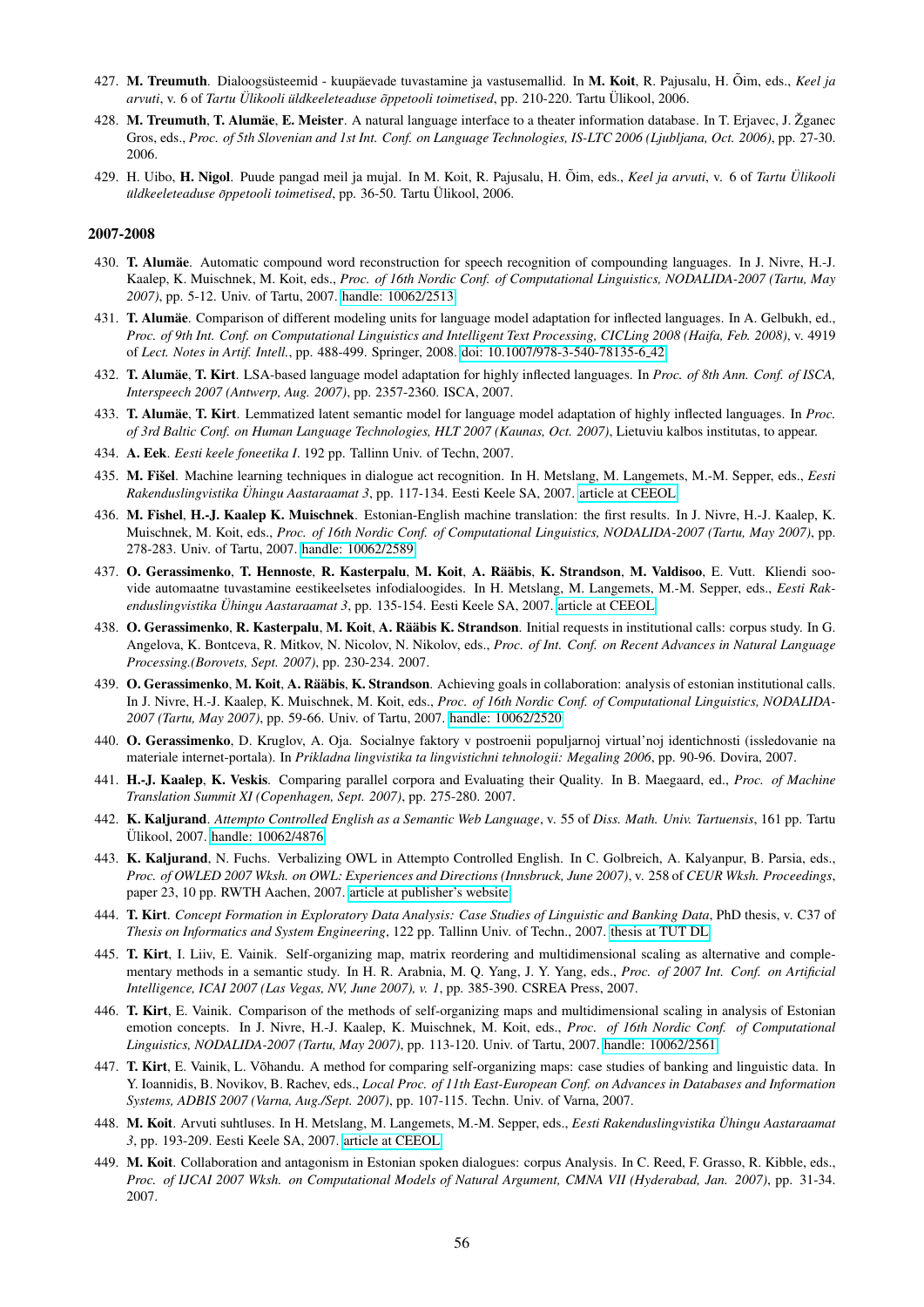- 450. E. Meister, P. Lippus. On temporal organization of spontaneous Estonian: preliminary analysis results of lecture speech. In *Proc. of 3rd Baltic Conf. on Human Language Technologies, HLT 2007 (Kaunas, Oct. 2007)*, Lietuviu kalbos institutas, to appear.
- 451. L. Meister. Perceptual assessment of the degree of Russian accent. In J. Nivre, H.-J. Kaalep, K. Muischnek, M. Koit, eds., *Proc. of 16th Nordic Conf. of Computational Linguistics, NODALIDA-2007 (Tartu, May 2007)*, pp. 345-348. Univ. of Tartu, 2007. [handle: 10062/2601](http://hdl.handle.net/10062/2601)
- 452. L. Meister, E. Meister. Perceptual assessment of Russian-accented Estonian. In *Proc. of 6th Int. Congress of Phonetic Sciences, ICPhS XVI (Saarbrücken, Aug. 2007), pp. 1717-1720. Univ. des Saarlandes, 2007. [article at conference's website](http://www.icphs2007.de/conference/Papers/1262/)*
- 453. M. Muskat, E. Meister. Quality estimation of time-scale modified signals. In *Proc. of 3rd Baltic Conf. on Human Language Technologies, HLT 2007 (Kaunas, Oct. 2007)*, Lietuviu kalbos institutas, to appear.
- 454. K. Müürisep H. Nigol. Disfluency detection and parsing of transcribed speech of Estonian. In Z. Vetulani, ed., *Proc. of 3rd Language & Technology Conf. Human Language Technologies as a Challenge for Computer Science and Linguistics*, pp. 483-487. Wydawnictwo Poznanskie, 2007.
- 455. H. Nigol. Parsing manually detected and normalized disfluencies in spoken Estonian. In J. Nivre, H.-J. Kaalep, K. Muischnek, M. Koit, eds., *Proc. of 16th Nordic Conf. of Computational Linguistics, NODALIDA-2007 (Tartu, May 2007)*, pp. 363-366. Univ. of Tartu, 2007. [handle: 10062/2604](http://hdl.handle.net/10062/2604)
- 456. J. Nivre, H.-J. Kaalep, K. Muischnek, M. Koit, eds. *Proc. of 16th Nordic Conf. of Computational Linguistics, NODALIDA-2007 (Tartu, May 2007)*, ?? pp. Univ. of Tartu, 2007. [handle: 10062/1783](http://hdl.handle.net/10062/1783)
- 457. F. Rinaldi, G. Schneider, K. Kaljurand, M. Hess, C. Andronis, O. Konstanti, A. Persidis. Mining of relations between proteins over biomedical scientific literature using a deep-linguistic approach. *Artif. Intell. in Medicine*, v. 39, n. 2, pp. 127-136, 2007. [doi: 10.1016/j.artmed.2006.08.005](http://dx.doi.org/10.1016/j.artmed.2006.08.005)
- 458. A. Rääbis (2007). Kuidas helistaja ja vastaja teineteise ära tunnevad. In *Emakeele Seltsi aastaraamat*, v. 52/2006, pp. 125-151. Emakeele Selts, 2007. [article at CEEOL](http://www.ceeol.com/aspx/issuedetails.aspx?issueid=1b7cac26-b965-4659-a75e-beba99faa804&articleid=aae34b87-f221-4456-91c2-af790823f178)
- 459. A. Rääbis. Võimalusi helistaja identifitseerimiseks institutsionaalses telefonisuhtluses. In H. Metslang, M. Langemets, M.-M. Sepper, eds., *Eesti Rakenduslingvistika Ühingu Aastaraamat 3*, pp. 269-284. Eesti Keele SA, 2007. [article at CEEOL](http://www.ceeol.com/aspx/issuedetails.aspx?issueid=87334889-110a-4f9d-9e4b-7af30f139766&articleid=5dc440c9-2bff-4975-b022-3f7cd196b8a3)
- 460. S. Werner, E. Meister. Microdurational influences on perceived vowel quality. In *Proc. of 3rd Baltic Conf. on Human Language Technologies, HLT 2007 (Kaunas, Oct. 2007)*, Lietuviu kalbos institutas, to appear.

# D.7 Other topics (mechanics)

# 2003

# 2004

- 461. H. Hein. Vibrations of delaminated beams on elastic foundation. In *Proc. of 17th Nordic Seminar on Computational Mechanics*, pp. 209-212. KTH, 2004.
- 462. H. Hein, Ü. Lepik. On stochastic response of nonlinear oscillators. In Proc. of Int. Conf. Dynamical Systems and Applications *(Antalya, 2004)*, pp. 395-407. 2004.

### 2005

- 463. H. Hein. The effect of delamination on the natural frequencies of the composite beams on two-parameter foundation. *J. of Struct. Mech.*, v. 38, pp. 97-100, 2005.
- 464. Ü. Lepik, H. Hein. On response of nonlinear oscillators with random frequency of excitation. *J. of Sound and Vibration*, v. 288, n. 1-2, pp. 275-292, 2005. [doi: 10.1016/j.jsv.2005.01.006](http://dx.doi.org/10.1016/j.jsv.2005.01.006)

#### 2006

- 465. H. Hein. The influence of delamination on the free vibrations of composite beams on Pasternak soil. *Proc. of Estonian Acad. of Sci., Phys., Math.*, v. 55, n. 4, pp. 220-234, 2006.
- 466. H. Hein. Vibrations of composite beams with multiple delaminations. In C. A. Mota Soares et al., eds., *Proc. of 3rd Europ. Conf. on Computational Mechanics Solids, Structures and Coupled Problems in Engineering (Lisbon, June 2006)*, 11 pp. Springer, 2006.

2007–2008

- 467. H. Hein. Determination of foundation characteristics of vibrating beams using wavelet transform and neural network. In F. Truchetet, O. Laligant, eds., *Proc. of Wavelet Applications in Industrial Processing V (Boston, MA, Sept. 2007)*, v. 6763 of *SPIE Proc.*, article 676309, 9 pp. SPIE, 2007. [doi: 10.1117/12.736633](http://dx.doi.org/10.1117/12.736633)
- 468. H. Hein, Ü. Lepik. Response of nonlinear oscillators with random frequency of excitation, revisited. J. of Sound and Vibration, v. 301, n. 3-5, pp. 1040-1049, 2007. [doi: 10.1016/j.jsv.2006.10.038](http://dx.doi.org/10.1016/j.jsv.2006.10.038)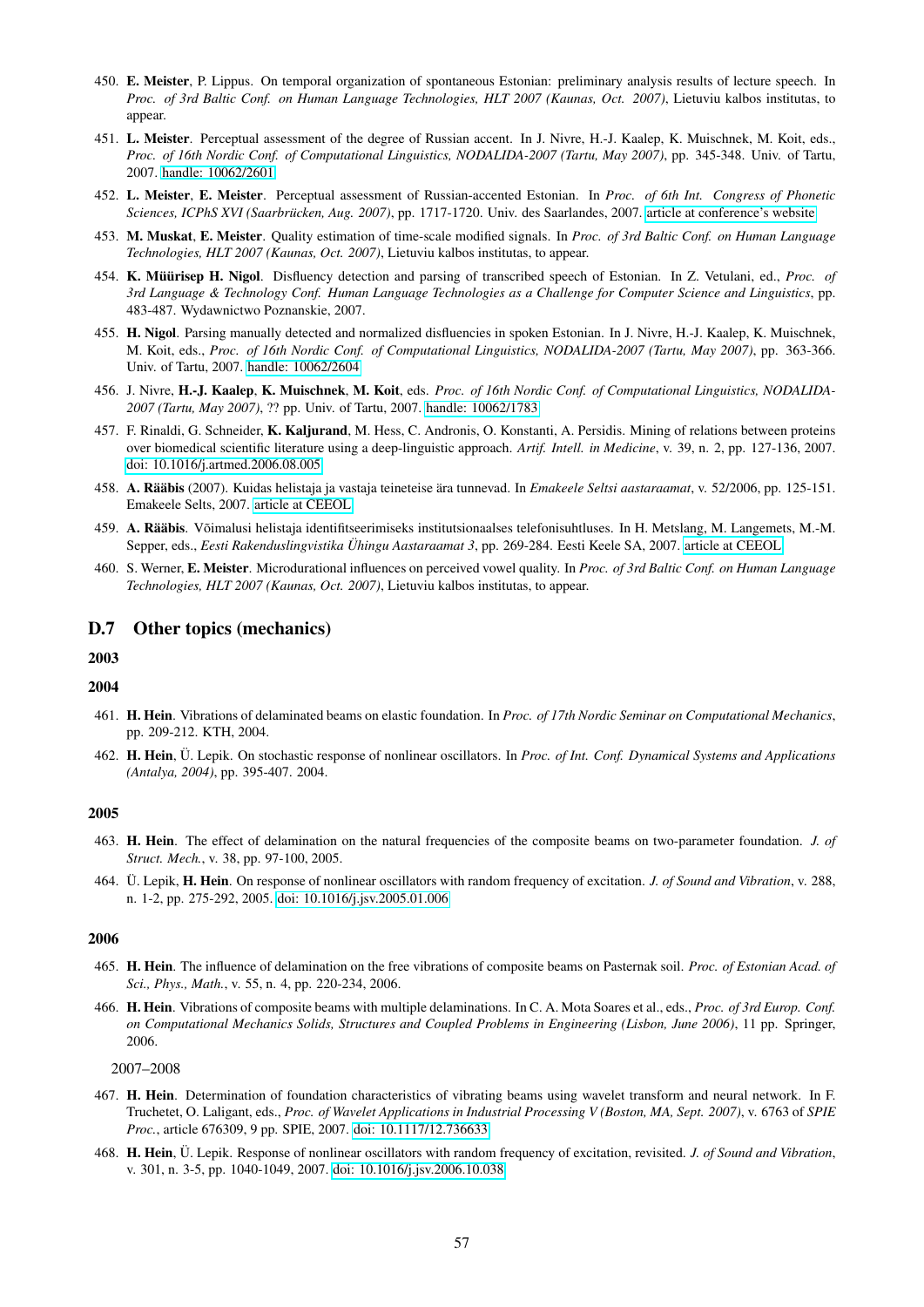# D.8 Other topics (intelligent tutoring)

### 2003

- 469. D. Lepp. Program for exercises on operations with polynomials. In T. Triandafillidis, K. Hatzikiriakou, eds., *Proc. of 6th Int. Conf. on Technology in Mathematics Teaching, ICTMT-6 (Volos, Oct. 2003)*, pp. 365-369. New Technologies Publ., 2003.
- 470. D. Lepp, M. Issakova. A training program on graphs of standard functions with variable coefficients. In T. Triandafillidis, K. Hatzikiriakou, eds., *Proc. of 6th Int. Conf. on Technology in Mathematics Teaching, ICTMT-6 (Volos, Oct. 2003)*, pp. 335-341. New Technologies Publ., 2003.
- 471. R. Prank, V. Vaiksaar. Expression manipulation environment for exercises and assessment. In T. Triandafillidis, K. Hatzikiriakou, eds., *Proc. of 6th Int. Conf. on Technology in Mathematics Teaching, ICTMT-6 (Volos, Oct. 2003)*, pp. 342-348. New Technologies Publ., 2003.

#### 2004

472. D. Lepp, M. Issakova. Rule dialogue in problem solving environment T-Algebra. In *Proc. of Montreal Int. Symp. on Technology and its Integration into Mathematics Education, TIME 2004 (Montreal, July 2004)*, ? pp. 2004.

#### 2005

- 473. M. Issakova. Possible mistakes during linear equation solving on paper and in T-algebra environment. In *Proc. of 7th Int. Conf. on Technology of Mathematics Teaching, ICTMT-7 (Bristol, July 2005), part 1*, pp. 250-258. 2005
- 474. M. Issakova, V. Vaiksaar, D. Lepp. Expression editor features that simplify student work on manipulating expressions. In *Proc. of 7th Int. Conf. on Technology of Mathematics Teaching, ICTMT-7 (Bristol, July 2005), part 1*, pp. 259-266. 2005.
- 475. D. Lepp. Extended solution step dialogue in problem solving environment T-algebra. In *Proc. of 7th Int. Conf. on Technology of Mathematics Teaching, ICTMT-7 (Bristol, July 2005), part 1*, pp. 267-264. 2005.
- 476. R. Prank, D. Lepp, M. Issakova. Input design in interactive learning environment T-algebra. *Proc. of 5th IEEE Int. Conf. on Advanced Learning Technologies, ICALT 2005 (Kaohsiung, July 2005)*, pp. 489-491. IEEE CS Press, 2005. [doi:](http://dx.doi.org/10.1109/icalt.2005.171) [10.1109/icalt.2005.171](http://dx.doi.org/10.1109/icalt.2005.171)

- 477. M. Issakova. Comparison of student errors made during linear equation solving on paper and in interactive learning environment. In J. Böhm, ed., Proc. of 2006 Dresden Int. Symp. on Technology and Its Integration into Mathematics Education, *DES-TIME 2006 (Dresden, July 2006)*, 20 pp. bk teachware, 2006.
- 478. M. Issakova. Domain expert module for step-by-step linear equation solving. In S.-C. Chu, S.-H. Hou, W.-C. Yang, eds., *Proc. of 11th Asian Technology Conf. in Mathematics, ATCM 2006 (Hong Kong, Dec. 2006)*, pp. 193-202. ATCM, 2006.
- 479. M. Issakova, D. Lepp, R. Prank. T-algebra: adding input stage to rule-based interface for expression manipulation. *Int. J. for Technology in Mathematics Education*, v. 13, n. 2, pp. 89-96, 2006.
- 480. M. Issakova. Intelligent environment for learning linear equation solving algorithm and its steps. In Mitrovic, Soo, eds., *Proc. of the Student Track of ITS 2006 (Jhongli, June 2006)*, pp. 8-17. 2006.
- 481. M. Issakova. Learning linear equation solving algorithm and its steps in intelligent learning environment. In M. Ikeda, K. Ashley, T.-W. Chan, eds., *Proc. of 8th Int. Conf. on Intelligent Tutoring Systems, ITS 2006 (Jhongli, June 2006)*, v. 4053 of Lect. Notes in Comput. Sci., pp. 725-727. Springer, 2006. [doi: 10.1007/11774303](http://dx.doi.org/10.1007/11774303_81)<sub>-81</sub>
- 482. D. Lepp. Using action-object-input scheme for error diagnosis in problem solving environment. In Mitrovic, Soo, eds., *Proc. of the Student Track of ITS 2006 (Jhongli, June 2006)*, pp. 18-27. 2006.
- 483. D. Lepp. Error diagnosis in problem solving environment using action-object-input scheme. In M. Ikeda, K. Ashley, T.-W. Chan, eds., *Proc. of 8th Int. Conf. on Intelligent Tutoring Systems, ITS 2006 (Jhongli, June 2006)*, v. 4053 of *Lect. Notes in* Comput. Sci., pp. 769-771. Springer, 2006. [doi: 10.1007/11774303](http://dx.doi.org/10.1007/11774303_95)<sub>-95</sub>
- 484. D. Lepp. Design of polynomial transformation rules in problem solving environment T-algebra. In J. Bhm, ed., *Proc. of 2006 Dresden Int. Symp. on Technology and Its Integration into Mathematics Education, DES-TIME 2006 (Dresden, July 2006)*, ? pp. bk teachware, 2006.
- 485. D. Lepp. Error diagnosis and categorization in problem solving environment using action-object-input scheme. In S.-C. Chu, S.-H. Hou, W.-C. Yang, eds., *Proc. of 11th Asian Technology Conf. in Mathematics, ATCM 2006 (Hong Kong, Dec. 2006)*, pp. 215-224. ATCM 2006.
- 486. R. Prank. Trying to cover exercises with reasonable software. In M. Manzano, B. Perez Lancho, A. Gil, eds., *Proc. of 2nd Int. Conf. on Tools for Teaching Logic (Salamanca, Sept. 2006)*, pp. 149-152. Univ. of Salamanca, 2006.
- 487. R. Prank, M. Issakova, D. Lepp, V. Vaiksaar. Using action-object-input scheme for better error diagnosis and assessment in expression manipulation tasks. CAA Series March 2006 issue. LTSN Maths, Stats and OR Network, Univ. of Birmingham, 2006. <http://mathstore.ac.uk/articles/maths-caa-series/mar2006/>